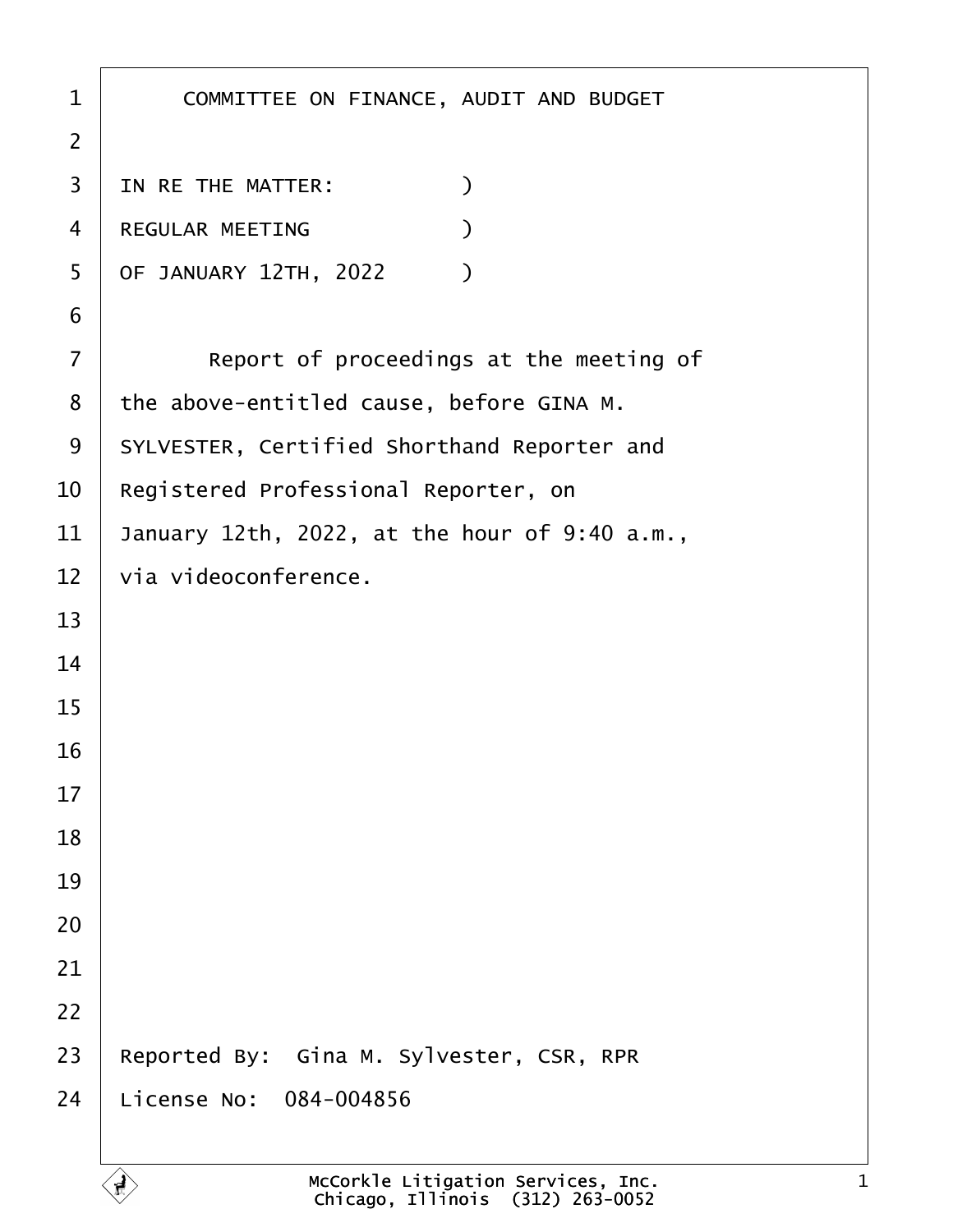|                | McCorkle Litigation Services, Inc.<br>Chicago. Illinois (312) 263-0052<br>$\mathbf{F}$ |  |
|----------------|----------------------------------------------------------------------------------------|--|
| 24             |                                                                                        |  |
|                |                                                                                        |  |
| 23             |                                                                                        |  |
| 22             |                                                                                        |  |
| 21             |                                                                                        |  |
| 20             | <b>JUANPABLO PRIETO</b><br>ELLEN MCCORMACK                                             |  |
| 18<br>19       | CAROLINE GALLAGHER                                                                     |  |
|                |                                                                                        |  |
| 17             | <b>BILL MOONEY</b><br>STEVE WOODS                                                      |  |
| 15<br>16       | CHRIS BUSHELL                                                                          |  |
| 14             | KAREN SEIMETZ, General Counsel                                                         |  |
| 13             | GREGORY LONGHINI, Secretary                                                            |  |
| 12             | DORVAL R. CARTER, JR., President                                                       |  |
| 11             |                                                                                        |  |
| 10             | STAFF PRESENT:                                                                         |  |
| 9              |                                                                                        |  |
| 8              |                                                                                        |  |
| $\overline{7}$ | <b>KEVIN IRVINE</b>                                                                    |  |
| 6              | <b>JOHNNY MILLER</b>                                                                   |  |
| 5              | <b>BERNARD JAKES</b>                                                                   |  |
| $\overline{4}$ | ALEJANDRO SILVA, Vice Chairperson                                                      |  |
| 3              | LESTER BARCLAY, Chairperson                                                            |  |
| $\overline{2}$ |                                                                                        |  |
| $\mathbf{1}$   | <b>BOARD MEMBERS PRESENT:</b>                                                          |  |
|                |                                                                                        |  |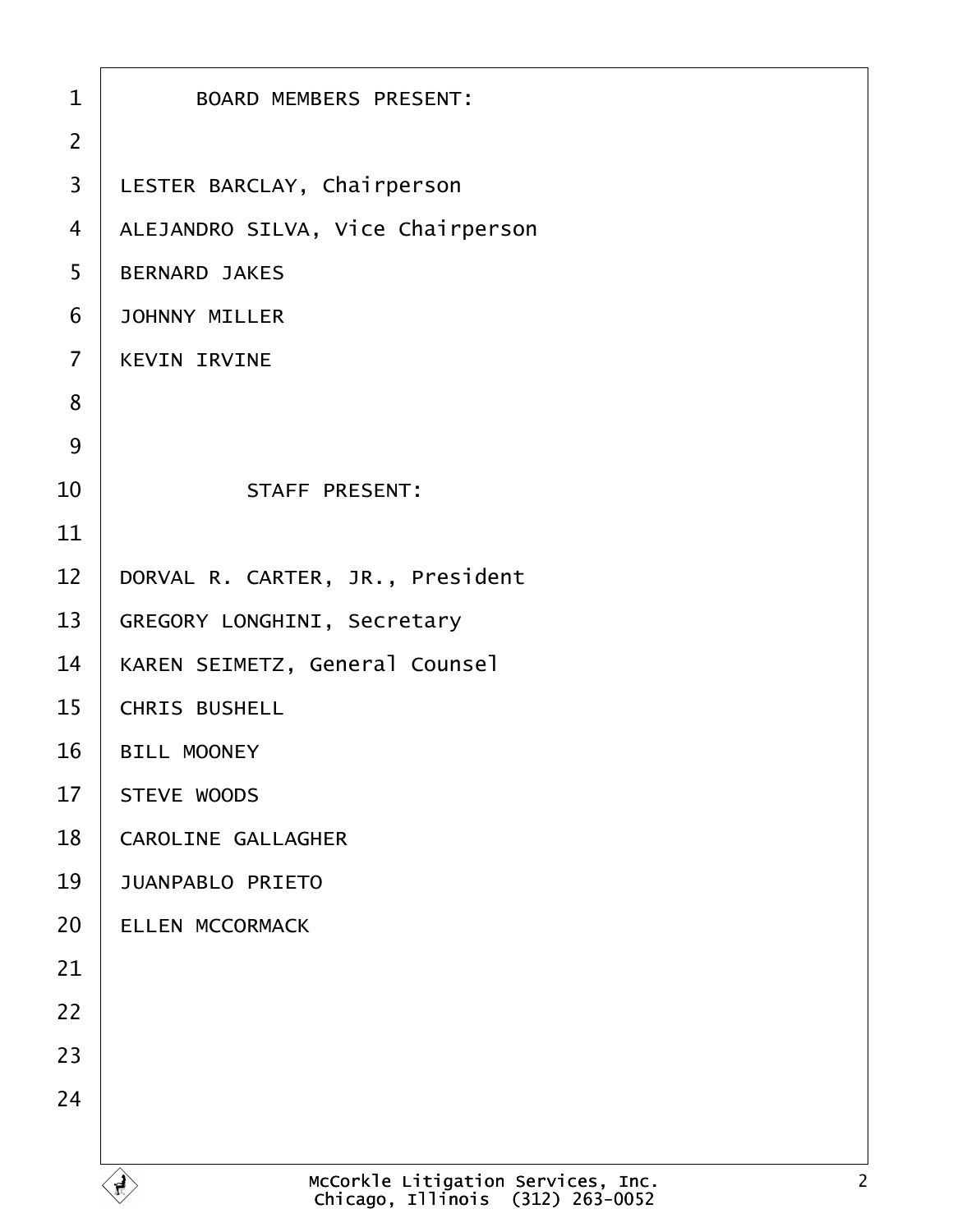<span id="page-2-0"></span>1 | **COLOREGIST (Whereupon, the following** ·2· · · · · · · · · · proceedings were had via 3 **b**  $\blacksquare$  videoconference.) 4 SECRETARY LONGHINI: We can now move on to  $5 \parallel$  Finance, Audit and Budget. 6 birector Silva. 7 | CHAIRPERSON SILVA: Good morning. I would  $8$  | like to call to order the January 12th, 2022, 9 | meeting of the Committee of Finance, Audit and  $10$  Budget.  $11$   $\parallel$  will the secretary call the roll. 12 SECRETARY LONGHINI: Yes, I'd be happy to. 13 birector Miller. 14 DIRECTOR MILLER: Here. 15 | SECRETARY LONGHINI: Director Jakes. 16 DIRECTOR JAKES: Here. 17 SECRETARY LONGHINI: Director Irvine. 18 DIRECTOR IRVINE: Here. 19 | SECRETARY LONGHINI: Director Barclay. 20 DIRECTOR BARCLAY: Here. 21 SECRETARY LONGHINI: Director Silva. 22 CHAIRPERSON SILVA: Here. 23 SECRETARY LONGHINI: We have a quorum of the  $24$  Committee with six members present.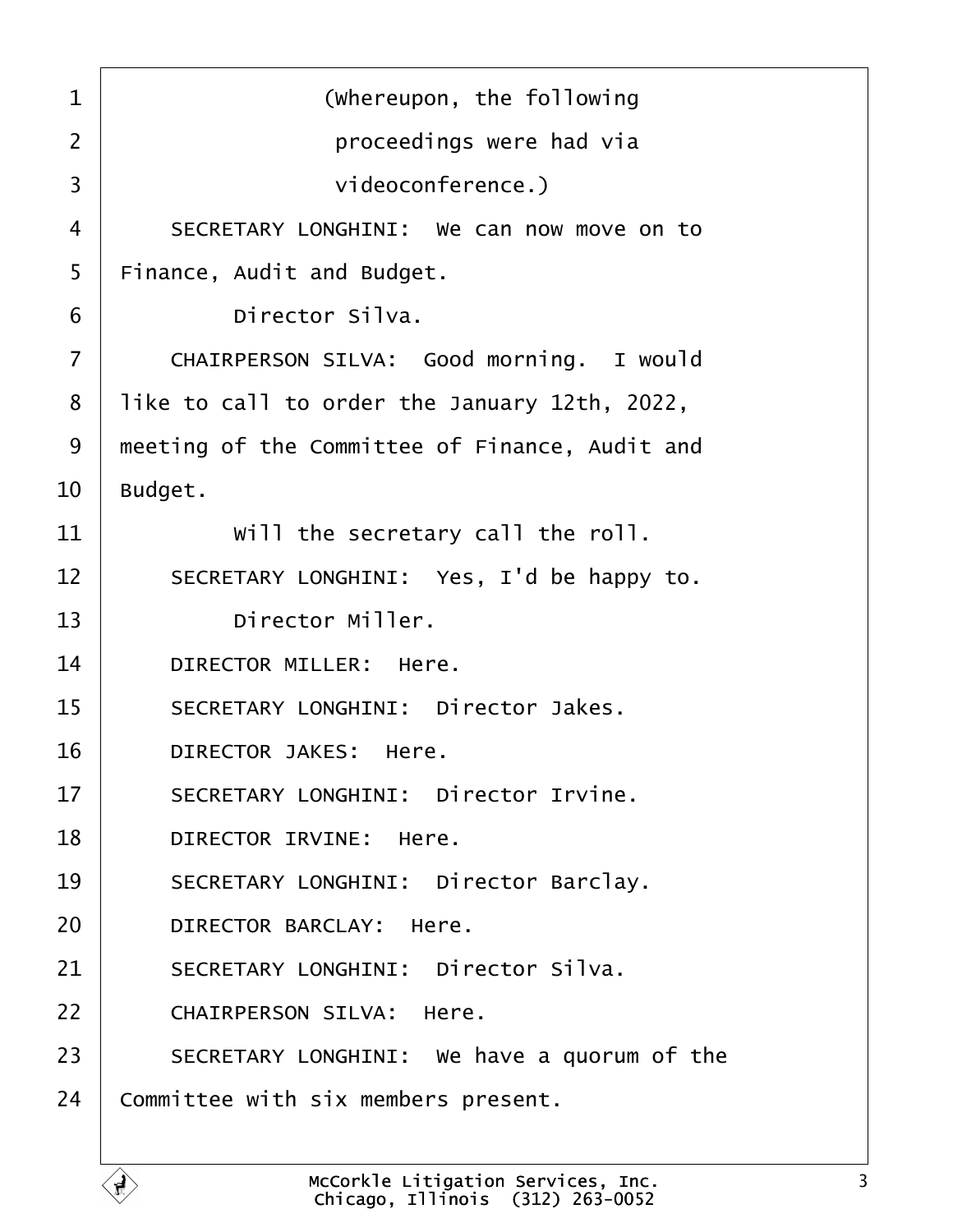<span id="page-3-0"></span>

| 1                 | Let the record show that new                     |
|-------------------|--------------------------------------------------|
| $\overline{2}$    | Director Ortiz, who cannot vote at this meeting  |
| 3                 | as she's not yet a member, will be attending the |
| 4                 | meeting. Thank you.                              |
| 5                 | Continue, Chairman.                              |
| 6                 | CHAIRPERSON SILVA: Our first order of            |
| $\overline{7}$    | business is the approval of the Committee        |
| 8                 | minutes of December 16th, 2021.                  |
| 9                 | May I have a motion to approve.                  |
| 10                | DIRECTOR MILLER: So moved.                       |
| 11                | DIRECTOR IRVINE: I second.                       |
| $12 \overline{ }$ | SECRETARY LONGHINI: I'll take a roll call        |
| 13                | vote.                                            |
| 14                | Director Miller.                                 |
| 15                | DIRECTOR MILLER: Yes.                            |
| 16                | SECRETARY LONGHINI: Director Jakes.              |
| 17                | DIRECTOR JAKES: Yes.                             |
| 18                | SECRETARY LONGHINI: Director Irvine.             |
| 19                | DIRECTOR IRVINE: Yes.                            |
| 20                | SECRETARY LONGHINI: Director Barclay.            |
| 21                | DIRECTOR BARCLAY: Yes.                           |
| 22                | SECRETARY LONGHINI: Chairman Silva.              |
| 23                | CHAIRPERSON SILVA: Yes.                          |
| 24                | SECRETARY LONGHINI: We have a quorum with        |
|                   |                                                  |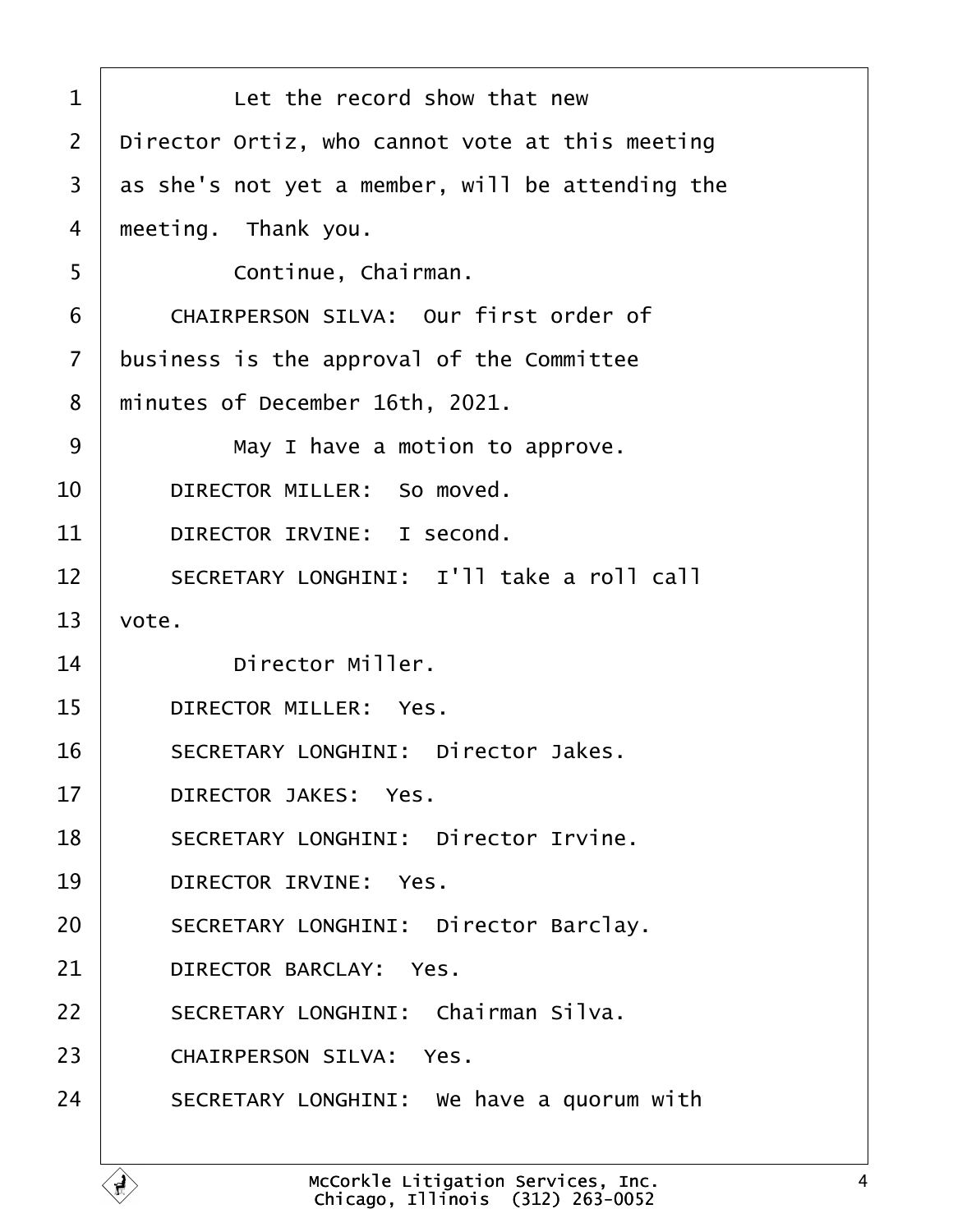<span id="page-4-0"></span> all six members of the Board present and 2 | Director Ortiz as well. I'm sorry, you're not -- I knew it was going to be difficult. 4 We have a quorum with six members -- $5 \mid I'm$  sorry. We're on the minutes. The minutes is approved with five yes votes. Five yes  $\vert$  votes, sir. You can continue to No. 3. 8 | CHAIRPERSON SILVA: Our next order of business is financial report. **I Deremy, good morning.** 11 | JEREMY FINE: Morning. I'm Jeremy Fine, your chief financial officer, and I'll be reviewing  $\parallel$  the results for the month of November as well as vear-to-date numbers. **15** As you can see on the next page,  $\parallel$  November revenues follow a similar form of what  $\vert$  we've seen over the past several months. Fare and pass totals coming in slightly below 19 budgeted expectations, about \$500,000 below the amended budget, and about \$4.5 million below the original budget. **I Reduced-fare subsidy coming in as**  expected. However, this has been cut in half | from prior years of what we've received, and it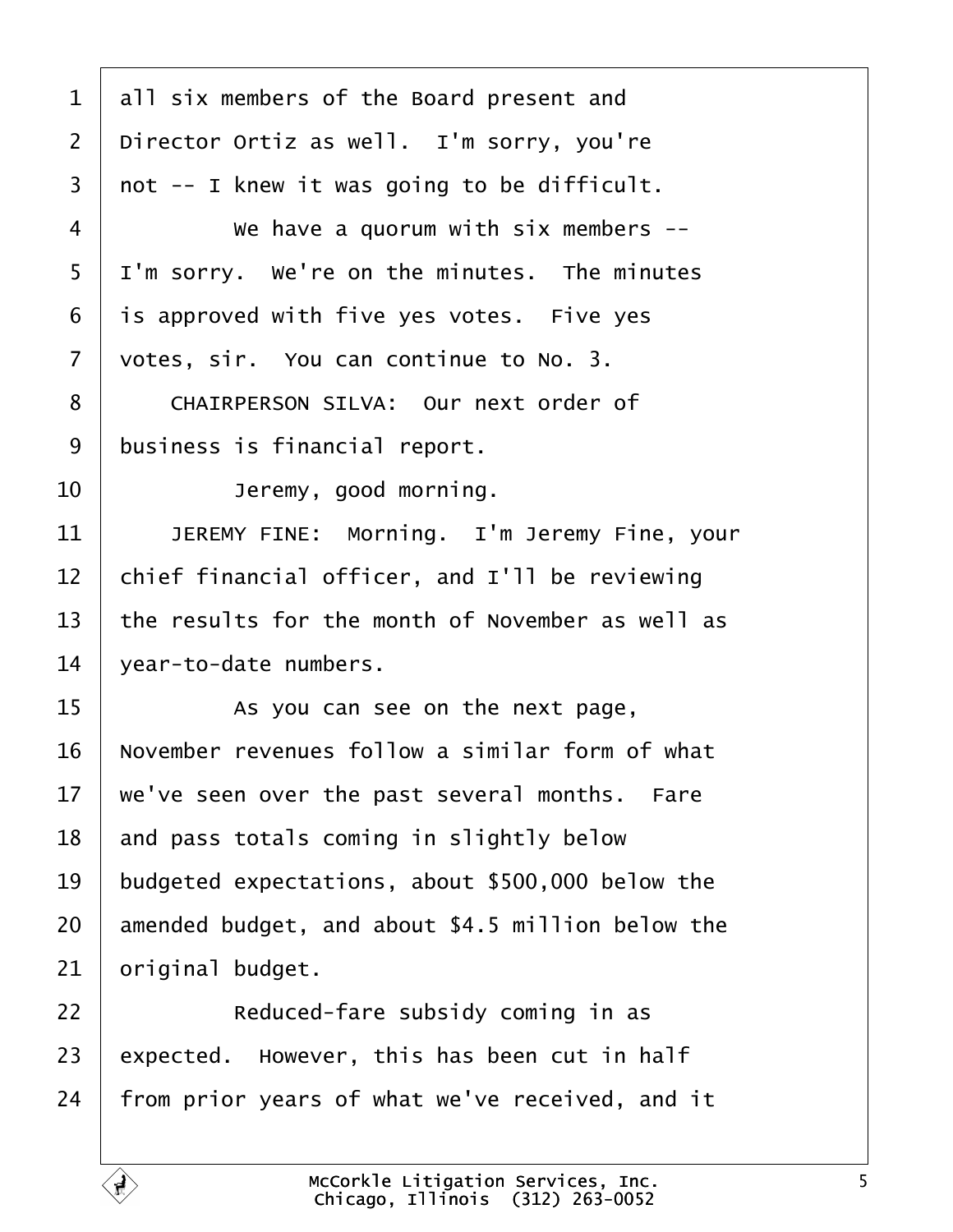<span id="page-5-0"></span> also is well below what we actually give in free and reduced fare rides.

3 | Non-farebox totals continue to perform  $4 \mid$  well. We see positive variance of about | \$1.2 million to the amended budget and about | \$500,000 to the original budget.

  $\parallel$  **That leaves us for the month of** 8 | November versus the amended budget positive by about \$700,000 and negative to the original budget by about \$4.1 million.

  $\vert$  0n the next page, you see year-to-date  $\parallel$  numbers. Again, following a similar form of what we talked about for November, we see fare  $\parallel$  and pass totals down to the amended budget by  $\vert$  about \$5.4 million and by about \$200,000 to the | original budget.

**If the Subsidy coming in again as**  | expected. We see non-farebox totals positive to  $\vert$  the amended budget by about \$1.6 million and down to the original budget by about \$11.5.

  $\parallel$  That leaves us year-to-date. With 22 | regard to our revenues, you know, on a percentage basis, relatively flat, but down by about \$4 million to the amended budget and down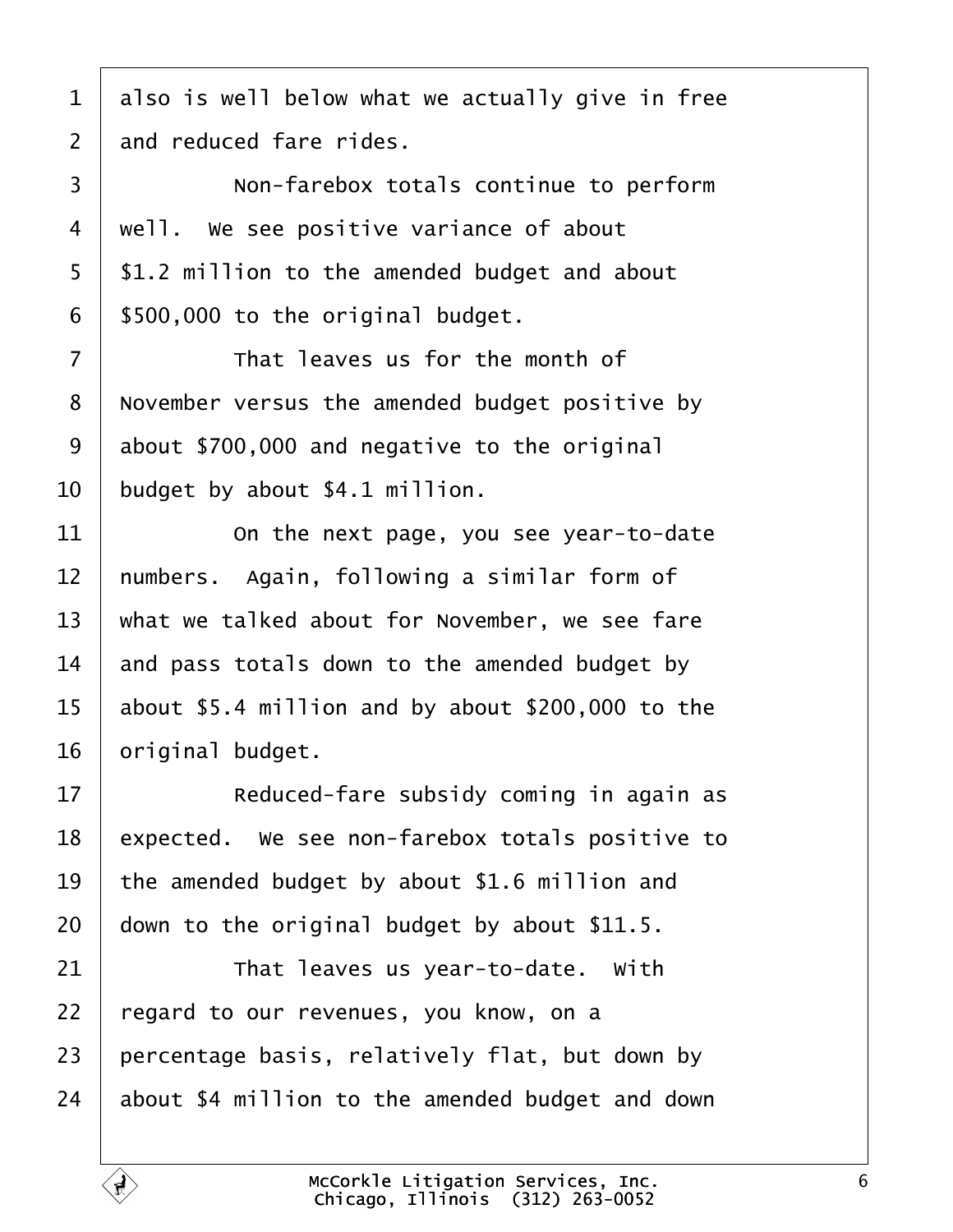<span id="page-6-0"></span> by about \$12 million to the original budget. 2 | As you can see on the next page, we 3 continue to keep very tight controls on our 4 expenses and where we see positive variance across the board here for the month of November. **Labor coming in positive on the amended**  budget and original budget basis by about 8 | \$800,000; materials coming in positive by over | \$200,000. Fuel and power continue to be very | strong performers for us, coming in about \$600- and \$900,000, respectively. Injuries and  $\vert$  damages coming in as expected; security services  $\vert$  coming in slightly positive; and other expenses continues to be a strong performer for us where we see about \$2.4 million variance to the amended budget and about \$1.7 million to the original budget. **I I r**hat leaves us for the month of November positive on our expenses by about

 | \$5.4 million to the amended budget and by about | \$4.7 million to the original budget.

**I If you net this against our revenues**, we end up the month of November positive by about 6.1 versus the amended budget and by about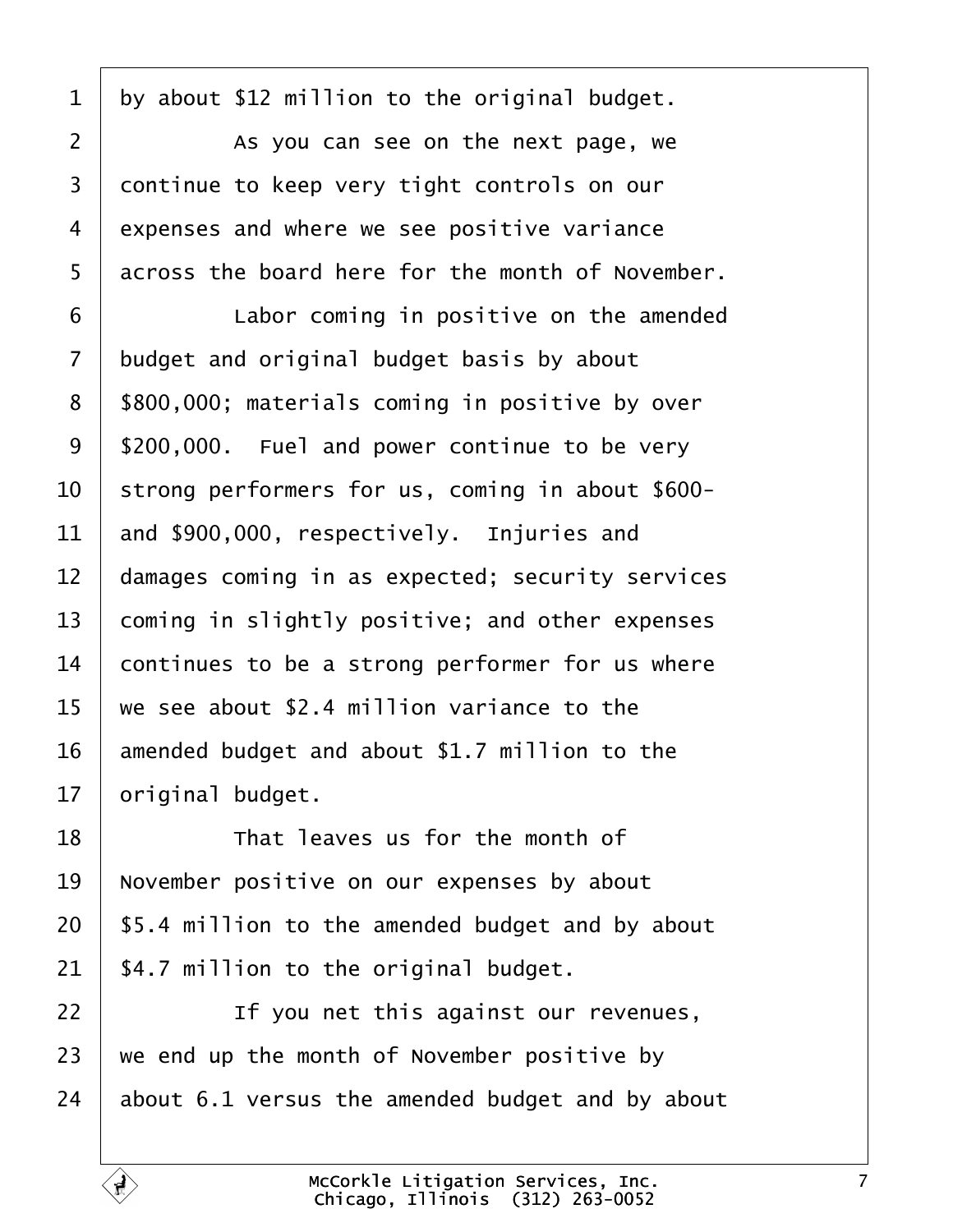<span id="page-7-0"></span>| \$600,000 versus the original budget.

2 | As you can see here on the page with regard to our year-to-date expenses, they're 4 | following a similar form. Positive variance on | labor, slightly negative on materials, but positive through the rest of the line items here  $\vert$  for fuel, power, security services, and other 8 expenses.

**That leaves us on a vear-to-date basis**   $\vert$  positive -- on an expense basis to the amended budget positive by about \$49 million. We're also positive to the original budget by about  $13 \parallel$  \$57 million.

14· · · · · · If you net this against our revenues,  $\parallel$  we're positive to the amended budget by about | \$45 million and positive to the original budget by about \$48 million.

**I I** *These positive variances coupled with*  $\vert$  the public funding results that we see on the | next page continues to bolster our overall position.

22 | Public funding revenues, you see here, continue to be strong based on sales tax receipts in the derivative of public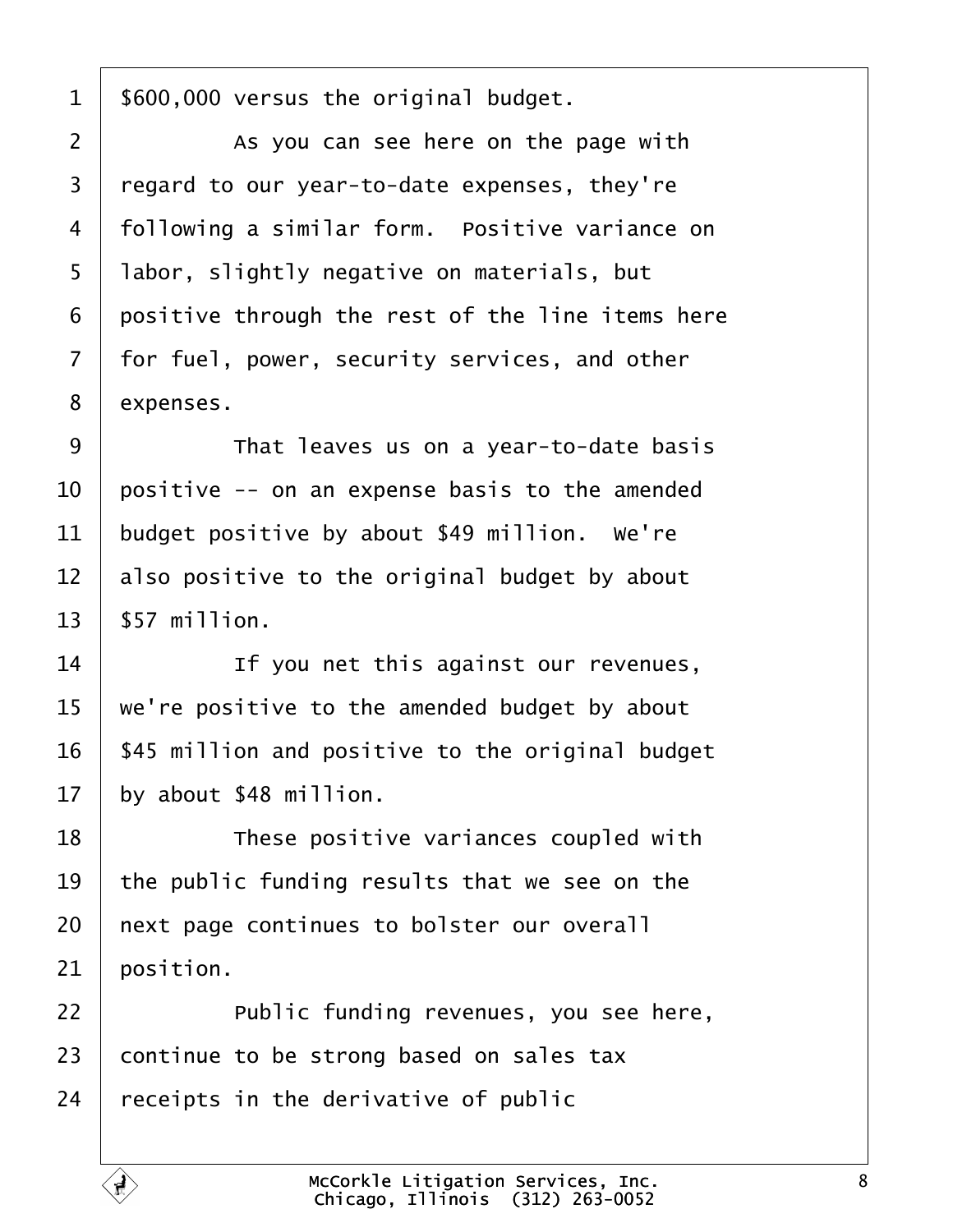<span id="page-8-0"></span> transportation funds that we receive from the | State.

3 | Real estate transfer taxes, PTF on RETT and ICE funding complete the public funding 5 | cohort. And we see overall favorability to the amended budget by about 22 and a half million dollars versus the original budget, we see 8 positive variance of about 30 and a half million dollars.

  $\vert$  0n the next page, you see how this  $\vert$  rolls up on the year-to-date basis. Again, very strong performance in the overall economy as evidenced by the sales tax receipts. We see positive variance year-to-date for public | funding versus the amended budget by about | \$185 million and to the original budget by | almost \$230 million.

18 These factors, again, coupled with the  $\vert$  positive variance that we see on our system-generated revenues and expenses has allowed us to carry the critical federal funding further than we had originally anticipated.

**As you see on the next page, in fact,** we still have some CARES funding remaining,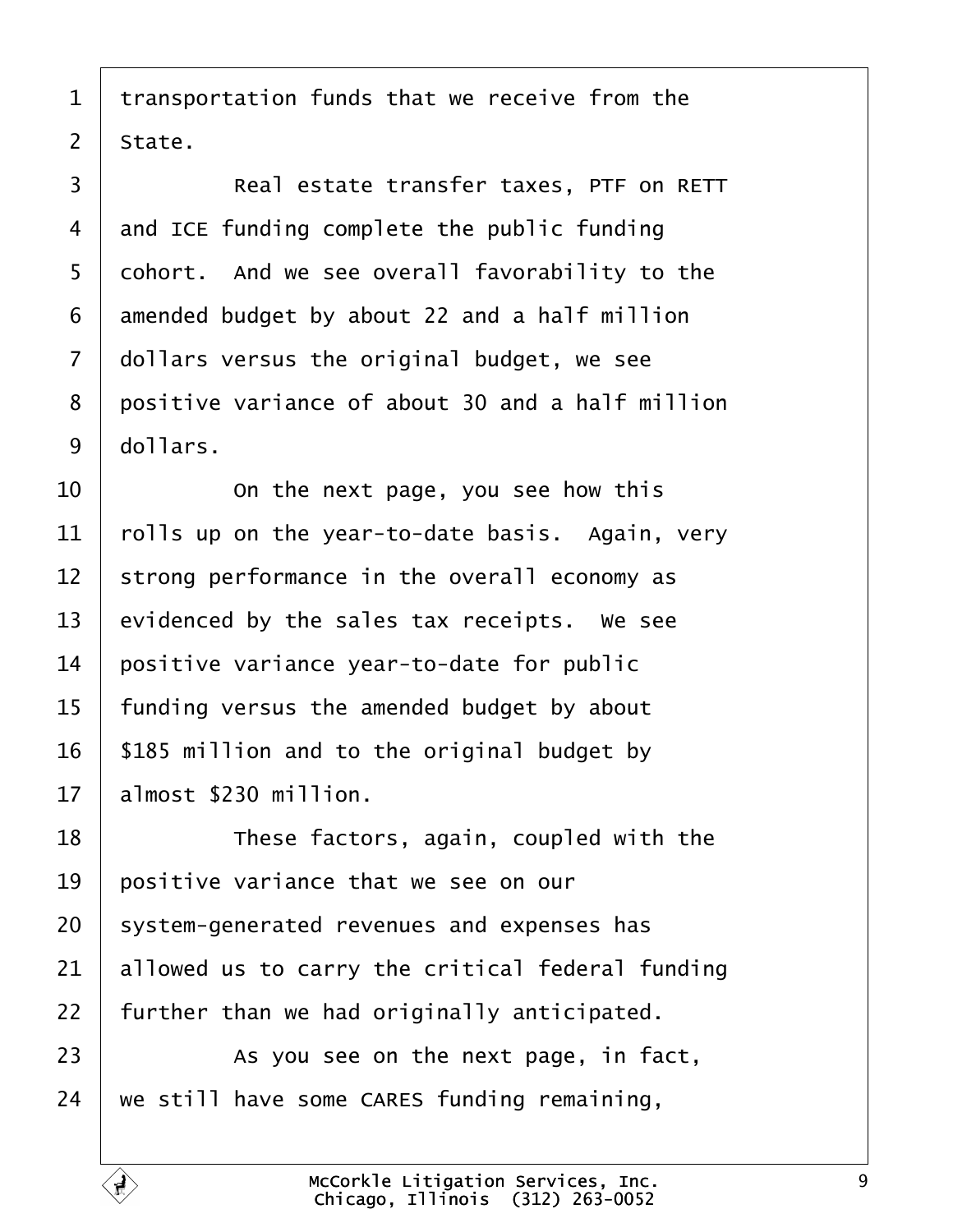<span id="page-9-0"></span> about \$32, \$33 million remaining. We're estimating to draw about \$7 million for the  $\parallel$  month of November.

4 So we estimate that this balance will 5 carry us into December and potentially a little bit beyond depending on the necessary draws as we complete the books for 2021. After those 8 | funds are extinguished, we'll start drawing down CRRSAA and ARP funding.

  $\vert$  8ut as we talked about in our budget 11 | process for 2022, we expect those funds to carry us through '22, through '23, and into '24 based on our current assumptions.

14 We are also actively competing for 15 additional ARP discretionary funds. We're the only entity regionally that was able to compete  $\vert$  for those funds. And we should know the result of that grant application by March.

19· · · · · · If we receive any allocation of that | ARP discretionary funding, that will be additive to the numbers that you see here and could carry us further into 2024 and even potentially into  $\mid$   $25.$  But we'll continue to keep the Board  $\vert$  apprised as to the process and progress of that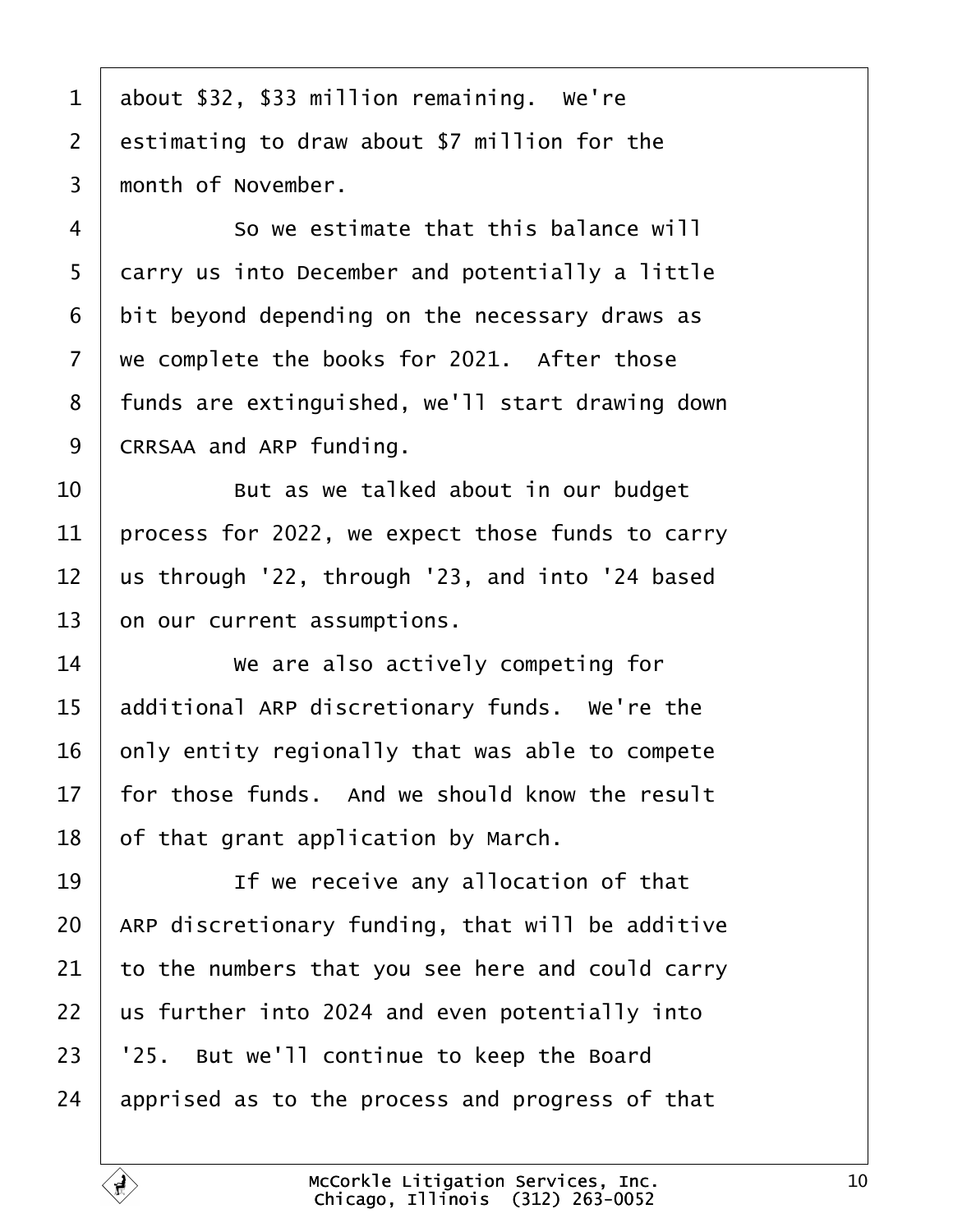<span id="page-10-0"></span>grant application and the outcome.

**With regard to the three commodities**  that we purchase, fuel, power, and natural gas, we were able to make some selective purchases. 5 | Based on the news of Omicron breaking, we saw a slight dip in oil prices. We were able to lock in about 20 percent of our 2023 volume as well as 10 percent of our volume for '24 and '5.  $\mid$  We'll, again, look for selective opportunities  $\vert$  to buy additional fuel, but as you probably can tell from the pump when you fuel up your own  $\vert$  vehicle, prices are quite volatile today.

**I And then power and natural gas, we**  remain locked in for the foreseeable future, but  $\vert$  we will continue to look for selective | opportunities to make additional purchases in | those commodities as well.

18 That concludes my formal remarks for November FAB. Glad to answer any questions. 20 SECRETARY LONGHINI: Thank you, Jeremy.

  $\vert$  **chairman Silva, do you have any**  | questions for Jeremy on the finance report? 23 CHAIRPERSON SILVA: Yes. In the recovery  $\pm$  ratio, we see, okay, in favor by 15.34 percent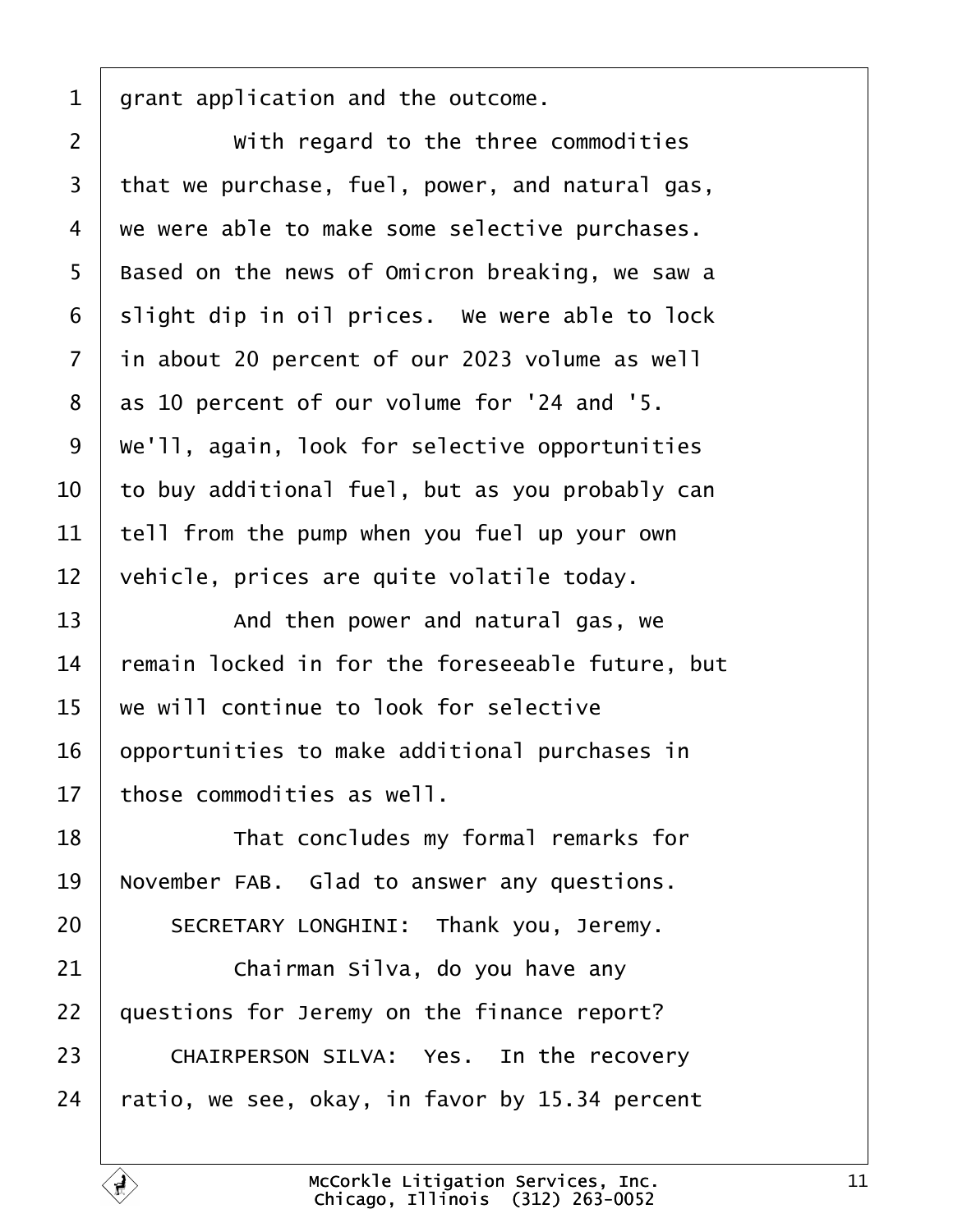<span id="page-11-0"></span>

(indiscernible).

·2· · · · · · Can you explain that? **JEREMY FINE:** Yeah. So the recovery ratio, vou know, we have to meet that as a requirement as a region to continue to receive the critical state funding dollars that we receive in the form of our public funding.

8 We have worked with the RTA and the other service boards to allow temporary, you  $\parallel$  know, waiver of that requirement so that those  $\parallel$  funds can continue to be received by the service boards, you know, in light of the fact that the pandemic and the related impacts to our, you 14 | know, ridership-related revenues are making it  $\parallel$  more difficult for the service boards to achieve that number.

**So, again, we have received some** 18 | temporary relief for that and will continue to  $\vert$  assess that, along with RTA and the other service boards, as to what additional modifications may need to be made.

**I** But we did get that additional waiver so that we -- so that we're able to continue to comply with the requirements, but understanding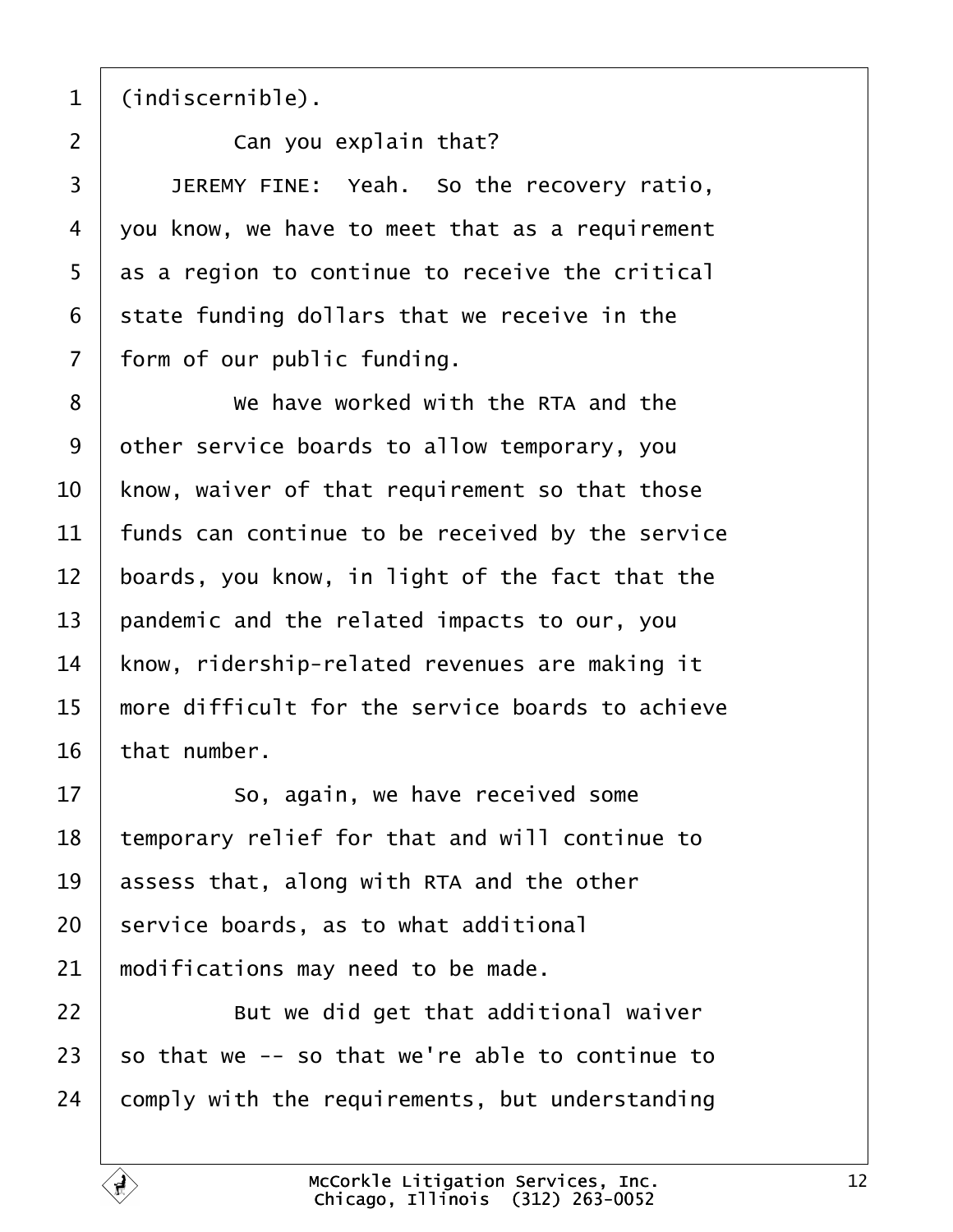<span id="page-12-0"></span>

| $\mathbf 1$    | that the impact of COVID has had on our ability |
|----------------|-------------------------------------------------|
| $\overline{2}$ | to generate system-generated revenues to the    |
| 3              | tune of 50 percent regionally of our overall    |
| $\overline{4}$ | revenues.                                       |
| 5              | PRESIDENT CARTER: Director Silva --             |
| 6              | CHAIRPERSON SILVA: Yeah, go ahead.              |
| $\overline{7}$ | PRESIDENT CARTER: -- before you go on, let      |
| 8              | me just add a little bit more to what Jeremy    |
| 9              | just said about the recovery ratio.             |
| 10             | Separate and apart from the RTA                 |
| 11             | granting us a waiver, we also have had          |
| 12             | legislative relief down in Springfield to waive |
| 13             | the recovery ratio for a number of years. It's  |
| 14             | a recognition of the fact that the recovery     |
| 15             | ratio itself is going to be out of whack until  |
| 16             | our revenue will start to return. And our       |
| 17             | revenue isn't likely to return until our        |
| 18             | ridership returns.                              |
| 19             | So there has been recognition of the            |
| 20             | fact that all of the service boards are unable  |
| 21             | to meet their recovery ratios, as are transit   |
| 22             | systems throughout the state. So we are         |
| 23             | optimistic that over the course of the next     |
| 24             | several years, we'll get our ridership and      |

 $\sqrt{ }$ 

 $\mathbf{\hat{t}}$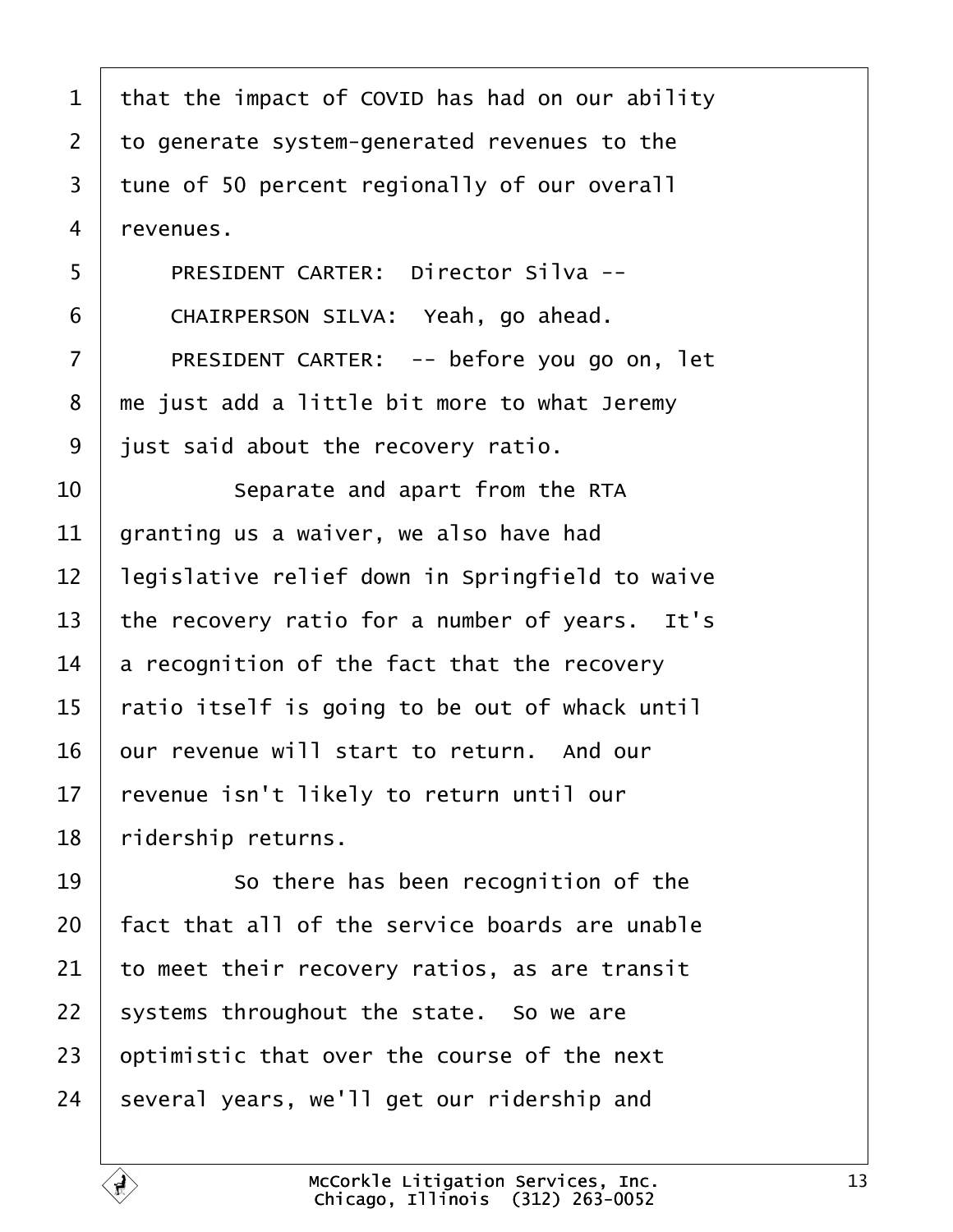<span id="page-13-0"></span> revenues back up to where they should be to allow recovery ratio to be properly met pursuant to our statute.

4 CHAIRPERSON SILVA: But meanwhile, okay, how  $\vert$  you going to be treating, okay, the recovery  $6 \mid$  ratio?

7 | PRESIDENT CARTER: Meanwhile, we'll be | reporting it, as we currently do, as a negative | number, but with the understanding that that  $\vert$  negative number does not impact the funding that  $\vert$  we receive from the State, and to some degree is  $\parallel$  reflective of the additional federal funding  $\vert$  that we're receiving that's allowing us to fill the gap between the revenue that we should be  $\mid$  receiving if we were having normal ridership in | our expenses. They recognize that.

17 The purpose of recovery ratio was | really to make sure that we didn't allow our expenses to get out of whack with our revenues.

**8** · So as a practical matter, when you have a pandemic and your ridership drops to | 20 percent of what it's supposed to be, there's  $\mid$  no way the recovery ratio is going to perform  $\vert$  the balance that it's supposed to.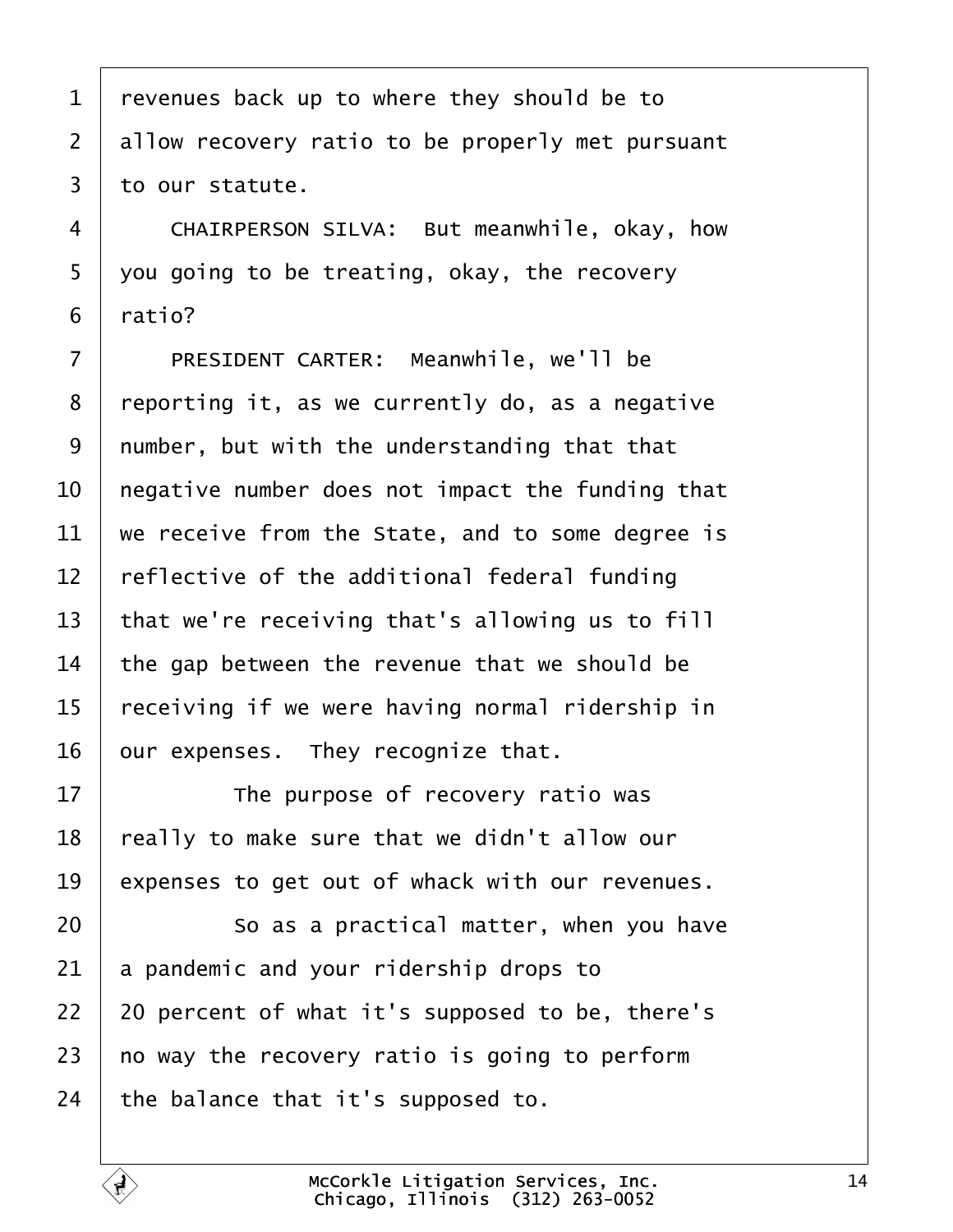<span id="page-14-0"></span>1 | And I think that's what the Legislature 2 | has recognized and that's what RTA has 3 | recognized which has allowed us to do what we're  $4$  doing right now. At some point in time, that 5 | statutory requirement will kick in again. But  $6$  we believe at that point, we will have recovered  $7$  | financially to be in a position to properly  $8 \mid$  manage it. 9 | CHAIRPERSON SILVA: Thank you. 10 SECRETARY LONGHINI: Director Barclay, do you  $11$  have any questions? 12 DIRECTOR BARCLAY: I do not. 13 | SECRETARY LONGHINI: All right.  $14$   $\blacksquare$  Director Miller. 15 DIRECTOR MILLER: Yeah. Jeremy, on the  $16$  discretionary fund, we're not competing, right,  $17$   $\parallel$  with that proposal that we have in? We don't  $18$  have to  $-$ 19 **I JEREMY FINE:** So with regard to the ARP  $20$  discretionary funding, that is a pot of funds of  $21$  | \$2.2 billion that we will be competing with  $22$   $\vert$  other transit agencies around the country for 23  $\vert$  the ability to tap into that fund.  $24$  **But there was a caveat to that in that**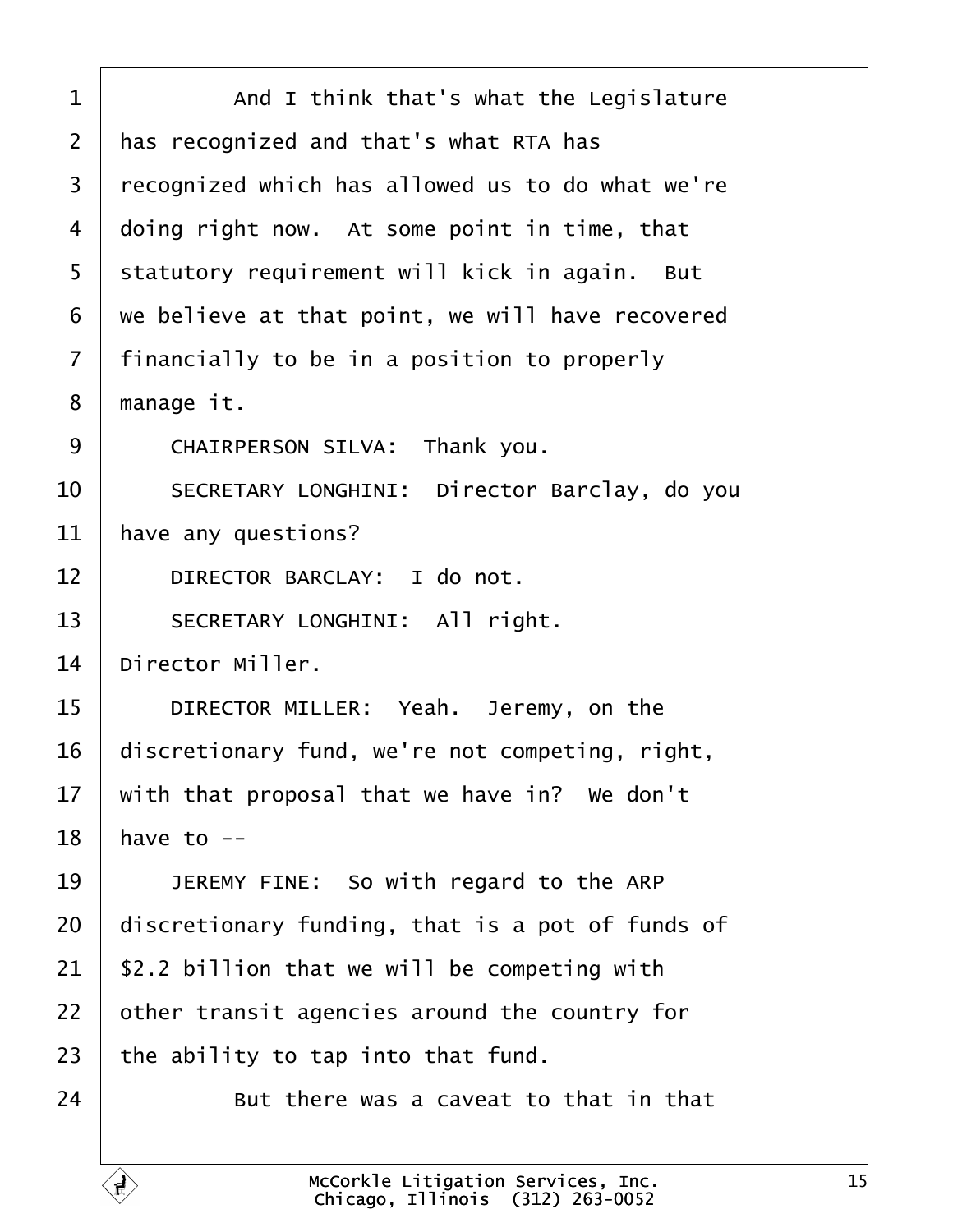<span id="page-15-0"></span>

| $\mathbf 1$    | you had to -- to be able to compete for those                                              |
|----------------|--------------------------------------------------------------------------------------------|
| $\overline{2}$ | funds, you had to have spent down over                                                     |
| 3              | 90 percent of your CARES funding by November.                                              |
| 4              | And we were the only agency regionally that was                                            |
| 5              | able to comply with that portion of the mandate,                                           |
| 6              | so that puts us in the unique position                                                     |
| $\overline{7}$ | regionally to compete for those limited ARP                                                |
| 8              | discretionary dollars.                                                                     |
| 9              | DIRECTOR MILLER: Okay. That's what I meant.                                                |
| 10             | Thank you.                                                                                 |
| 11             | SECRETARY LONGHINI: Director Jakes.                                                        |
| 12             | DIRECTOR JAKES: No, no questions. Thank                                                    |
| 13             | you.                                                                                       |
| 14             | SECRETARY LONGHINI: Sure.                                                                  |
| 15             | Director Irvine.                                                                           |
| 16             | DIRECTOR IRVINE: No questions. Thank you.                                                  |
| 17             | SECRETARY LONGHINI: Director Ortiz, any                                                    |
| 18             | questions on the finance report?                                                           |
| 19             | DIRECTOR ORTIZ: No questions. Thank you.                                                   |
| 20             | SECRETARY LONGHINI: Thank you.                                                             |
| 21             | All right. Chairman Silva, we may                                                          |
| 22             | proceed to Agenda No. 4.                                                                   |
| 23             | CHAIRPERSON SILVA: Our next order of                                                       |
| 24             | business is the review of an ordinance                                                     |
|                |                                                                                            |
|                | McCorkle Litigation Services, Inc.<br>$\boldsymbol{d}$<br>Chicago, Illinois (312) 263-0052 |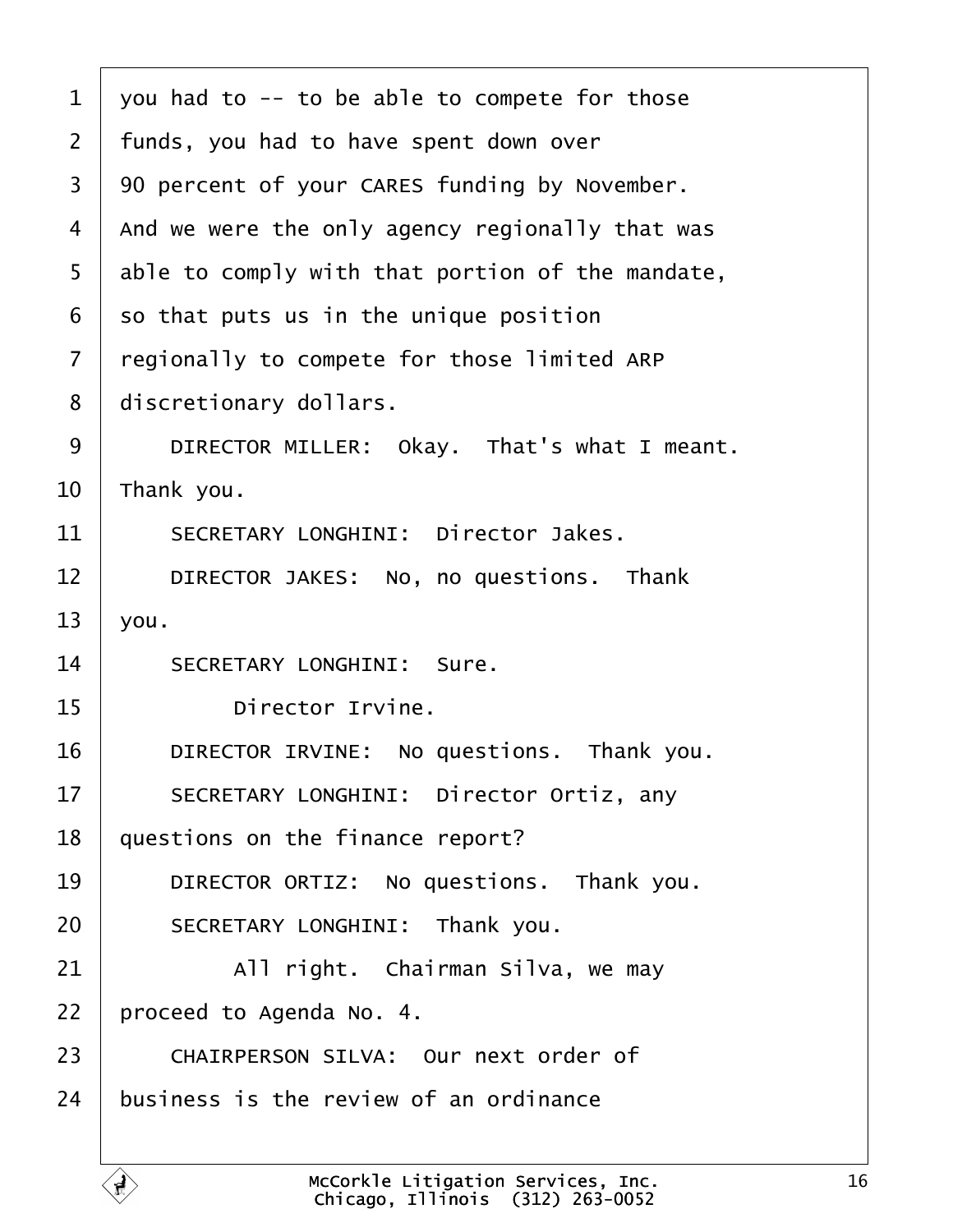<span id="page-16-0"></span> authorizing a co-promotional advertising trade 2 aareement with Bank of America for the 2022 Bank  $3 \mid$  of America Shamrock Shuffle. 4 Jeremy Fine. **JEREMY FINE:** Thank you, and good morning.  $\vert$  I'm Jeremy Fine, your chief financial officer. 7 | Today, I present for your consideration an ordinance authorizing a co-promotional 9 aareement with Bank of America for the 2022 Shamrock Shuffle. **I I I** This year's Shamrock Shuffle will take place on Sunday, March 20th. Through this 13 | co-promotion, Bank of America will provide CTA  $\parallel$  with certain promotional consideration, including CTA travel information on the race | website and an e-mail blast to participants and volunteers, as well as space for the CTA 18 Community Connections bus on the site for race dav. **The total value of the package Bank of**  | America is offering CTA is \$15,000. In 22 exchange, CTA will offer Bank of America up to | \$12,992 in unsold interior car card advertising on CTA bus and rail which will be used by the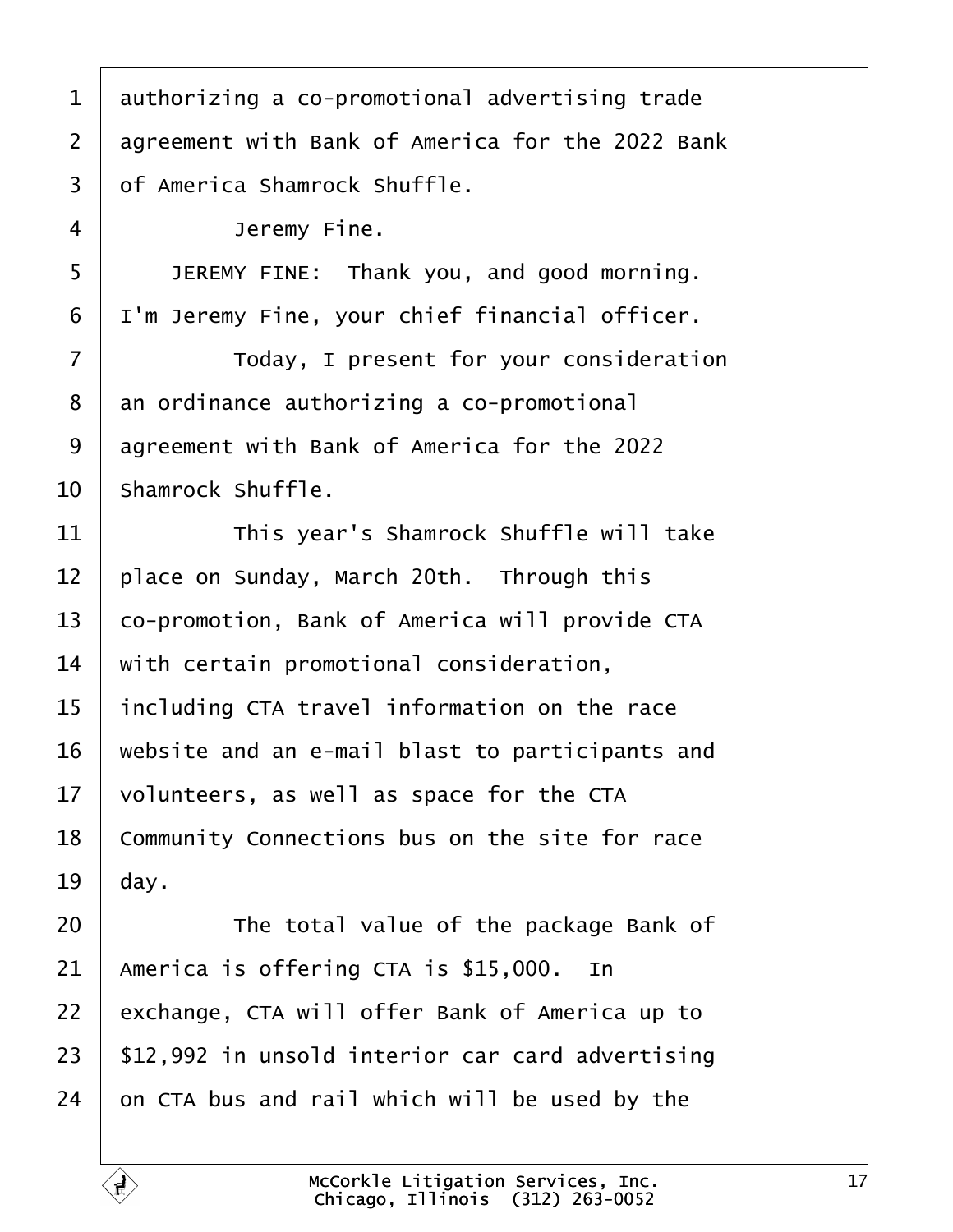<span id="page-17-0"></span>1 | bank to promote the Shamrock Shuffle.

2 | Bank of America has already purchased  $3$  advertising on this system in the amount of  $4$  | \$12,992 as well. And the agreement includes an 5 | indemnification clause which protects either  $6$  party from misusing the other's intellectual 7 property, logos, or proprietary marks.

8 | CTA has partnered with the Bank of  $\overline{\phantom{a}}$  america or its predecessor to cross-promote the  $\overline{C}$  CTA and the Shamrock Shuffle since 2004. No  $\vert$  race was held in 2020, and the 2021 race was | held virtually.

13· · · · · · I'm glad to answer any questions that  $14$   $\sqrt{ }$  you may have.

15 | SECRETARY LONGHINI: Thank you, Jeremy.  $16$   $\phantom{00}$   $\phantom{00}$   $\phantom{00}$   $\phantom{0}$   $\phantom{0}$   $\phantom{0}$   $\phantom{0}$   $\phantom{0}$   $\phantom{0}$   $\phantom{0}$   $\phantom{0}$   $\phantom{0}$   $\phantom{0}$   $\phantom{0}$   $\phantom{0}$   $\phantom{0}$   $\phantom{0}$   $\phantom{0}$   $\phantom{0}$   $\phantom{0}$   $\phantom{0}$   $\phantom{0}$   $\phantom{0}$   $\phantom{0$ 

17 | CHAIRPERSON SILVA: No, I don't have a  $18$  | question.

19 SECRETARY LONGHINI: Director Barclay.

20 DIRECTOR BARCLAY: No questions.

21 SECRETARY LONGHINI: Director Miller.

22 **DIRECTOR MILLER:** No questions.

23 SECRETARY LONGHINI: Director Jakes.

24 DIRECTOR JAKES: Question.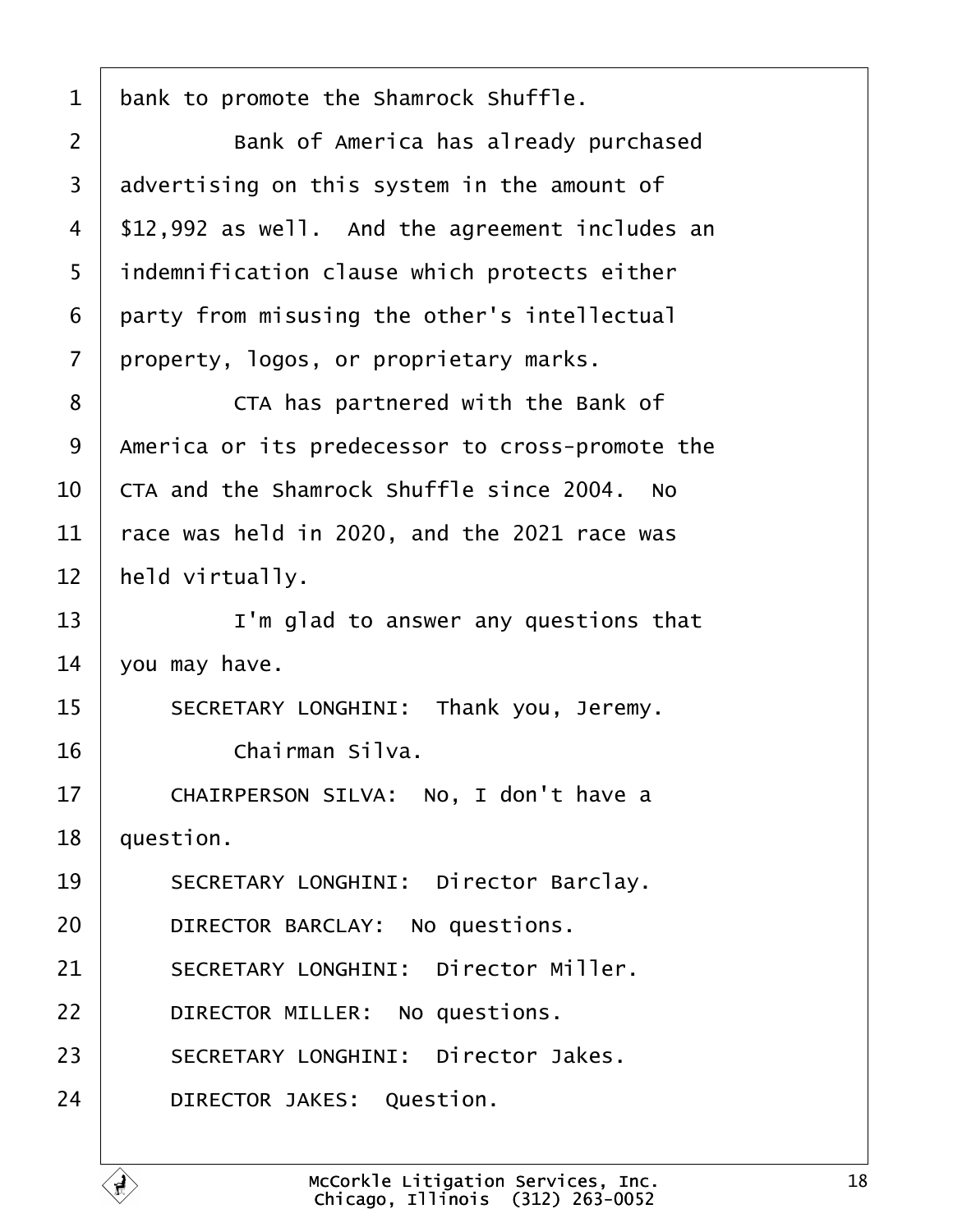<span id="page-18-0"></span>1 | Jeremy, I want to make sure I'm understanding this correctly. The CTA is poised  $\vert$  to make a little bit less than \$3,000 from this 4 Shaking of the hands between Bank of America and  $CTA?$ 

**JEREMY FINE:** Well, CTA and the bank agreed to have cross-promotion, you know, up to | \$15,000. So what we get is, we get \$15,000 worth of advertising space or value through  $\vert$  their e-mail blast, through their race website, as well as the Community Connections bus on site  $\vert$  for race day. And in return, they get the value | of, you know, \$12,992 in unsold car card space on our bus and rail system.

15 | The same of the salso important to note that they also -- the bank also buys an allotment of advertising in addition to that of the same | value of \$12,992.

 $\parallel$  50 what they ended up -- what they end  $\vert$  up getting is basically doubling their advertising value. But in return, we get an equal amount of what we give away, and actually a little bit more value through their | platform -- through their advertising platform.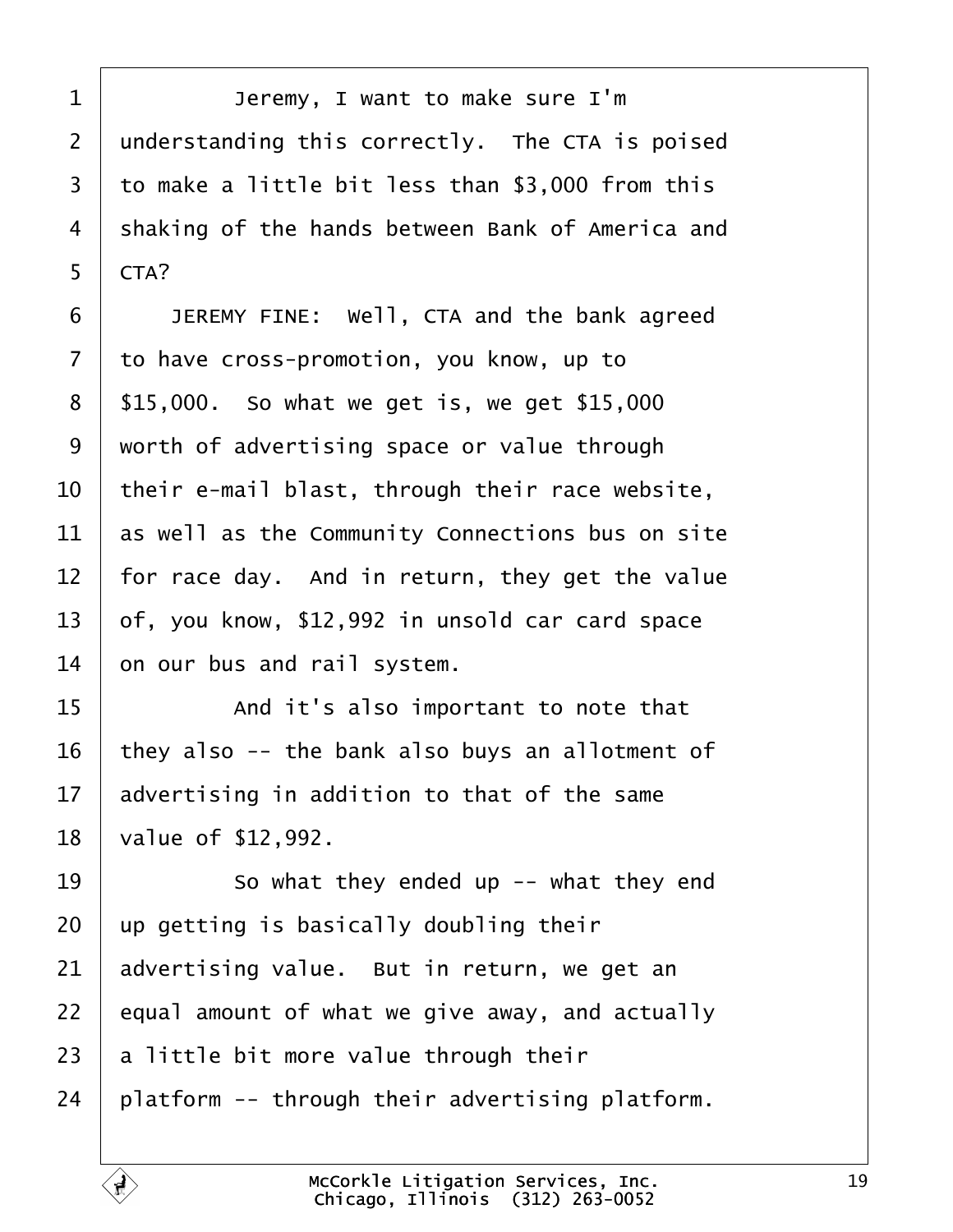<span id="page-19-0"></span>1 So it's a fair trade with us coming out  $2$   $\vert$  a little bit ahead, so to speak, in the fact 3 that they also buy an additional allotment of  $4$  advertising in addition to what they're getting  $5 \mid$  for the swap.

6 **DIRECTOR JAKES:** Do we see ridership go up  $7$  during that time, you know, spike?

**JEREMY FINE:** Yes, we do, yeah, over the 9 | course of this agreement, going back to 2004 in  $\vert$  this case. But we also do these co-promotions with DCASE or with the bank as well on the  $\parallel$  marathon, other entities. Yes, these are good riding days.

**I** *You know, Mike Connelly may have more*  specific information on the ridership. But yes,  $\vert$  we see ridership for participants going up as  $\parallel$  well as friends and family that may be attending the event with a participant.

19 DIRECTOR JAKES: Okay. Thank you, Jeremy.

20 SECRETARY LONGHINI: Director Irvine.

 $21$  **DIRECTOR IRVINE:** No questions.

22 | SECRETARY LONGHINI: Director Ortiz.

23 DIRECTOR ORTIZ: No questions.

24 SECRETARY LONGHINI: Thank you.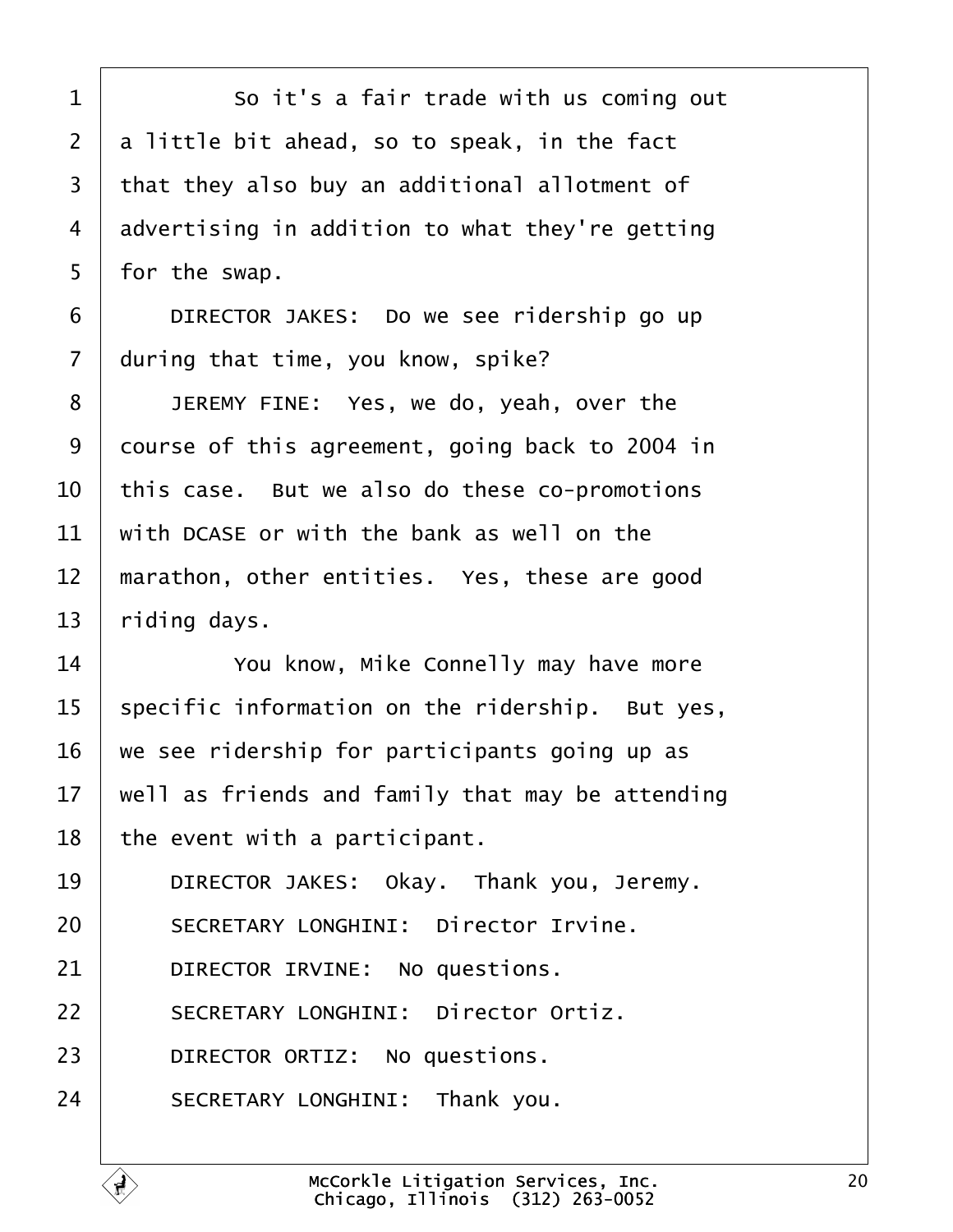<span id="page-20-0"></span>

| $\mathbf 1$    | Chairman Silva, there are no further             |
|----------------|--------------------------------------------------|
|                |                                                  |
| $\overline{2}$ | questions on Agenda Item No. 4.                  |
| 3              | CHAIRPERSON SILVA: Our next order of             |
| $\overline{4}$ | business is $-$                                  |
| 5              | SECRETARY LONGHINI: Excuse me, Chairman.         |
| 6              | CHAIRPERSON SILVA: Yes.                          |
| $\overline{7}$ | SECRETARY LONGHINI: Chairman, we need to get     |
| 8              | this on the omnibus, please.                     |
| 9              | CHAIRPERSON SILVA: Since there is no further     |
| 10             | question, may I have leave to place this item on |
| 11             | the omnibus for board approval?                  |
| 12             | DIRECTOR MILLER: So moved.                       |
| 13             | DIRECTOR IRVINE: I second.                       |
| 14             | SECRETARY LONGHINI: Moved by                     |
| 15             | Director Miller, seconded by Director Irvine.    |
| 16             | You may now proceed to Agenda Item               |
| 17             | No. 5, Chairman.                                 |
| 18             | CHAIRPERSON SILVA: Our next order of             |
| 19             | business is the review of an ordinance           |
| 20             | authorizing the purchase and sale agreement with |
| 21             | Sterling Racine, LLC, for the sale of Authority  |
| 22             | property located at 120 North Racine Avenue in   |
| 23             | Chicago, Illinois.                               |
| 24             | Bill Mooney.                                     |
|                |                                                  |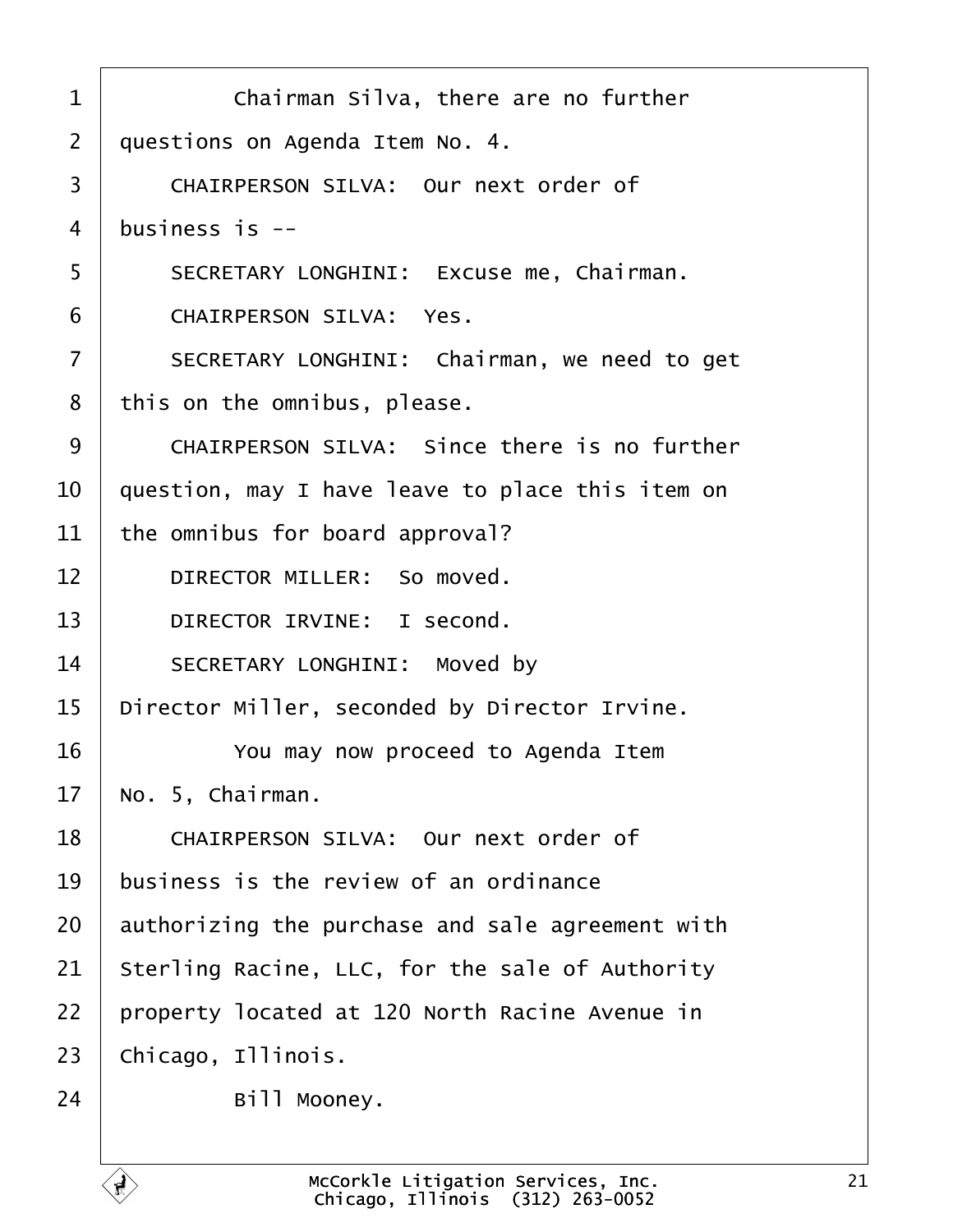<span id="page-21-0"></span>1 | BILL MOONEY: Good morning. Bill Mooney,  $2 \mid$  vour chief infrastructure officer. 3 | Staff recommends approval of an  $4$  ordinance authorizing the purchase and sale 5 agreement with Sterling Racine for the sale of

 $6$  CTA property located at 120 North Racine.

7 | Sterling Racine, LLC, leases 8 | 84,879 square feet on first and second floors of 9 | the Authority-owned property at 120 North Racine  $10$   $\parallel$  under a master lease agreement authorized under  $11$  Ordinance No. 015-88 which includes a right of  $12$  | first refusal to purchase a property.

  $\parallel$  **The CTA Board authorize staff to**  | negotiate the sale of a property under  $\vert$  Ordinance No. 020-094, and CTA has negotiated a | favorable purchase and sales agreement with | Sterling Racine.

**I Under the purchase and sales agreement**, 19 Sterling will develop a new control center and training complex in exchange for the property. Sterling will deposit \$35 million in escrow to  $\vert$  be used towards the project.

23 The purchase and sales agreement  $24$  further calls for Sterling Racine to enter into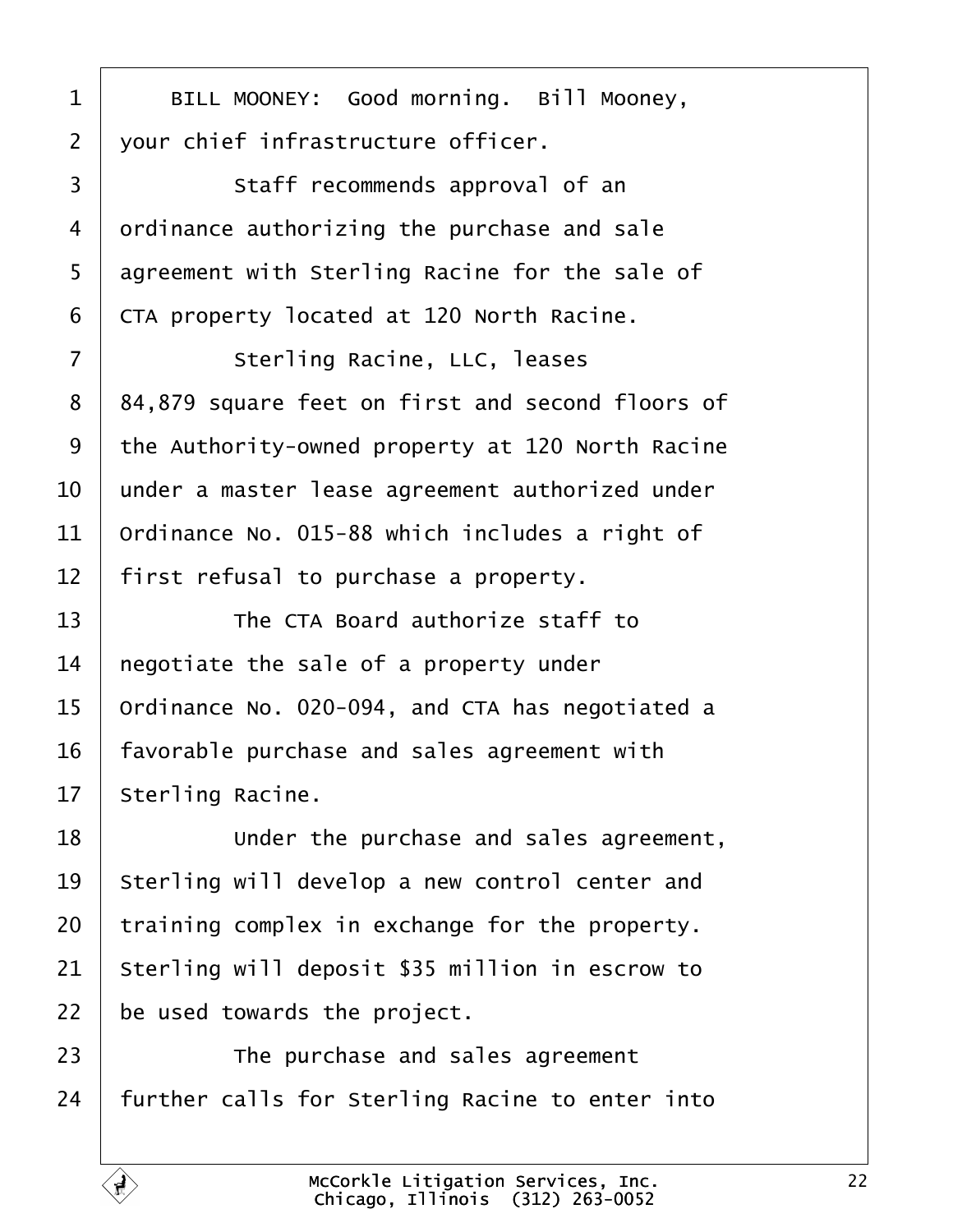<span id="page-22-0"></span>

| $\mathbf 1$    | a leaseback agreement with CTA to remain on the  |
|----------------|--------------------------------------------------|
| $\overline{2}$ | 120 North Racine property until the new facility |
| 3              | is available, as well as to develop -- as well   |
| 4              | as to enter into a development agreement with    |
| 5              | (indiscernible) the project.                     |
| 6              | I'm happy to take any questions at this          |
| $\overline{7}$ | time.                                            |
| 8              | SECRETARY LONGHINI: Thank you, Bill.             |
| 9              | Chairman Silva, any questions for Bill?          |
| 10             | CHAIRPERSON SILVA: No, I don't have a            |
| 11             | question.                                        |
| 12             | SECRETARY LONGHINI: Director Barclay.            |
| 13             | DIRECTOR BARCLAY: No questions.                  |
| 14             | SECRETARY LONGHINI: Director Miller.             |
| 15             | DIRECTOR MILLER: No questions.                   |
| 16             | SECRETARY LONGHINI: Director Jakes.              |
| 17             | DIRECTOR JAKES: No questions.                    |
| 18             | SECRETARY LONGHINI: Director Irvine.             |
| 19             | DIRECTOR IRVINE: No questions.                   |
| 20             | SECRETARY LONGHINI: Director Ortiz.              |
| 21             | DIRECTOR ORTIZ: No questions.                    |
| 22             | SECRETARY LONGHINI: Thank you.                   |
| 23             | Chairman Silva, there are no further             |
| 24             | questions on No. 5.                              |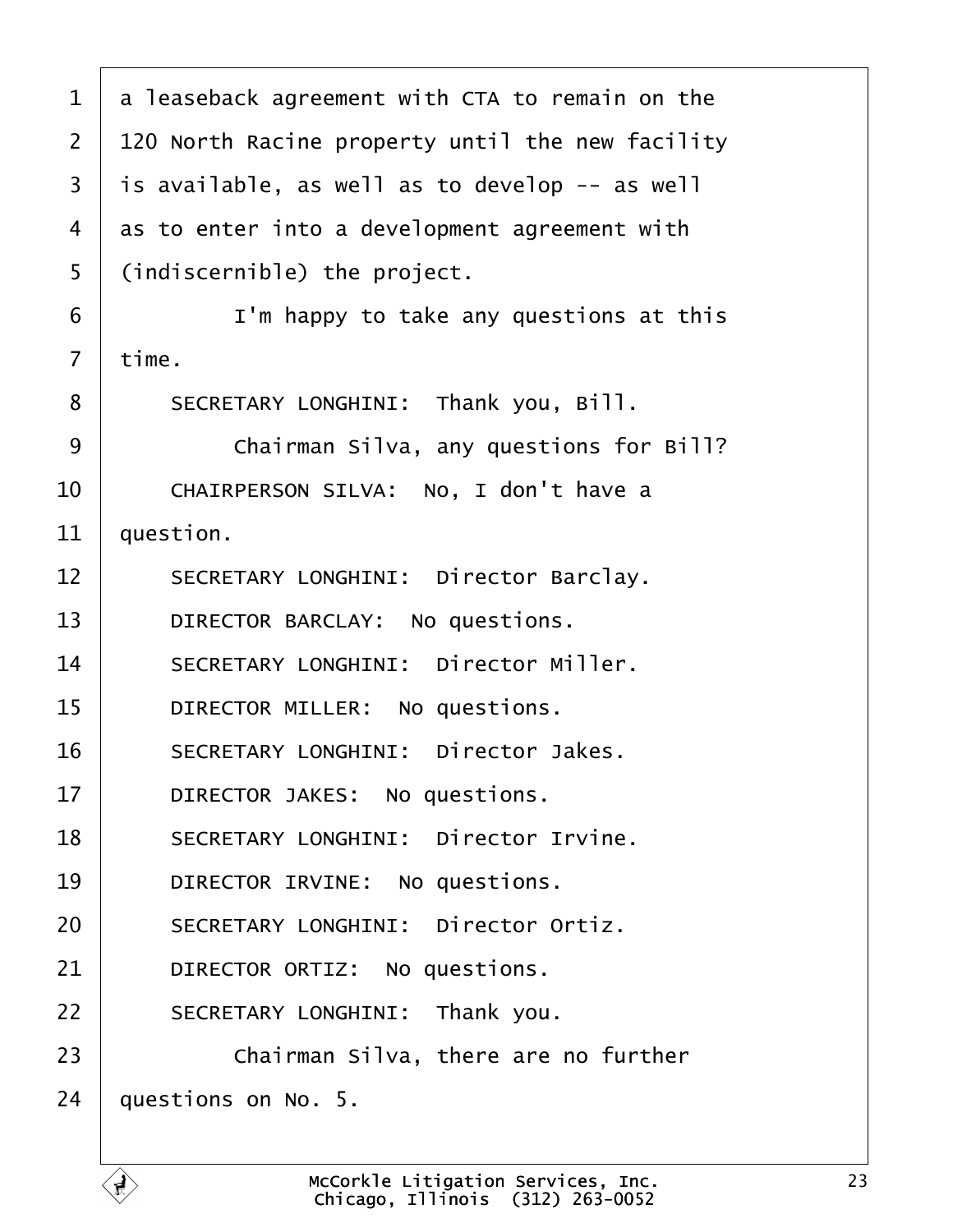<span id="page-23-0"></span>

| $\mathbf 1$    | CHAIRPERSON SILVA: Since there are no            |
|----------------|--------------------------------------------------|
| $\overline{2}$ | further questions, may I have leave to place     |
| 3              | this item on the omnibus for board approval?     |
| 4              | DIRECTOR MILLER: So moved.                       |
| 5              | DIRECTOR IRVINE: Second.                         |
| 6              | SECRETARY LONGHINI: Moved and seconded.          |
| $\overline{7}$ | You may now proceed to Agenda Item               |
| 8              | No. 6.                                           |
| 9              | CHAIRPERSON SILVA: Our next order of             |
| 10             | business is the review of an ordinance           |
| 11             | authorizing an amendment to a sublease between   |
| 12             | Sterling Racine, LLC, for the sale of Authority  |
| 13             | property located at 120 North Racine Avenue,     |
| 14             | Chicago, Illinois.                               |
| 15             | Bill Mooney.                                     |
| 16             | BILL MOONEY: Bill Mooney, your chief             |
| 17             | infrastructure officer again.                    |
| 18             | Staff recommends approval of an                  |
| 19             | ordinance authorizing amendment to a sublease    |
| 20             | between Sterling Racine, LLC, and Shipbob, Inc., |
| 21             | for property located a 120 North Racine Avenue.  |
| 22             | On August 12th, 2015, the Transit Board          |
| 23             | approved a ten-year lease with Sterling Racine   |
| 24             | for 84,879 square feet on the first and second   |
|                |                                                  |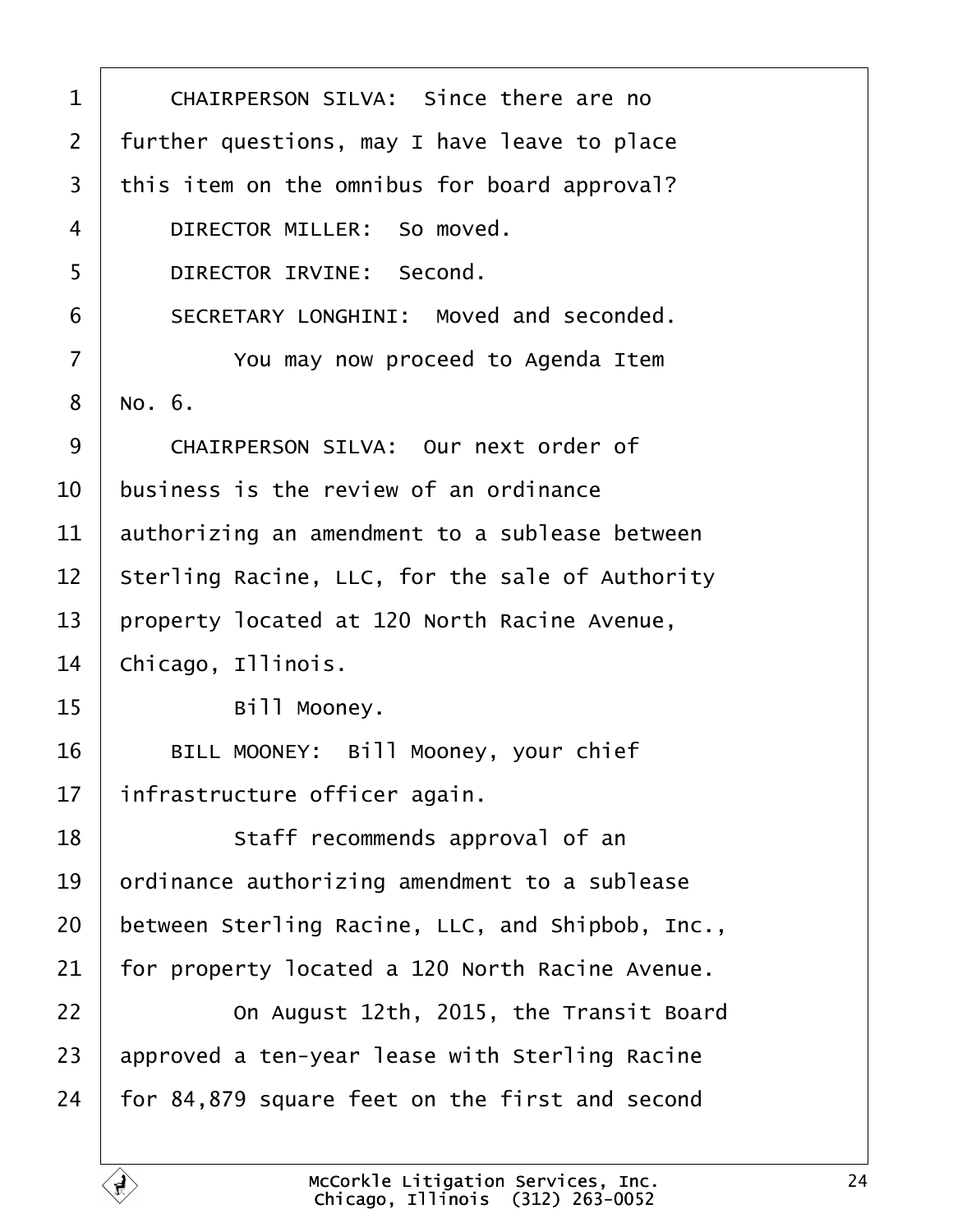<span id="page-24-0"></span> | floors of the CTA-owned building at 120 North  $2 \mid$  Racine.

**On February 14th, 2018, the Board**  approved a two-year sublease between Sterling | Racine, LLC, and Shipbob, Inc., with the sublease being amended multiple times since with the latest per Ordinance No. 020-120 in December | of 2020.

9 | Sterling Racine has requested CTA's  $10<sup>1</sup>$  consent to amend the current sublease with shipbob, extending the term of the sublease 12 bthrough July 31st. 2023. Sterling Racine will continue to be responsible for all rent and expenses, as set forth in the lease agreement, including its proportionate share of the building and property expenses and all applicable taxes and utility fees.

**I** Sterling Racine is required to obtain 19 CTA's consent prior to subleasing which cannot be unreasonably withheld.

21· · · · · · I'm happy to take any questions on this item.

23 SECRETARY LONGHINI: Thank you, Bill. 24· · · · · · Chairman Silva.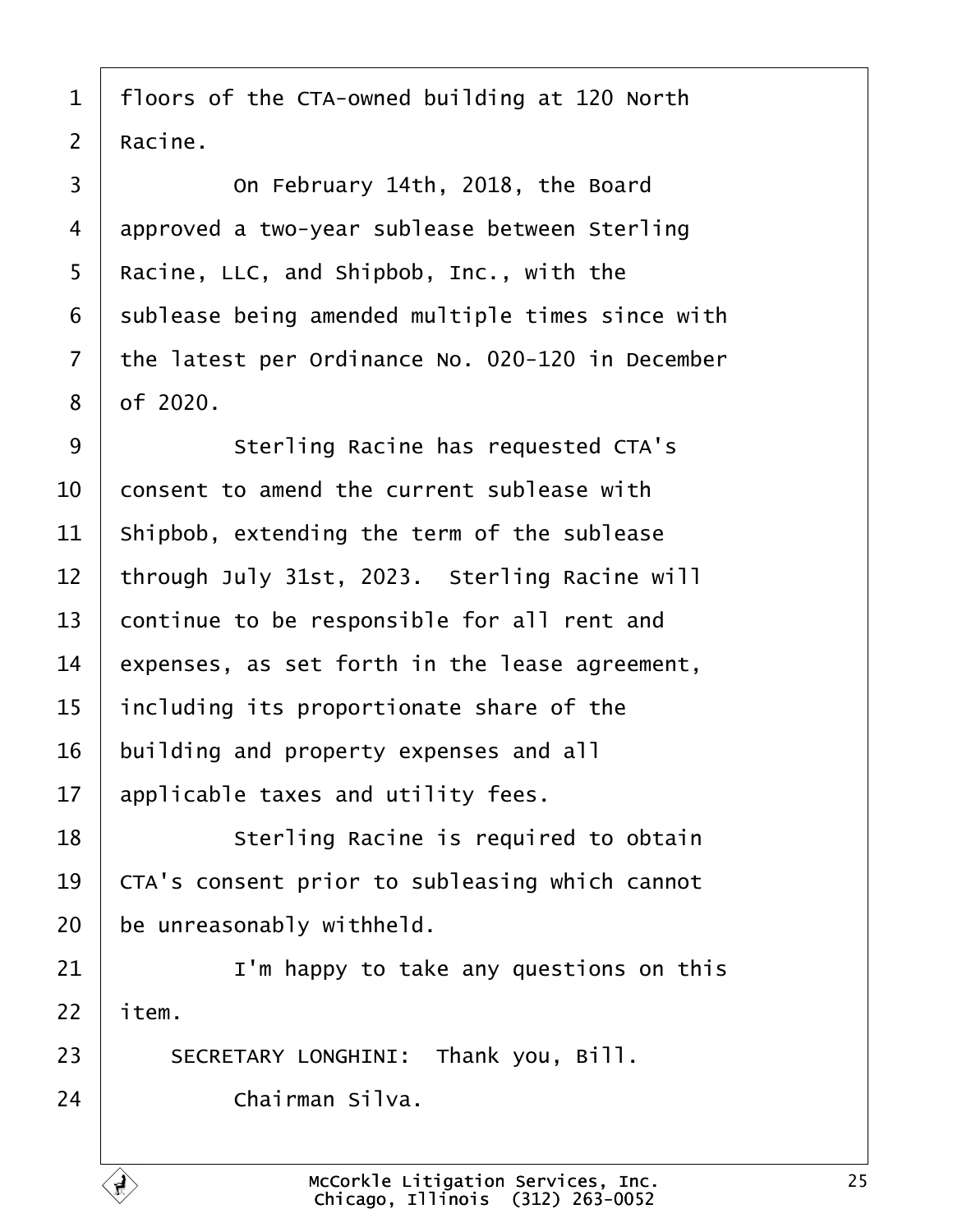<span id="page-25-0"></span>

| $\mathbf 1$    | CHAIRPERSON SILVA: No, no questions. Thank       |
|----------------|--------------------------------------------------|
| $\overline{2}$ | you.                                             |
| 3              | SECRETARY LONGHINI: All right.                   |
| 4              | Director Barclay.                                |
| 5              | DIRECTOR BARCLAY: No questions.                  |
| 6              | SECRETARY LONGHINI: Director Miller.             |
| $\overline{7}$ | DIRECTOR MILLER: No questions.                   |
| 8              | SECRETARY LONGHINI: Director Jakes.              |
| 9              | DIRECTOR JAKES: No questions.                    |
| 10             | SECRETARY LONGHINI: Director Irvine.             |
| 11             | DIRECTOR IRVINE: No questions.                   |
| 12             | SECRETARY LONGHINI: Director Ortiz.              |
| 13             | DIRECTOR ORTIZ: No questions.                    |
| 14             | SECRETARY LONGHINI: Thank you.                   |
| 15             | Chairman, there's no further questions           |
| 16             | on No. 7 [sic].                                  |
| 17             | CHAIRPERSON SILVA: Our next order of             |
| 18             | business is $-$                                  |
| 19             | SECRETARY LONGHINI: Excuse me, Chairman, we      |
| 20             | need to get this on the omnibus, please.         |
| 21             | CHAIRPERSON SILVA: If there are no further       |
| 22             | question, may I have leave to place this item on |
| 23             | the omnibus for board approval?                  |
| 24             | DIRECTOR MILLER: So moved.                       |
|                |                                                  |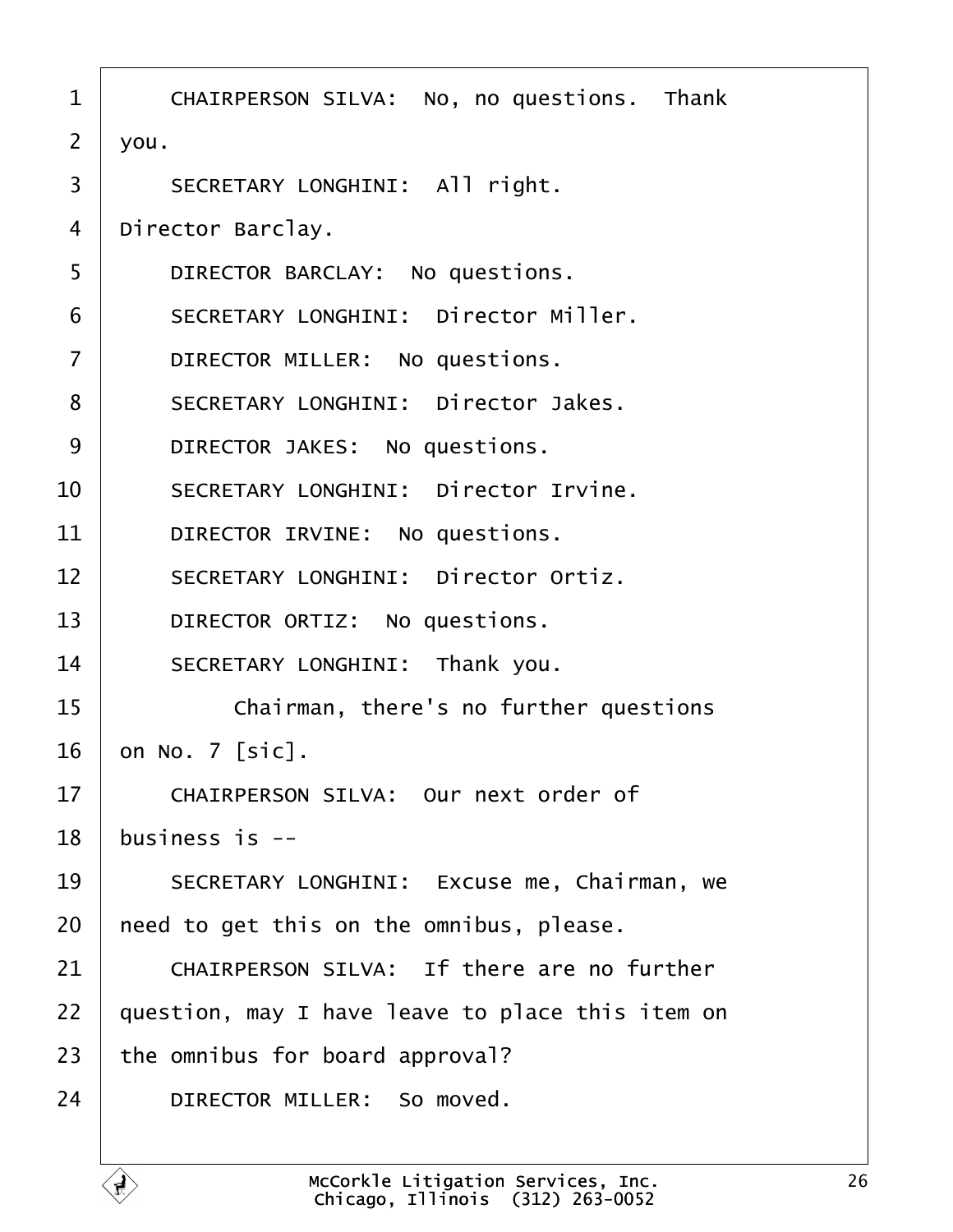<span id="page-26-0"></span>1 DIRECTOR IRVINE: Second. 2 | SECRETARY LONGHINI: All right. We may now 3 proceed, Chairman, to Agenda Item No. 7. 4 CHAIRPERSON SILVA: Our next order of 5 business is the review of an ordinance  $6$  authorizing the purchase of underground storage 7 | tank insurance for Policy Year January 28, 2022,  $8$  through January 28, 2023. 9 Steve Wood. 10 STEVE WOOD: Good morning. Steve Wood,  $11$  deputy general counsel in the CTA's Law  $12$  Department. 13 We're coming before the Board for  $14$  approval of an insurance policy that would cover 15  $\vert$  the CTA's underground storage tanks. This is a  $16$  | new policy that would be renewed annually and  $17$  runs from January 28th, 2022, to January 28th,  $18$  | 2023. 19 The CTA has 45 underground storage  $20$  | tanks in multiple locations around the system,  $21$  and those tanks store over 10,000 gallons of  $22$   $\pm$  diesel fuel for the CTA's bus fleet. The CTA  $23$   $\vert$  has been self-insuring the risks associated with  $24$  | leaks or spills from those tanks because the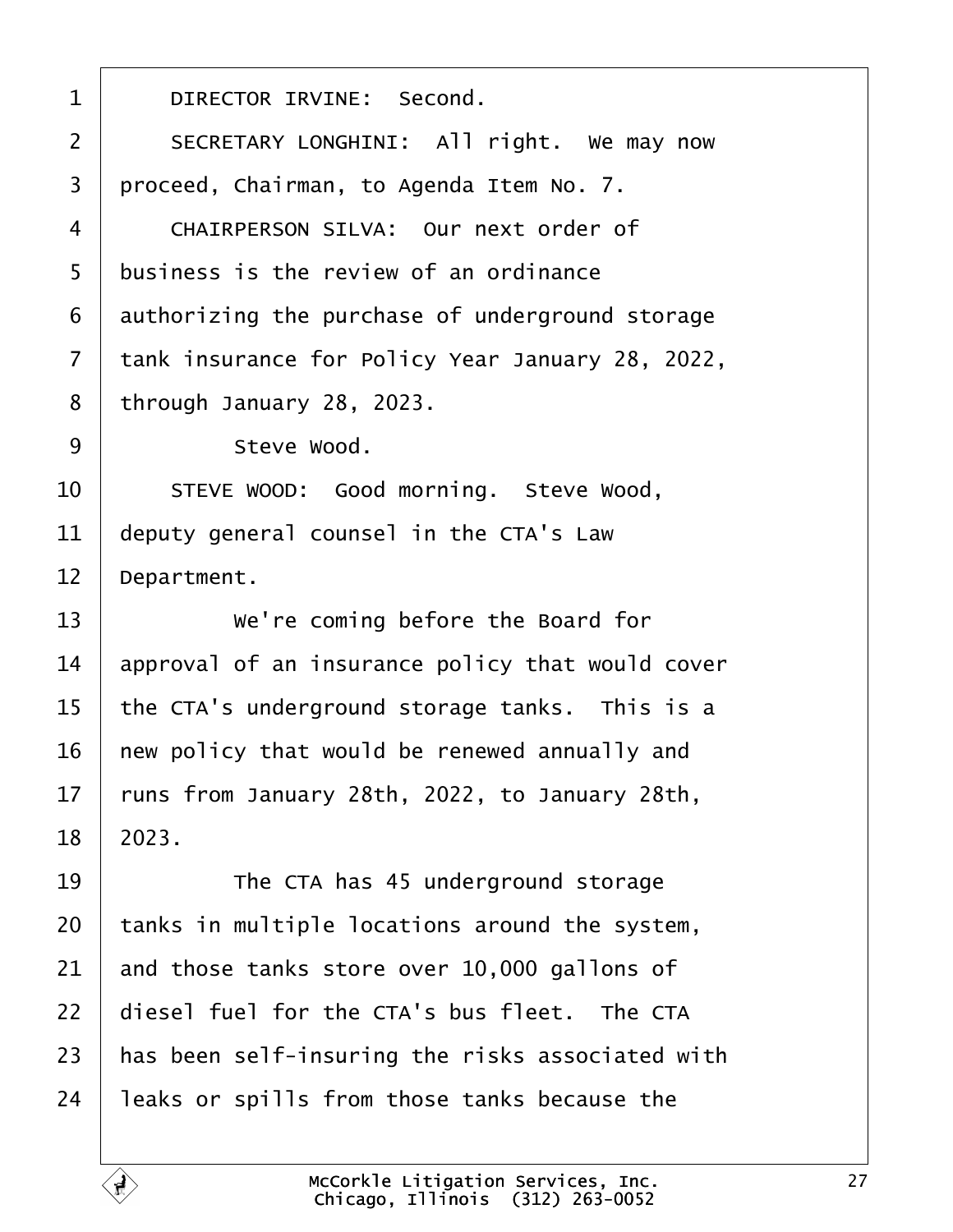<span id="page-27-0"></span> USTs are excluded from the CTA's property | insurance policy, as they are for most 3 | commercial property insurance policies.

4 The CTA's USTs were installed between  $5 \mid 1992$  and 2020, and they are regulated by the  $\vert$  Office of the State Fire Marshall, which 7 establishes financial requirements for entities 8 | that own such tanks.

9 | Th July 2021, the Fire Marshall  $\vert$  required the CTA to secure a certificate of deposit to establish financial responsibility  $\vert$  for its tanks. With the CD expiring near the  $\vert$  end of January 2022, CTA staff has investigated underground storage tank insurance coverage as an alternative and more prudent method of complying with state regulations.

**DEEP IS 12** Our insurance broker, Alliant Mesirow, 18 and its DBE paradigm secured two UST insurance  $\vert$  quotes for the CTA's business. Both carriers  $\parallel$  meet the Illinois and U.S. EPA minimum coverage requirements, but one policy had lower costs and a more favorable deductible schedule.

**So we are recommending purchasing the** Ironshore Liberty surplus insurance policy for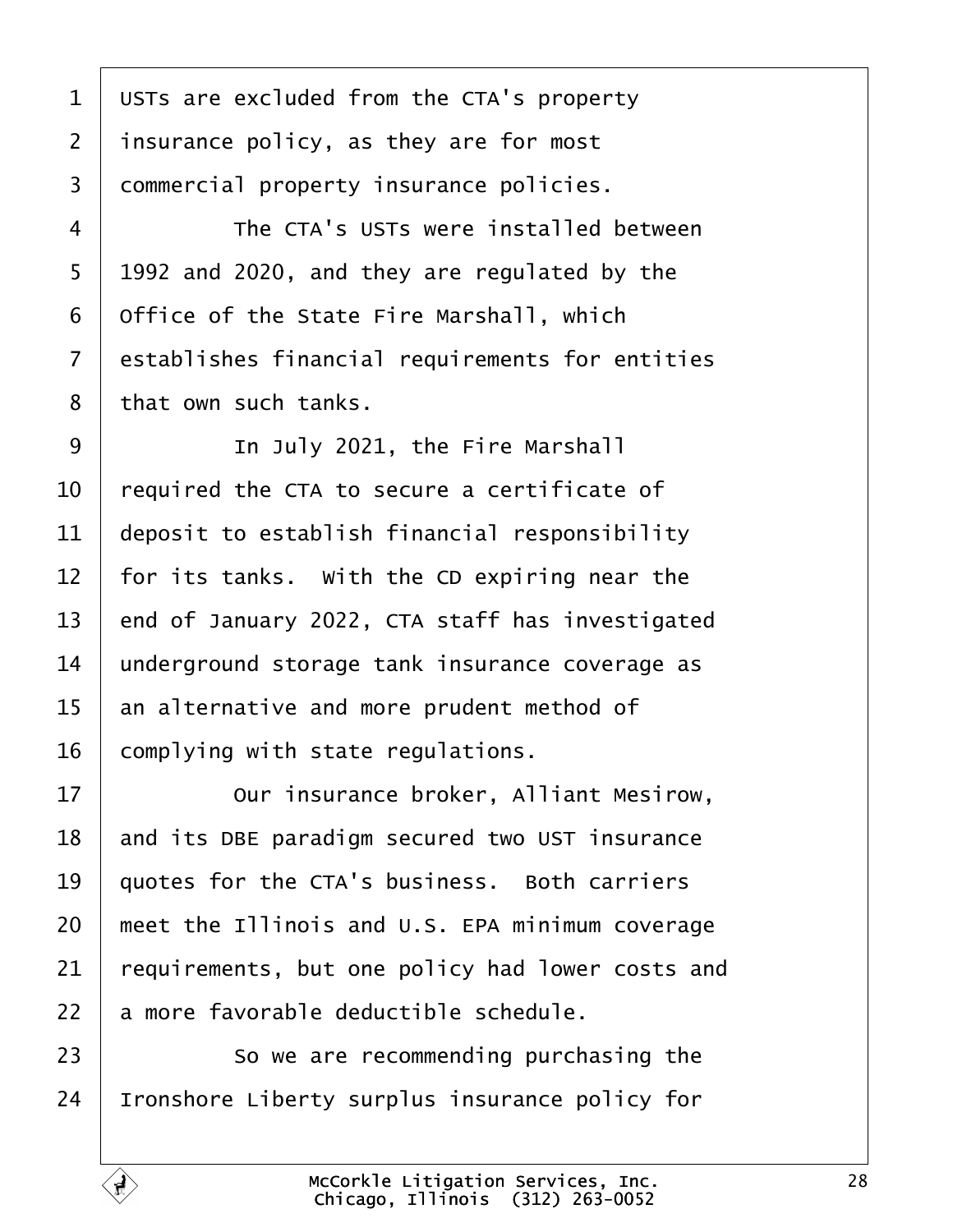<span id="page-28-0"></span>

| $\mathbf 1$    | an amount not to exceed \$30,000 for this coming |
|----------------|--------------------------------------------------|
| $\overline{2}$ | policy year. The policy provides coverage        |
| $\overline{3}$ | limits of \$1 million per underground storage    |
| 4              | tank incident and a 2-million-dollar policy      |
| 5              | aggregate.                                       |
| 6              | And coverage includes such things as             |
| $\overline{7}$ | payments for third-party bodily injury and       |
| 8              | property damage, legal defense costs related to  |
| 9              | covered claims, and remediation costs to address |
| 10             | underground storage tank leaks.                  |
| 11             | I'm happy to answer any questions.               |
| 12             | SECRETARY LONGHINI: Thank you, Steve.            |
| 13             | Chairman Silva.                                  |
| 14             | CHAIRPERSON SILVA: For how many years have       |
| 15             | we been using, okay, this policy?                |
| 16             | STEVE WOOD: So this is a new policy.<br>we       |
| 17             | have never had a policy that covered our         |
| 18             | underground storage tanks yet. And this will be  |
| 19             | an annual policy as all of our insurance         |
| 20             | policies are. So one year going forward.         |
| 21             | CHAIRPERSON SILVA: So this is the first one      |
| 22             | that we're going to have, right?                 |
| 23             | STEVE WOOD: Correct.                             |
| 24             | CHAIRPERSON SILVA: Okay. Thank you.              |
|                |                                                  |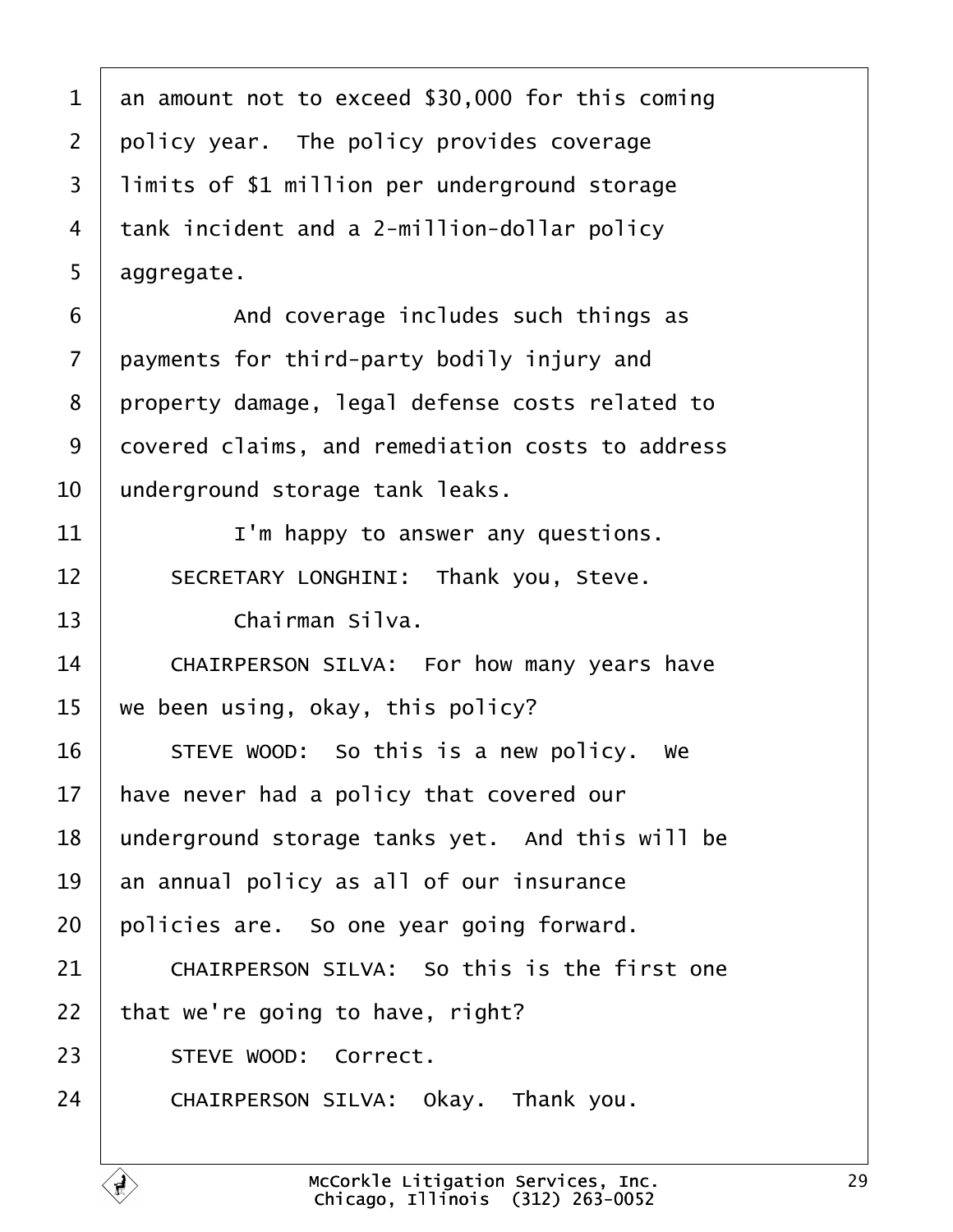<span id="page-29-0"></span>1 | SECRETARY LONGHINI: Director Barclay. 2 DIRECTOR BARCLAY: Steve, have we had any claims in this area in the past 20 years? 4 STEVE WOOD: We have not. We're not aware of any spills or leaks from any of the 45 USTs that

the CTA has installed or uses on its property.

7 DIRECTOR BARCLAY: So being a public entity, 8 | what was the State Fire Marshall's rationale for  $\vert$  us not being able to remain self-insured?

  $\vert$   $\vert$  steve wood: It's not entirely clear. There are a bunch of different regulations for how you 12 I maintain financial self-insure- -- or financial | responsibility.

  $\parallel$  and we were notified in July that the  $\vert$  -- we would have to have a letter of credit or a certificate of deposit in order to go forward. So we put that on in a temporary six-month | fashion and then explored the insurance policies and means of meeting the regulations.

20· · · · · · This is something -- the insurance policy is something that we have explored in the  $\mid$  past with Mesirow Alliant, and it just seems the  $\mid$  more prudent way to go forward would be to secure a policy so that we would have the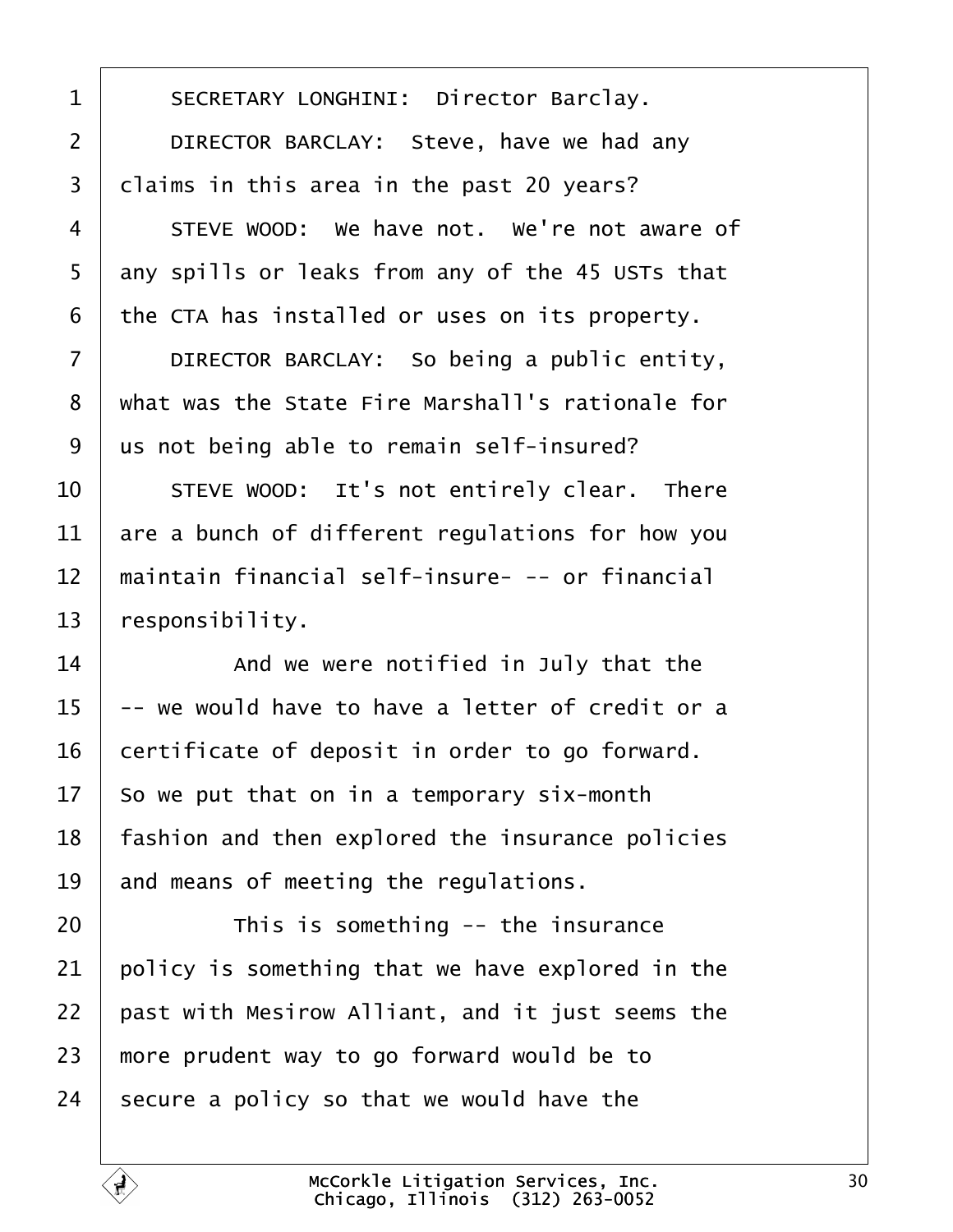<span id="page-30-0"></span>

| $\mathbf{1}$   | expertise and coverage in case something       |
|----------------|------------------------------------------------|
| $\overline{2}$ | occurred with the underground storage tanks.   |
| 3              | DIRECTOR BARCLAY: Thank you.                   |
| 4              | SECRETARY LONGHINI: Director Miller.           |
| 5              | DIRECTOR MILLER: No questions.                 |
| 6              | SECRETARY LONGHINI: Director Jakes.            |
| $\overline{7}$ | DIRECTOR JAKES: No questions for now. Thank    |
| 8              | you.                                           |
| 9              | SECRETARY LONGHINI: Director Irvine.           |
| 10             | DIRECTOR IRVINE: No questions.                 |
| 11             | SECRETARY LONGHINI: Director Ortiz.            |
| 12             | DIRECTOR ORTIZ: No questions.                  |
| 13             | SECRETARY LONGHINI: Chairman Silva, there      |
| 14             | are no further questions on the underground    |
| 15             | storage tank insurance.                        |
| 16             | CHAIRPERSON SILVA: If there are no further     |
| 17             | questions, may I have leave to place this item |
| 18             | on the omnibus for board approval?             |
| 19             | DIRECTOR MILLER: So moved.                     |
| 20             | DIRECTOR IRVINE: Second.                       |
| 21             | SECRETARY LONGHINI: Moved by                   |
| 22             | Director Miller, seconded by Director Irvine.  |
| 23             | We're finished with the ordinances now,        |
| 24             | Chairman. You may proceed to the contracts.    |
|                |                                                |

Ē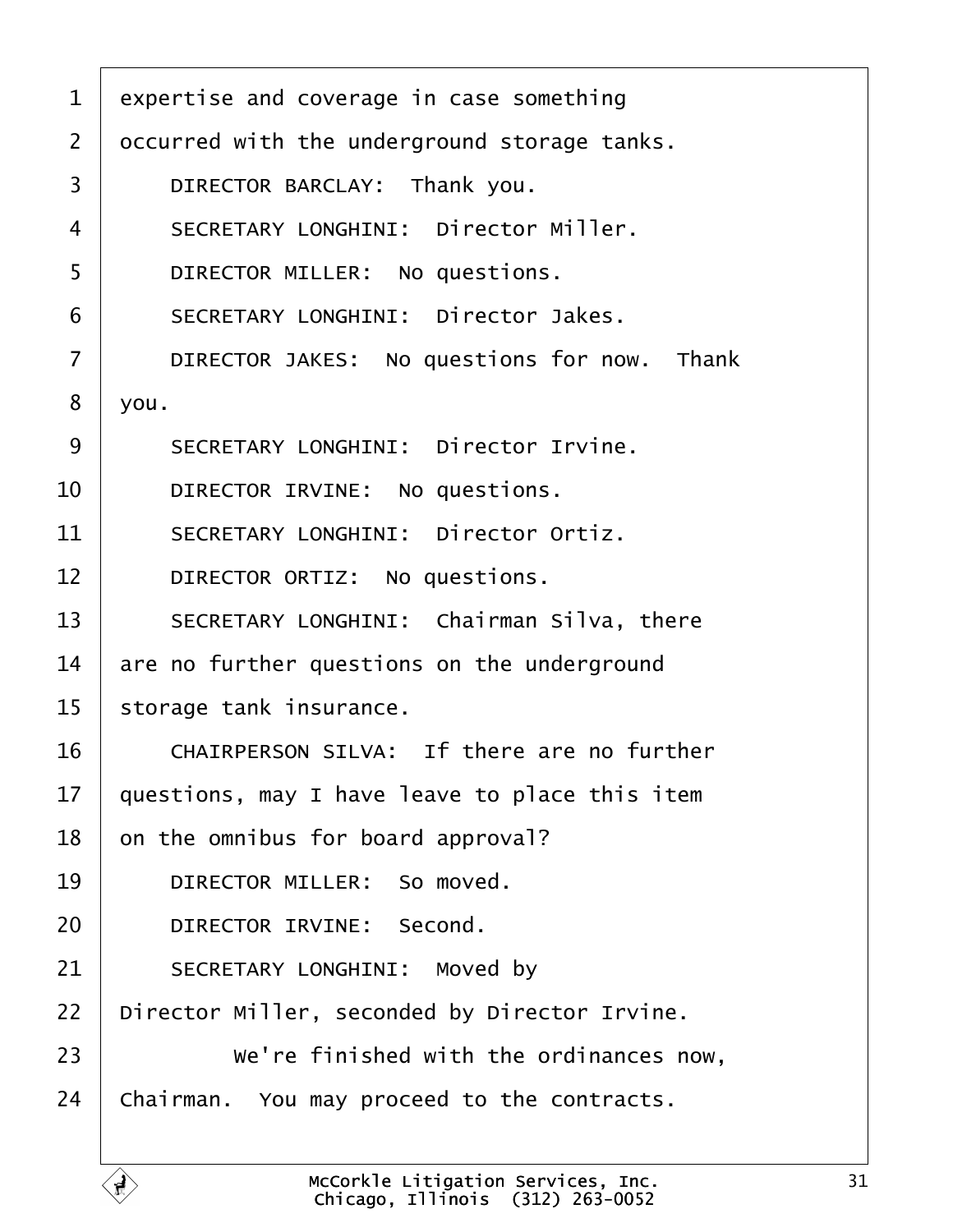<span id="page-31-0"></span>

| $\mathbf{1}$   | Let's start with A-1.                         |
|----------------|-----------------------------------------------|
| $\overline{2}$ | CHAIRPERSON SILVA: Our next order of          |
| 3              | business is Contract No. A-1, a janitorial    |
| 4              | service contract.                             |
| 5              | SECRETARY LONGHINI: Any questions, Chairman?  |
| 6              | CHAIRPERSON SILVA: Can you talk about the     |
| $\overline{7}$ | DBE participation, okay, in these contracts?  |
| 8              | JUANPABLO PRIETO: Good morning --             |
| 9              | ELLEN MCCORMACK: So this -- go ahead.         |
| 10             | JUANPABLO PRIETO: Thank you.                  |
| 11             | Good morning. JuanPablo Prieto,               |
| 12             | director of Diversity Programs.               |
| 13             | Mr. Chairman, we set this contract            |
| 14             | aside under our Small Business Enterprise, or |
| 15             | SBE, program, for 100 percent small business  |
| 16             | participation. The recommended contractor is  |
| 17             | also certified as a DBE, so it would be 100   |
| 18             | percent DBE participation as well.            |
| 19             | CHAIRPERSON SILVA: Okay. Thank you.           |
| 20             | SECRETARY LONGHINI: Director Barclay.         |
| 21             | DIRECTOR BARCLAY: No questions.               |
| 22             | SECRETARY LONGHINI: Director Miller.          |
| 23             | DIRECTOR MILLER: No questions.                |
| 24             | SECRETARY LONGHINI: Director Jakes.           |
|                |                                               |

É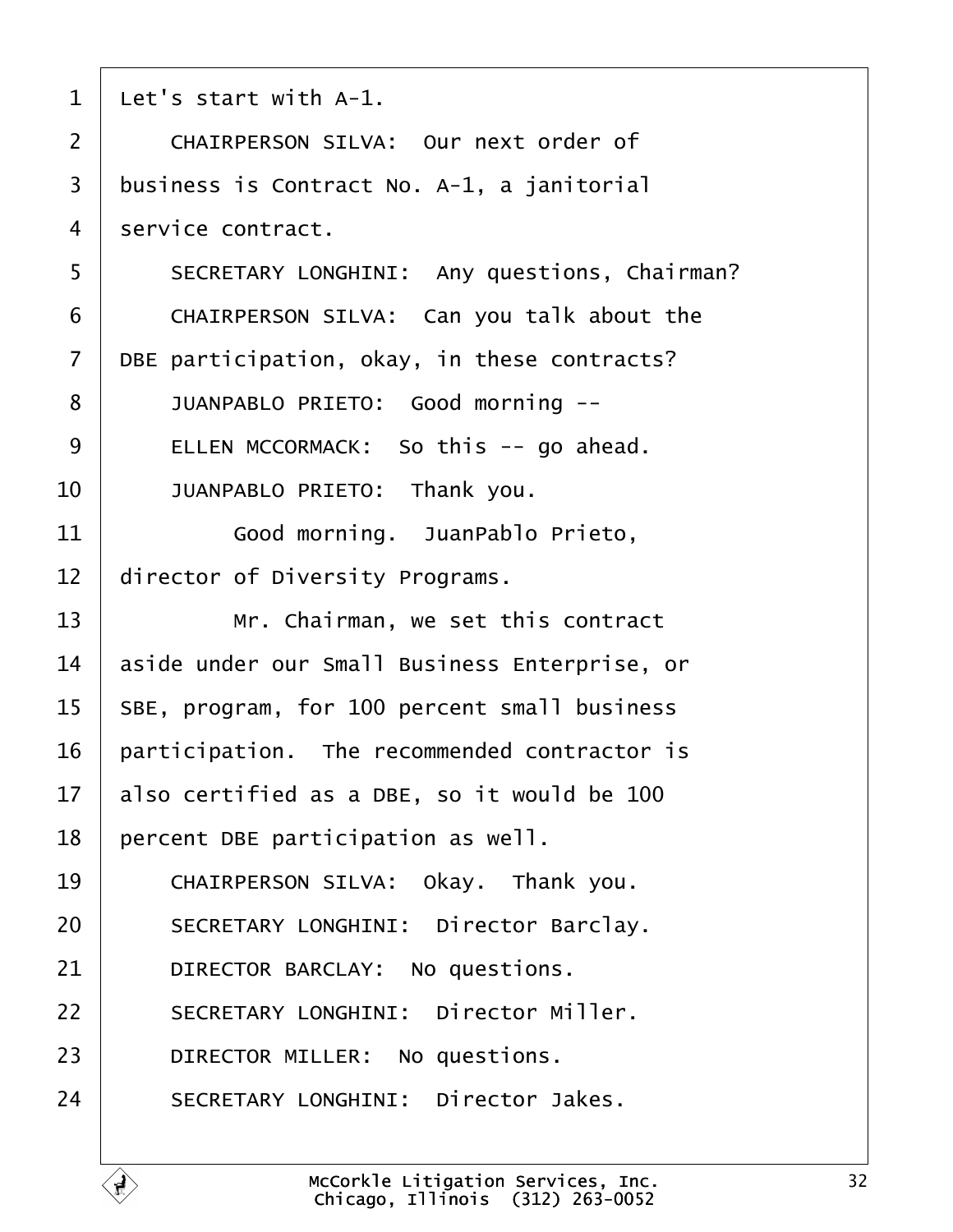<span id="page-32-0"></span>

| $\mathbf{1}$   | DIRECTOR JAKES: No questions.                    |
|----------------|--------------------------------------------------|
| $\overline{2}$ | SECRETARY LONGHINI: Director Irvine.             |
| 3              | DIRECTOR IRVINE: No questions.                   |
| $\overline{4}$ | SECRETARY LONGHINI: Director Ortiz.              |
| 5              | DIRECTOR ORTIZ: No questions.                    |
| 6              | SECRETARY LONGHINI: All right. We may now        |
| $\overline{7}$ | proceed, Chairman, to Contract No. B, as in boy, |
| 8              | $1$ .                                            |
| 9              | CHAIRPERSON SILVA: Our next order of             |
| 10             | business is Contract No. B-1, an escalator       |
| 11             | repair parts contract.                           |
| 12             | SECRETARY LONGHINI: Chairman.                    |
| 13             | CHAIRPERSON SILVA: I don't have a question.      |
| 14             | SECRETARY LONGHINI: Director Barclay.            |
| 15             | DIRECTOR BARCLAY: No questions.                  |
| 16             | SECRETARY LONGHINI: Director Miller.             |
| 17             | DIRECTOR MILLER: No questions.                   |
| 18             | SECRETARY LONGHINI: Director Jakes.              |
| 19             | DIRECTOR JAKES: No questions.                    |
| 20             | SECRETARY LONGHINI: Director Irvine.             |
| 21             | DIRECTOR IRVINE: No questions.                   |
| 22             | SECRETARY LONGHINI: Director Ortiz.              |
| 23             | DIRECTOR ORTIZ: No questions.                    |
| 24             | SECRETARY LONGHINI: Since there's no             |
|                |                                                  |

ſ.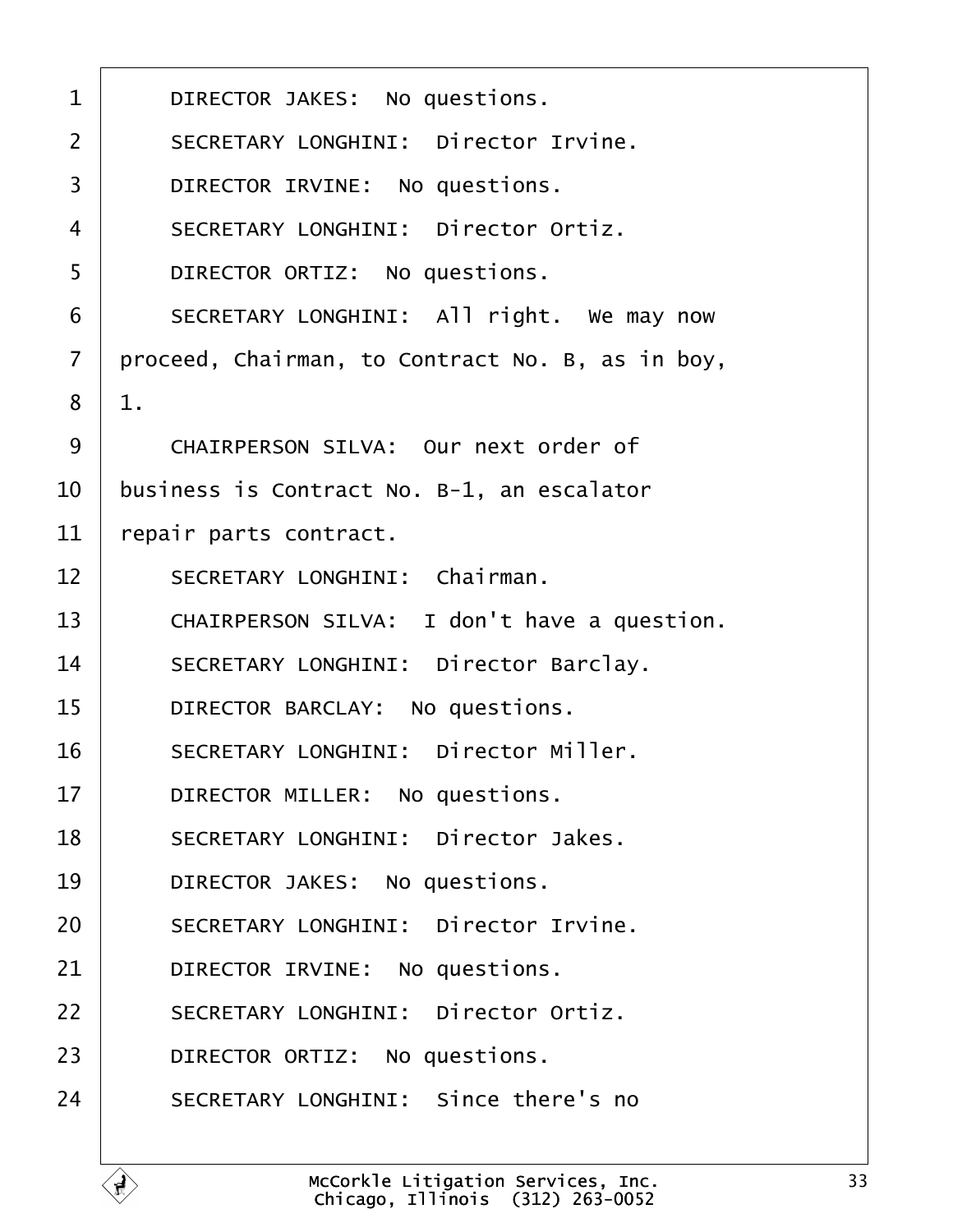<span id="page-33-0"></span>

| $\mathbf{1}$   | questions, Chairman, let's move to D, as in dog, |
|----------------|--------------------------------------------------|
| $\overline{2}$ | 1.                                               |
| 3              | CHAIRPERSON SILVA: Our next order of             |
| 4              | business is Contract No. D-1, a professional and |
| 5              | financial advisory services contract.            |
| 6              | SECRETARY LONGHINI: Chairman.                    |
| $\overline{7}$ | CHAIRPERSON SILVA: What department is going      |
| 8              | to be handling, okay, these financial            |
| 9              | advisories?                                      |
| 10             | ELLEN MCCORMACK: It will be both Planning        |
| 11             | and Finance.                                     |
| 12             | CHAIRPERSON SILVA: Okay. Thank you.              |
| 13             | SECRETARY LONGHINI: Director Barclay.            |
| 14             | DIRECTOR BARCLAY: No questions.                  |
| 15             | SECRETARY LONGHINI: Director Miller.             |
| 16             | DIRECTOR MILLER: No questions.                   |
| 17             | SECRETARY LONGHINI: Director Jakes.              |
| 18             | DIRECTOR JAKES: No questions.                    |
| 19             | SECRETARY LONGHINI: Director Irvine.             |
| 20             | DIRECTOR IRVINE: No questions.                   |
| 21             | SECRETARY LONGHINI: Director Ortiz.              |
| 22             | DIRECTOR ORTIZ: No questions.                    |
| 23             | SECRETARY LONGHINI: Chairman, let's move on      |
| 24             | to E, as in elephant, 1.                         |

É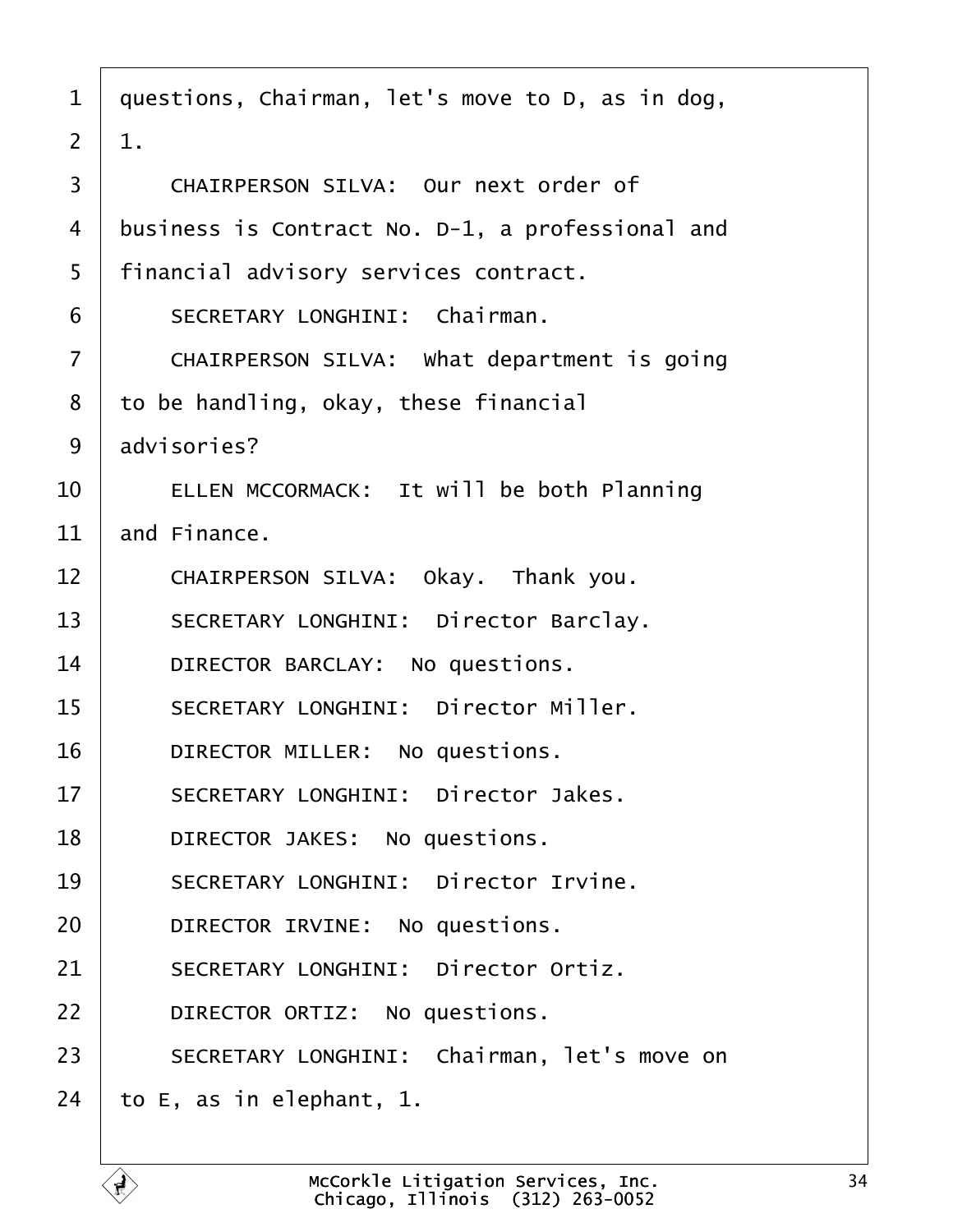<span id="page-34-0"></span>

| $\mathbf 1$    | CHAIRPERSON SILVA: Next order of business is     |
|----------------|--------------------------------------------------|
| $\overline{2}$ | Contract No. $E-1$ , a proposal request for      |
| 3              | high-performance digital copiers contract.       |
| 4              | I don't have a question.                         |
| 5              | SECRETARY LONGHINI: Director Barclay.            |
| 6              | DIRECTOR BARCLAY: No questions.                  |
| $\overline{7}$ | SECRETARY LONGHINI: Director Miller.             |
| 8              | DIRECTOR MILLER: No questions.                   |
| 9              | SECRETARY LONGHINI: Director Jakes.              |
| 10             | DIRECTOR JAKES: No questions.                    |
| 11             | SECRETARY LONGHINI: Director Irvine.             |
| 12             | DIRECTOR IRVINE: No questions.                   |
| 13             | SECRETARY LONGHINI: Director Ortiz.              |
| 14             | DIRECTOR ORTIZ: No questions.                    |
| 15             | SECRETARY LONGHINI: All right. Chairman,         |
| 16             | let's move on to G, as in girl, 1.               |
| $17 \,$        | CHAIRPERSON SILVA: Our final order of            |
| 18             | business is Contract No. G-1, a change order for |
| 19             | customer websites maintenance contract.          |
| 20             | Do we have very many $-$ very many               |
| 21             | customer websites, okay, that we have to         |
| 22             | maintain?                                        |
| 23             | CAROLINE GALLAGHER: Good morning, Directors.     |
| 24             | This is Caroline Gallagher, your chief of        |
|                |                                                  |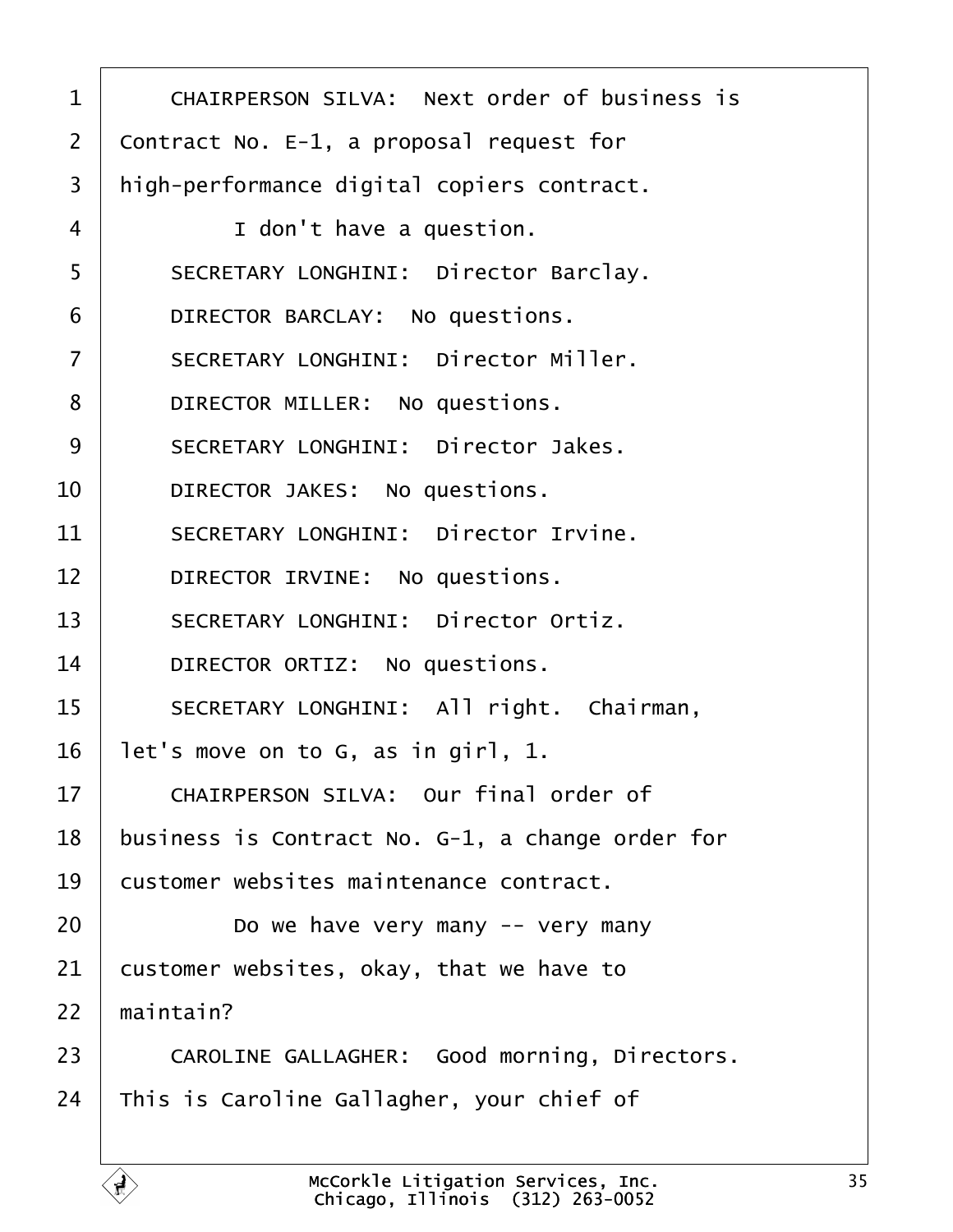<span id="page-35-0"></span> $1$  technology.

| $\overline{2}$ | We have a number of different websites.        |
|----------------|------------------------------------------------|
| $\overline{3}$ | Our public website that has the budget and     |
| 4              | financial information, the procurement         |
| 5              | information, as well as our bus and train      |
| 6              | tracker, our system maps, fare information. We |
| $\overline{7}$ | also put out safety public -- (audio           |
| 8              | disruption).                                   |
| 9              | And so, yes, we do. We have quite a            |
| 10             | few of them.                                   |
| 11             | CHAIRPERSON SILVA: Okay. Thank you.            |
| 12             | SECRETARY LONGHINI: Director Barclay.          |
| 13             | DIRECTOR BARCLAY: No questions.                |
| 14             | SECRETARY LONGHINI: Director Miller.           |
| 15             | DIRECTOR MILLER: No questions.                 |
| 16             | SECRETARY LONGHINI: Director Jakes.            |
| 17             | DIRECTOR JAKES: No questions.                  |
| 18             | SECRETARY LONGHINI: Director Irvine.           |
| 19             | DIRECTOR IRVINE: No questions.                 |
| 20             | SECRETARY LONGHINI: Director Ortiz.            |
| 21             | DIRECTOR ORTIZ: No questions.                  |
| 22             | SECRETARY LONGHINI: No further questions,      |
| 23             | Chairman Silva, on the contracts. We may now   |
| 24             | proceed to No. 8-A.                            |
|                |                                                |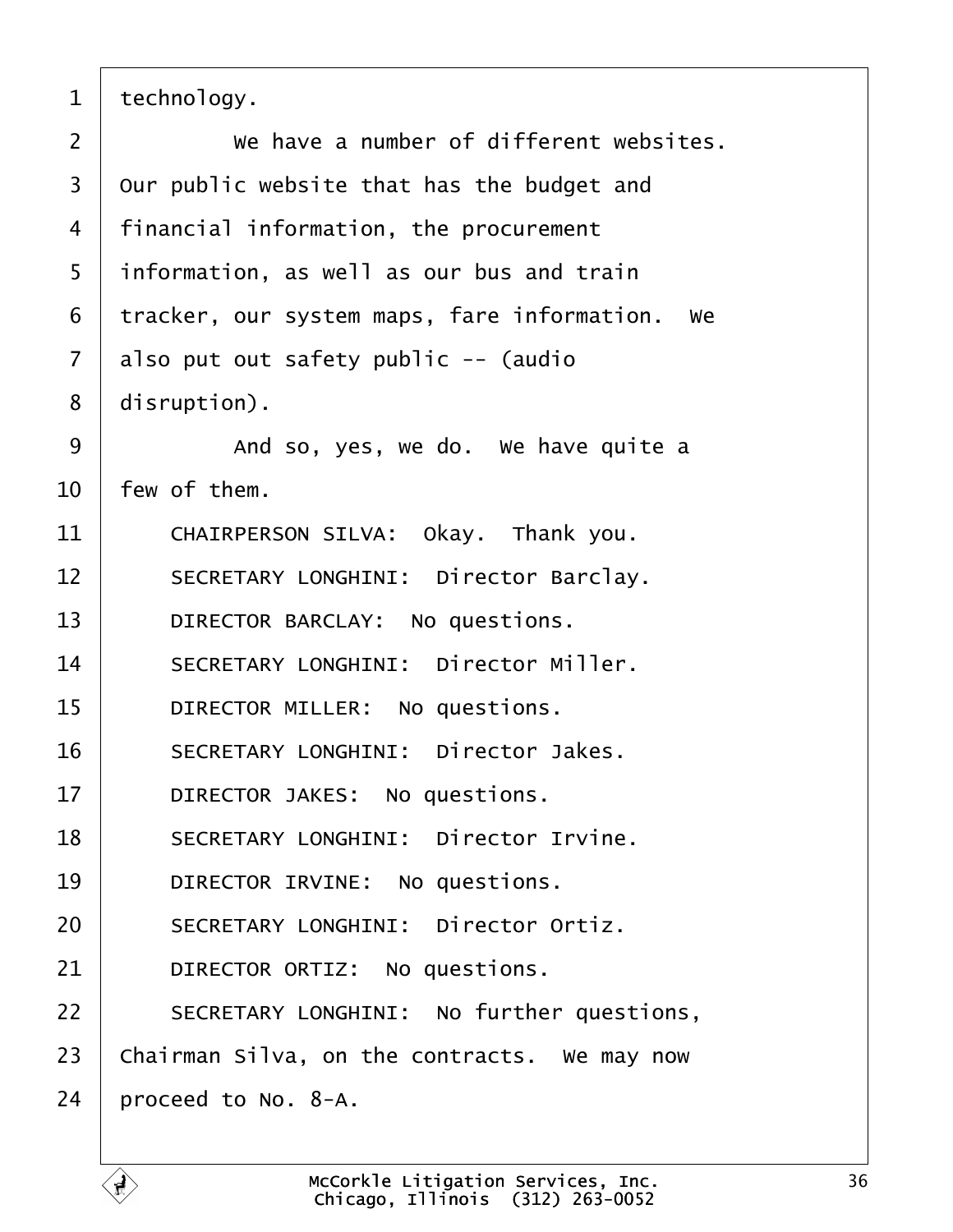<span id="page-36-0"></span>

| $\mathbf 1$    | CHAIRPERSON SILVA: Since there are no          |
|----------------|------------------------------------------------|
| $\overline{2}$ | further questions on the contracts, may I have |
| 3              | leave to place the five contracts on the       |
| 4              | omnibus?                                       |
| 5              | DIRECTOR MILLER: So moved.                     |
| 6              | DIRECTOR IRVINE: And I second.                 |
| $\overline{7}$ | SECRETARY LONGHINI: Moved by                   |
| 8              | Director Miller, seconded by Director Irvine.  |
| 9              | Chairman, we may now proceed to                |
| 10             | No. $8-B$ , as in boy.                         |
| 11             | CHAIRPERSON SILVA: Since there is no further   |
| 12             | business to come before the Committee, may I   |
| 13             | have a motion to approve the omnibus? I        |
| 14             | recommend the omnibus for board approval.      |
| 15             | DIRECTOR MILLER: So moved.                     |
| 16             | DIRECTOR IRVINE: Second.                       |
| 17             | SECRETARY LONGHINI: Moved and seconded by      |
| 18             | Directors Miller and Irvine.                   |
| 19             | I will now take a vote on the omnibus.         |
| 20             | Director Miller.                               |
| 21             | DIRECTOR MILLER: Yes.                          |
| 22             | SECRETARY LONGHINI: Director Jakes.            |
| 23             | DIRECTOR JAKES: Yes.                           |
| 24             | SECRETARY LONGHINI: Director Irvine.           |
|                |                                                |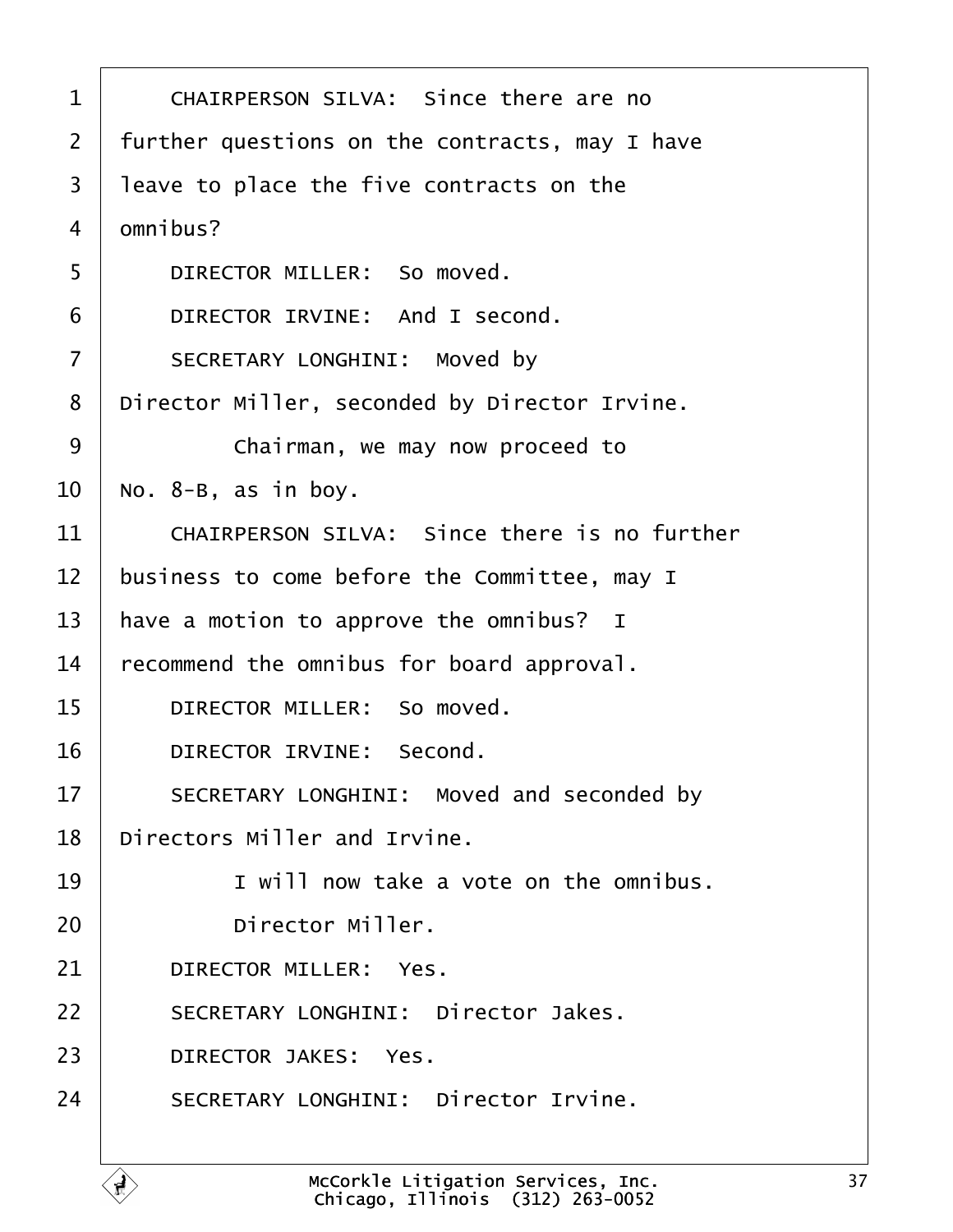<span id="page-37-0"></span>

| $\mathbf{1}$   | DIRECTOR IRVINE: Yes.                        |
|----------------|----------------------------------------------|
| $\overline{2}$ | SECRETARY LONGHINI: Director Barclay.        |
| 3              | DIRECTOR BARCLAY: Yes.                       |
| 4              | SECRETARY LONGHINI: Chairman Silva.          |
| 5              | CHAIRPERSON SILVA: Yes.                      |
| 6              | SECRETARY LONGHINI: The motion to approve    |
| $\overline{7}$ | the omnibus passes with five yes votes, sir. |
| 8              | No. 9.                                       |
| 9              | CHAIRPERSON SILVA: Finally, may I have a     |
| 10             | motion to adjourn?                           |
| 11             | DIRECTOR MILLER: So moved.                   |
| 12             | DIRECTOR IRVINE: Second.                     |
| 13             | SECRETARY LONGHINI: Moved and seconded.      |
| 14             | Motion to adjourn.                           |
| 15             | Director Miller.                             |
| 16             | DIRECTOR MILLER: Yes.                        |
| 17             | SECRETARY LONGHINI: Director Jakes.          |
| 18             | DIRECTOR JAKES: Yes.                         |
| 19             | SECRETARY LONGHINI: Director Irvine.         |
| 20             | DIRECTOR IRVINE: Yes.                        |
| 21             | SECRETARY LONGHINI: Director Barclay.        |
| 22             | DIRECTOR BARCLAY: Yes.                       |
| 23             | SECRETARY LONGHINI: Chairman Silva.          |
| 24             | CHAIRPERSON SILVA: Yes.                      |
|                |                                              |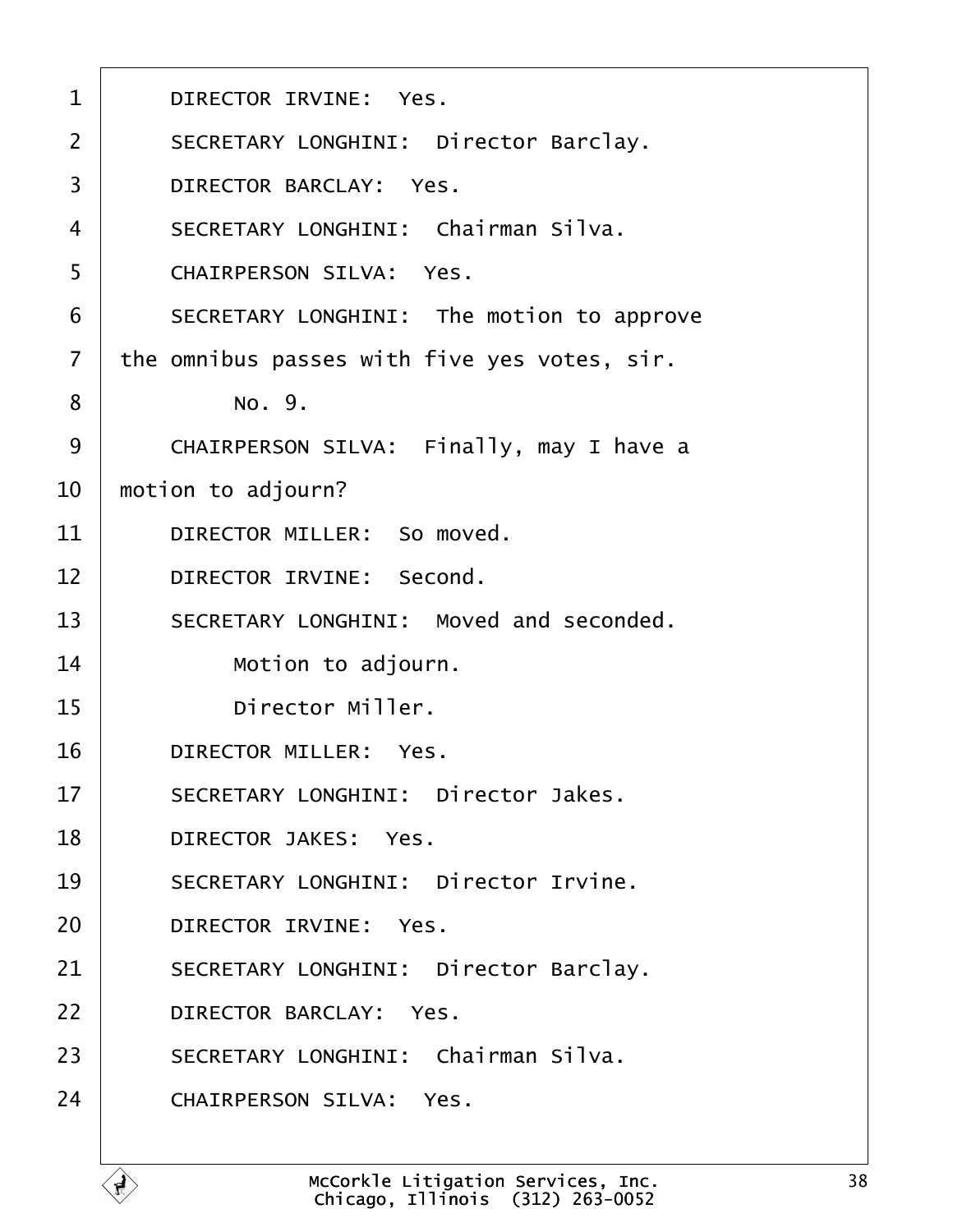<span id="page-38-0"></span>

| $\mathbf 1$    | SECRETARY LONGHINI: Motion to approve -- to                            |
|----------------|------------------------------------------------------------------------|
| $\overline{2}$ | adjourn passes with five yes votes.                                    |
| 3              | We are now adjourned. And the regular                                  |
| 4              | meeting will begin in five minutes, maybe a                            |
| 5              | little bit more, but shortly.                                          |
| 6              | Thank you all very much.                                               |
| $\overline{7}$ | (which were all the proceedings                                        |
| 8              | had in the above-entitled                                              |
| 9              | cause.)                                                                |
| 10             | (Meeting adjourned at                                                  |
| 11             | 10:14 a.m.                                                             |
| 12             |                                                                        |
| 13             |                                                                        |
| 14             |                                                                        |
| 15             |                                                                        |
| 16             |                                                                        |
| 17             |                                                                        |
| 18             |                                                                        |
| 19             |                                                                        |
| 20             |                                                                        |
| 21             |                                                                        |
| 22             |                                                                        |
| 23             |                                                                        |
| 24             |                                                                        |
|                |                                                                        |
|                | McCorkle Litigation Services, Inc.<br>Chicago, Illinois (312) 263-0052 |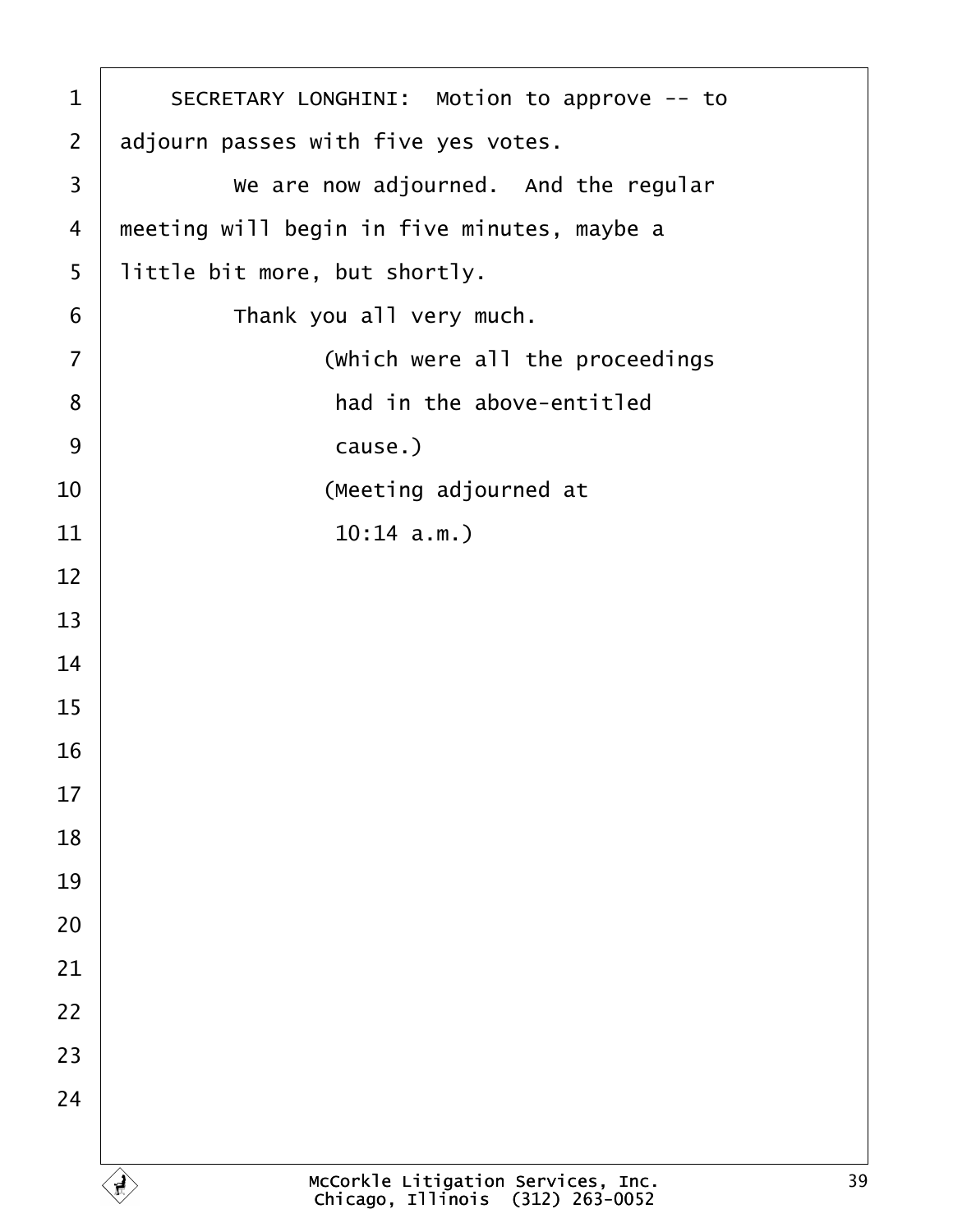state of illinois )  $\begin{array}{|c|c|c|c|c|}\n\hline\n\text{\textend{array}}$   $\begin{array}{c} \text{\textend{array}}$   $\begin{array}{c} \text{\textend{array}}$   $\begin{array}{c} \text{\textend{array}}$   $\begin{array}{c} \text{\textend{array}}$ 2 COUNTY OF COOK )

·3

**I, GINA M. SYLVESTER, being first duly**  sworn, on oath says that she is a court reporter doing business in the City of Chicago; and that she reported in shorthand the proceedings of said meeting, and that the foregoing is a true 9 and correct transcript of her shorthand notes so  $\,$  taken as aforesaid, and contains the proceedings  $\vert$  given at said meeting.

  $-4$ 15 GIMA M. SYLVESTER, CSR, RPR

**CSR No. 084-004856**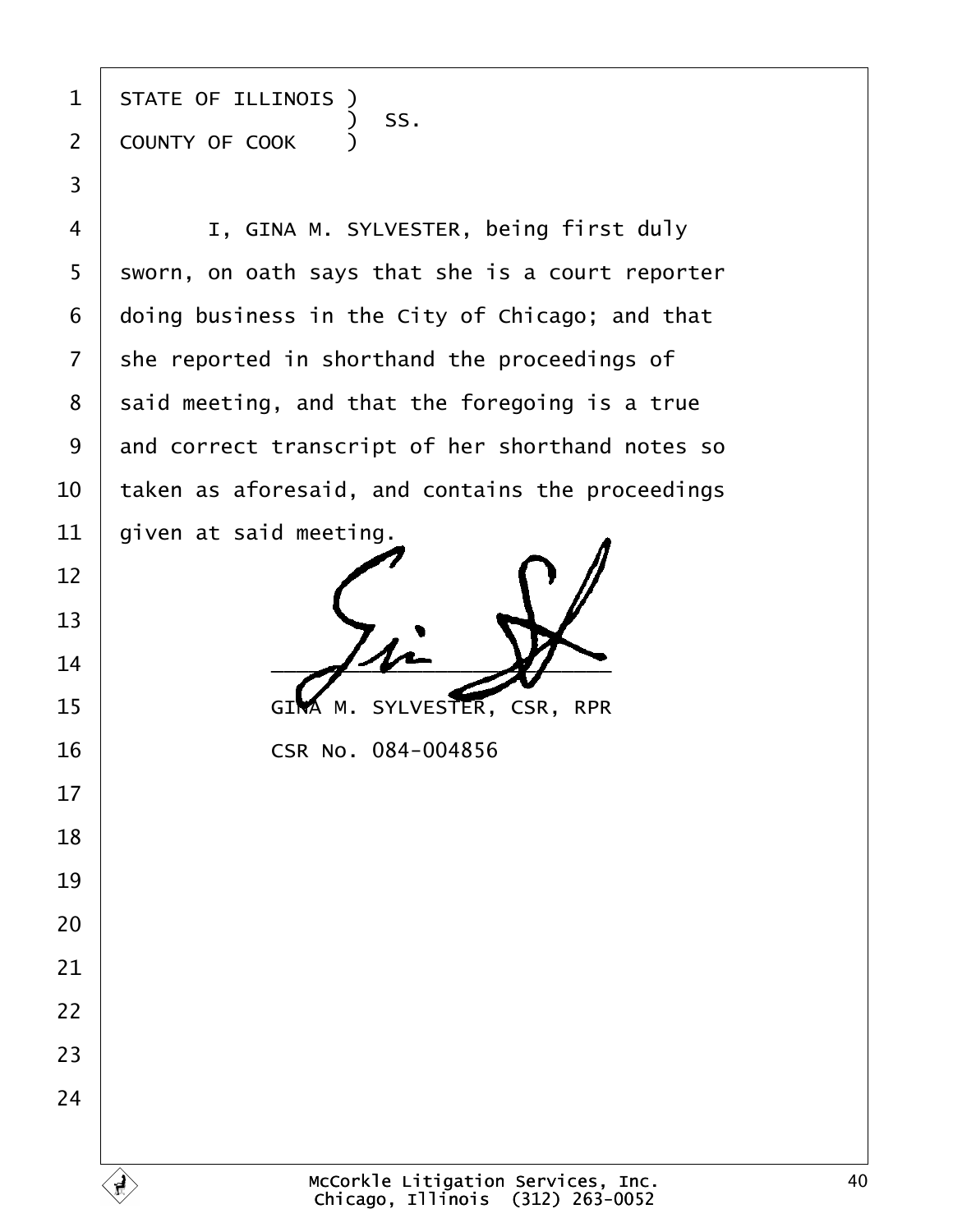| \$<br>\$1                       | 1<br>1                            | 45<br>27:19 30:5<br>5           | Agenda<br>16:22 21:2,16 24:7<br>27:3<br>aggregate | authorize<br>22:13<br>authorized<br>22:10          | bunch<br>30:11<br>bus<br>17:18,24 19:11,14   |
|---------------------------------|-----------------------------------|---------------------------------|---------------------------------------------------|----------------------------------------------------|----------------------------------------------|
| 29:3                            | 33:8 34:2,24 35:16                |                                 | 29:5                                              | authorizing                                        | 27:22 36:5<br>business                       |
| \$1.2<br>6:5                    | 10<br>11:8                        | 5<br>11:8 21:17 23:24           | agreed<br>19:6                                    | 17:1,8 21:20 22:4<br>24:11,19 27:6                 | 4:7 5:9 16:24 21:4,                          |
| \$1.6                           | 10,000                            | 50                              | agreement                                         | Avenue                                             | 19 24:10 26:18 27:5                          |
| 6:19<br>\$1.7                   | 27:21<br>100                      | 13:3                            | 17:2,9 18:4 20:9<br>21:20 22:5,10,16,18,          | 21:22 24:13,21<br>aware                            | 28:19 32:3,14,15<br>33:10 34:4 35:1,18       |
| 7:16                            | 32:15,17                          | 6                               | 23 23:1,4 25:14                                   | 30:4                                               | 37:12                                        |
| \$11.5                          | 10:14                             |                                 | ahead<br>13:6 20:2 32:9                           |                                                    | buy<br>11:10 20:3                            |
| 6:20<br>\$12                    | 39:11<br>120                      | 6<br>24:8                       | <b>Alliant</b>                                    | в                                                  | buys                                         |
| 7:1                             | 21:22 22:6,9 23:2                 | 6.1                             | 28:17 30:22                                       | $B-1$                                              | 19:16                                        |
| \$12,992                        | 24:13,21 25:1                     | 7:24                            | allocation<br>10:19                               | 33:10                                              |                                              |
| 17:23 18:4 19:13,18<br>\$15,000 | 12th<br>3:8 24:22                 |                                 | allotment                                         | back<br>14:1 20:9                                  | C                                            |
| 17:21 19:8                      | 14th                              | $\overline{7}$                  | 19:16 20:3<br>allowed                             | balance                                            | call<br>3:8,11 4:12                          |
| \$185<br>9:16                   | 25:3<br>15.34                     | $\overline{7}$<br>26:16 27:3    | 9:21 15:3                                         | 10:4 14:24<br>bank                                 | calls                                        |
| \$2.2                           | 11:24                             |                                 | allowing                                          | 17:2,9,13,20,22                                    | 22:24                                        |
| 15:21                           | 16th<br>4:8                       | 8                               | 14:13<br>alternative                              | 18:1,2,8 19:4,6,16<br>20:11                        | car<br>17:23 19:13                           |
| \$2.4<br>7:15                   | 1992                              | 8-A                             | 28:15                                             | <b>Barclay</b>                                     | card                                         |
| \$200,000                       | 28:5                              | 36:24                           | amend                                             | 3:19,20 4:20,21                                    | 17:23 19:13                                  |
| 6:157:9<br>\$230                |                                   | 8-B                             | 25:10<br>amended                                  | 15:10,12 18:19,20<br>23:12,13 26:4,5               | <b>CARES</b><br>9:24 16:3                    |
| 9:17                            | 2                                 | 37:10<br>84,879                 | 5:20 6:5,8,14,19,24                               | 30:1,2,7 31:3 32:20,                               | <b>Caroline</b>                              |
| \$3,000                         | 2-million-dollar                  | 22:8 24:24                      | 7:6,16,20,24 8:10,15<br>9:6,15 25:6               | 21 33:14,15 34:13,<br>14 35:5,6 36:12,13           | 35:23,24<br>carriers                         |
| 19:3<br>\$30,000                | 29:4<br>20                        |                                 | amendment                                         | 38:2,3,21,22                                       | 28:19                                        |
| 29:1                            | 11:7 14:22 30:3                   | 9                               | 24:11,19<br>America                               | based<br>8:23 10:12 11:5                           | carry                                        |
| \$32<br>10:1                    | 2004<br>18:10 20:9                | 9                               | 17:2,3,9,13,21,22                                 | basically                                          | 9:21 10:5,11,21<br><b>CARTER</b>             |
| \$33                            | 2015                              | 38:8<br>90                      | 18:2,9 19:4                                       | 19:20                                              | 13:5,7 14:7                                  |
| 10:1                            | 24:22                             | 16:3                            | amount<br>18:3 19:22 29:1                         | basis<br>6:23 7:7 8:9,10 9:11                      | case<br>20:10 31:1                           |
| \$35<br>22:21                   | 2018<br>25:3                      |                                 | annual                                            | begin                                              | cause                                        |
| \$4                             | 2020                              | A                               | 29:19<br>annually                                 | 39:4<br>Bill                                       | 39:9                                         |
| 6:24<br>\$4.1                   | 18:11 25:8 28:5<br>2021           | $A-1$                           | 27:16                                             | 21:24 22:1 23:8,9                                  | caveat<br>15:24                              |
| 6:10                            | 4:8 10:7 18:11 28:9               | 32:1,3<br>a.m.                  | anticipated                                       | 24:15,16 25:23                                     | CD                                           |
| \$4.5                           | 2022                              | 39:11                           | 9:22<br>applicable                                | billion<br>15:21                                   | 28:12<br>center                              |
| 5:20<br>\$4.7                   | 3:8 10:11 17:2,9<br>27:7,17 28:13 | ability                         | 25:17                                             | bit                                                | 22:19                                        |
| 7:21                            | 2023                              | 13:1 15:23<br>above-entitled    | application<br>10:18 11:1                         | 10:6 13:8 19:3.23<br>20:2 39:5                     | certificate                                  |
| \$45<br>8:16                    | 11:7 25:12 27:8,18<br>2024        | 39:8                            | apprised                                          | blast                                              | 28:10 30:16<br>certified                     |
| \$48                            | 10:22                             | achieve<br>12:15                | 10:24                                             | 17:16 19:10<br>board                               | 32:17                                        |
| 8:17<br>\$49                    | 20th                              | actively                        | approval<br>4:7 21:11 22:3 24:3,                  | 5:1 7:5 10:23 21:11                                | Chairman<br>4:5,22 11:21 16:21               |
| 8:11                            | 17:12<br>22                       | 10:14                           | 18 26:23 27:14                                    | 22:13 24:3,22 25:3                                 | 18:16 21:1,5,7,17                            |
| \$5.4                           | 9:6 10:12                         | add<br>13:8                     | 31:18 37:14<br>approve                            | 26:23 27:13 31:18<br>37:14                         | 23:9,23 25:24 26:15,<br>19 27:3 29:13 31:13, |
| 6:15 7:20<br>\$500,000          | 23<br>10:12                       | addition                        | 4:9 37:13 38:6 39:1                               | boards                                             | 24 32:5,13 33:7,12                           |
| 5:19 6:6                        | 24                                | 19:17 20:4<br>additional        | approved<br>5:6 24:23 25:4                        | 12:9,12,15,20 13:20<br>bodily                      | 34:1,6,23 35:15<br>36:23 37:9 38:4,23        |
| \$57<br>8:13                    | 10:12 11:8<br>25                  | 10:15 11:10,16                  | area                                              | 29:7                                               | <b>CHAIRPERSON</b>                           |
| \$600,000                       | 10:23                             | 12:20,22 14:12 20:3<br>additive | 30:3<br><b>ARP</b>                                | bolster<br>8:20                                    | 3:7,22 4:6,23 5:8<br>11:23 13:6 14:4 15:9    |
| 8:1                             | 28                                | 10:20                           | 10:9,15,20 15:19                                  | books                                              | 16:23 18:17 21:3,6,                          |
| \$600-<br>7:10                  | 27:7,8<br>28th                    | address                         | 16:7                                              | 10:7                                               | 9,18 23:10 24:1,9                            |
| \$7                             | 27:17                             | 29:9<br>adjourn                 | assess<br>12:19                                   | boy<br>33:7 37:10                                  | 26:1,17,21 27:4<br>29:14,21,24 31:16         |
| 10:2<br>\$700,000               |                                   | 38:10,14 39:2                   | assumptions                                       | breaking                                           | 32:2,6,19 33:9,13                            |
| 6:9                             | 3                                 | adjourned<br>39:3,10            | 10:13<br>attending                                | 11:5<br>broker                                     | 34:3,7,12 35:1,17<br>36:11 37:1,11 38:5,     |
| \$800,000                       | 3                                 | advertising                     | 4:3 20:17                                         | 28:17                                              | 9,24                                         |
| 7:8<br>\$900,000                | 5:7<br>30                         | 17:1,23 18:3 19:9,              | audio                                             | budget                                             | change<br>35:18                              |
| 7:11                            | 9:8                               | 17,21,24 20:4<br>advisories     | 36:7<br>Audit                                     | 3:5,10 5:20,21 6:5,6,<br>8, 10, 14, 16, 19, 20, 24 | Chicago                                      |
|                                 | 31st<br>25:12                     | 34:9                            | 3:5,9                                             | 7:1,7,16,17,20,21,24                               | 21:23 24:14                                  |
| 0                               |                                   | advisory<br>34:5                | August<br>24:22                                   | 8:1,11,12,15,16 9:6,<br>7,15,16 10:10 36:3         | chief<br>5:12 17:6 22:2 24:16                |
| 015-88                          | 4                                 | agencies                        | Authority                                         | budgeted                                           | 35:24                                        |
| 22:11<br>020-094                | 4                                 | 15:22                           | 21:21 24:12                                       | 5:19<br>building                                   | claims<br>29:9 30:3                          |
| 22:15                           | 16:22 21:2                        | agency<br>16:4                  | <b>Authority-owned</b><br>22:9                    | 25:1,16                                            | clause                                       |
| 020-120<br>25:7                 |                                   |                                 |                                                   |                                                    | 18:5                                         |
|                                 |                                   |                                 |                                                   |                                                    |                                              |
|                                 |                                   |                                 |                                                   |                                                    |                                              |

McCorkle Litigation Services, Inc.<br>Chicago, Illinois (312) 263-0052

 $\left\langle \begin{matrix} 1 \\ 1 \end{matrix} \right\rangle$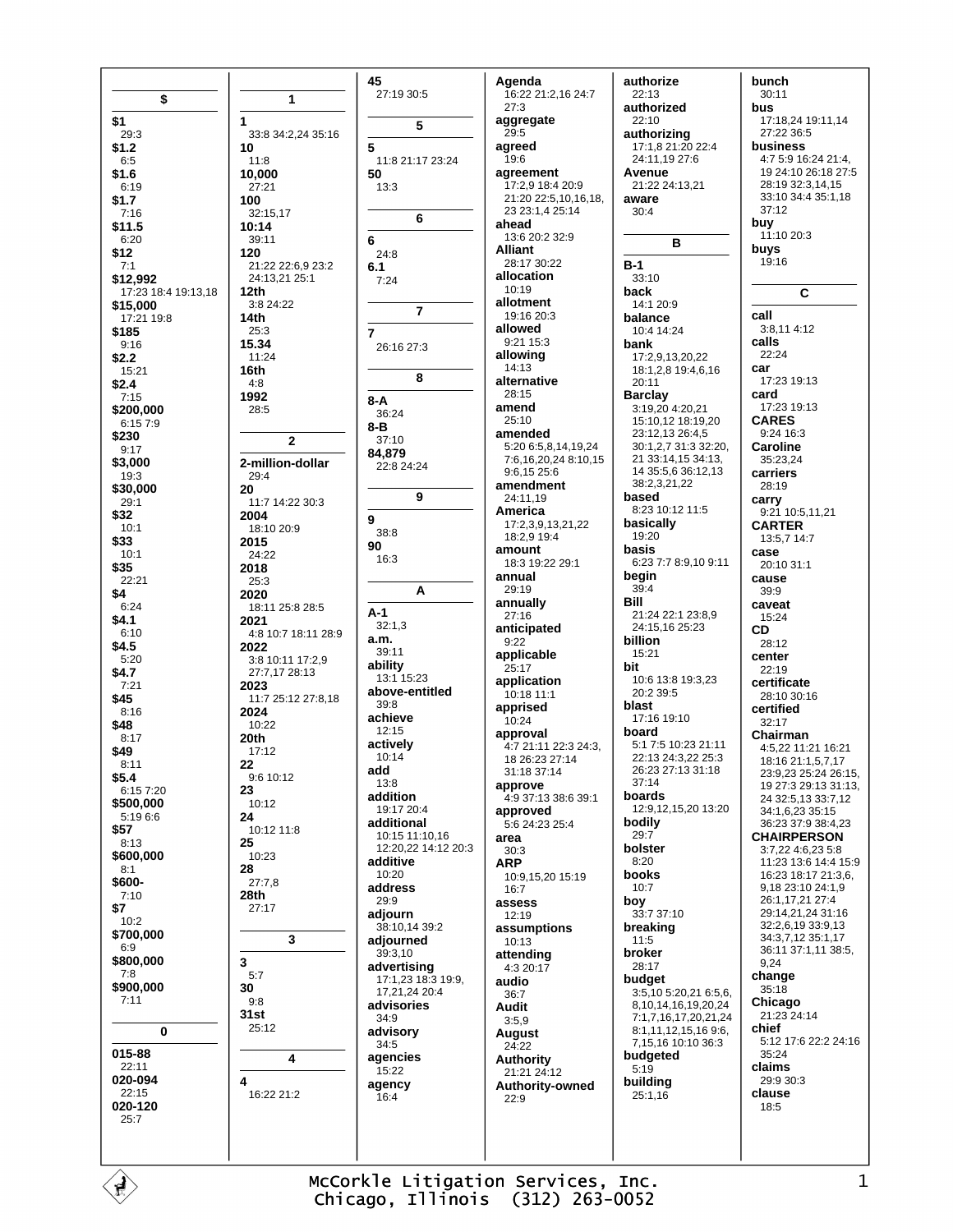clear  $30:10$ co-promotion  $17.13$ co-promotional  $17:1.8$ co-promotions  $20:10$ cohort  $9.5$ commercial 28:3 Committee 3:9,24 4:7 37:12 commodities 11:2,17 Community 17:18 19:11 compete 10:16 16:1.7 competing 10:14 15:16,21 complete  $9:4.10:7$ complex  $22.20$ comply 12:24 16:5 complying  $28.16$ concludes  $11:18$ **Connections** 17:18 19:11 **Connelly**  $20.14$ consent 25:10.19 consideration  $17:7.14$ continue 4:5 5:7 6:3 7:3,9 8:23 10:23 11:15 12:5,11,18,23 25:13 continues 7:14 8:20 contract 32:3,4,13 33:7,10,11 34:4.5 35:2.3.18.19 contractor  $32:16$ contracts  $31.24$   $32.7$   $36.23$  $37.23$ control  $22:19$ controls  $7:3$ copiers  $35.3$ Correct  $29.23$ correctly  $19.2$ costs 28:21 29:8,9 counsel  $27:11$ country 15:22 coupled 8:189:18 cover  $27:14$ coverage 28:14,20 29:2,6 31:1 covered 29:9,17 **COVID**  $13.1$ 

credit  $30:15$ critical  $9.2112.5$ cross-promote  $18.9$ cross-promotion 19:7 **CRRSAA**  $10.9$ **CTA** 17:13,15,17,21,22, 24 18:8,10 19:2,5,6 22:6.13.15 23:1 27:19,22 28:10,13  $30:6$ CTA's 25:9,19 27:11,15,22 28:1.4.19 **CTA-OWNED**  $25.1$ current  $10:13.25:10$ customer 35:19.21 cut  $5.23$ D  $D-1$  $34.4$ damage 29:8 damages  $7:12$ **day**<br>17:19 19:12 days  $20:13$ **DBE** 28:18 32:7,17,18 **DCASE**  $20.11$ **December** 4:8 10:5 25:7 deductible  $28.22$ defense  $29.8$ degree 14:11 department 27:12 34:7 depending  $10.6$ deposit 22:21 28:11 30:16 deputy  $27:11$ derivative  $8:24$ develop 22:19 23:3 development  $23:4$ diesel  $27:22$ difficult  $5:312:15$ digital  $35:3$ dip  $11.6$ director 3:6, 13, 14, 15, 16, 17, 18, 19, 20, 21 4: 2, 10, 11, 14, 15, 16, 17, 18, 19,20,21 5:2 13:5 15:10,12,14,15 16:9,

11.12.15.16.17.19 18:19,20,21,22,23, 24 20:6.19.20.21.22. 23 21:12,13,15 23:12,13,14,15,16, 17, 18, 19, 20, 21, 24: 4, 5 26:4,5,6,7,8,9,10, 11 12 13 24 27 1 30:1,2,7 31:3,4,5,6, 791011121920 22 32 12 20 21 22 23 24 33 1 2 3 4 5 14, 15, 16, 17, 18, 19, 20 21 22 23 34:13 14, 15, 16, 17, 18, 19, 20,21,22 35:5,6,7,8, 9, 10, 11, 12, 13, 14 36:12,13,14,15,16, 17, 18, 19, 20, 21, 37: 5, 6,8,15,16,20,21,22, 23,24 38:1,2,3,11, 12, 15, 16, 17, 18, 19,  $20,21,22$ **Directors** 35:23 37:18 discretionary 10:15,20 15:16,20 16:8 disruption  $36:8$ **Diversity**  $32.12$  $34.1$ dollars 9:7,9 12:6 16:8 doubling 19:20 draw  $10.2$ drawing  $10.8$ draws 10:6 drops  $14.21$ E  $35.2$ e-mail 17:16 19:10 economy  $9.12$ elephant 34:24 **ELLEN** 32:9 34:10 7.23 19:19 28:13 ended 19:19 enter  $22.2423.4$ Enterprise  $32.14$ entities 20:12 28:7 entity  $10.1630.7$  $28:20$ equal  $19.22$ escalator  $33:10$ escrow  $22.21$ establish  $28.11$ 

dog

 $E-1$ 

end

**EPA** 

establishes  $28:7$ estate  $9.3$ estimate  $10.4$ estimating  $10:2$ event  $20.18$ evidenced  $9:13$ exceed  $29:1$ exchange 17:22 22:20 excluded  $28:1$ **Excuse** 21:5 26:19 expect  $10:11$ expectations  $5:19$ expected  $5.23618712$ expense  $8:10$ expenses 7:4.13.19 8:3.8 9:20 14:16.19 25:14.16 expertise  $31:1$ expiring 28:12 explain  $12.2$ explored 30:18,21 extending  $25:11$ extinguished  $10:8$ F **FAB** 11:19 facility  $23.2$ fact 9:23 12:12 13:14,20  $20:2$ factors  $9:18$ fair  $20:1$ family  $20:17$ fare  $-5:176:2,1336:6$ fashion  $30.18$ favor  $11:24$ favorability  $9.5$ favorable 22:16 28:22 February  $25.3$ federal  $0.2111112$ fees  $25.17$ feet  $22.824.24$ fill 14:13

final  $35:17$ **Finally**  $38.9$ finance 3:5,9 11:22 16:18  $34.11$ financial 5:9,12 17:6 28:7,11 30:12 34:5,8 36:4 financially 15:7 Fine 5:11 12:3 15:19 17:4.5.6 19:6 20:8 finished  $31.23$ Fire 28:6.9.30:8 flat  $6.23$ fleet  $27.22$ floors 22:8 25:1 follow  $5.16$ foreseeable  $11:14$ form 5:16 6:12 8:4 12:7 formal  $11.18$ forward 29:20 30:16,23 free  $6:1$ friends  $20:17$ fuel 7:9 8:7 11:3.10.11 27:22 fund  $15:16.23$ funding 8:19,22 9:4,15,21,24 10:9,20 12:6,7 14:10,12 15:20 16:3 funds 9:1 10:8 11 15 17 12:11 15:20 16:2 future  $11.14$ G  $G-1$  $35:18$ Gallagher  $35.23.24$ gallons  $27:21$ gap  $14:14$ gas 11:3.13 general  $27:11$ qenerate  $13.2$ girl 35:16 give 6.1 19.22 glad 11:19 18:13 good 3:7 5:10 17:5 20:12 22:1 27:10 32:8,11  $35:23$ 

grant 10:18 11:1 granting  $13:11$ H half  $5.23968$ handling  $34:8$ hands  $19.4$ happy 3:12 23:6 25:21  $29.11$ held 18:11.12 high-performance  $35.3$  $\mathbf{I}$ **ICE**  $9:4$ **Illinois** 21:23 24:14 28:20 impact 13:1 14:10 impacts  $12:13$ important  $19.15$ incident  $29:4$ includes 18:4 22:11 29:6 including 17:15 25:15 indemnification 18:5 indiscernible 12:1 23:5 information 17:15 20:15 36:4,5,6 infrastructure 22:2 24:17 **Injuries**  $7.11$ injury  $29:7$ installed 28:4 30:6 insurance 27:7,14 28:2,3,14. 17.18.24 29:19  $30.182031.15$ intellectual  $18:6$ interior  $17.23$ investigated 28:13 **Ironshore**  $28.24$ Irvine  $3.17184.111819$ 16:15,16 20:20,21 21:13,15 23:18,19 24:5 26:10,11 27:1 31:9,10,20,22 33:2, 3,20,21 34:19,20 35:11,12 36:18,19 37:6,8,16,18,24 38:1,12,19,20 item 21:2 10 16 24:3 7 25:22 26:22 27:3  $31.17$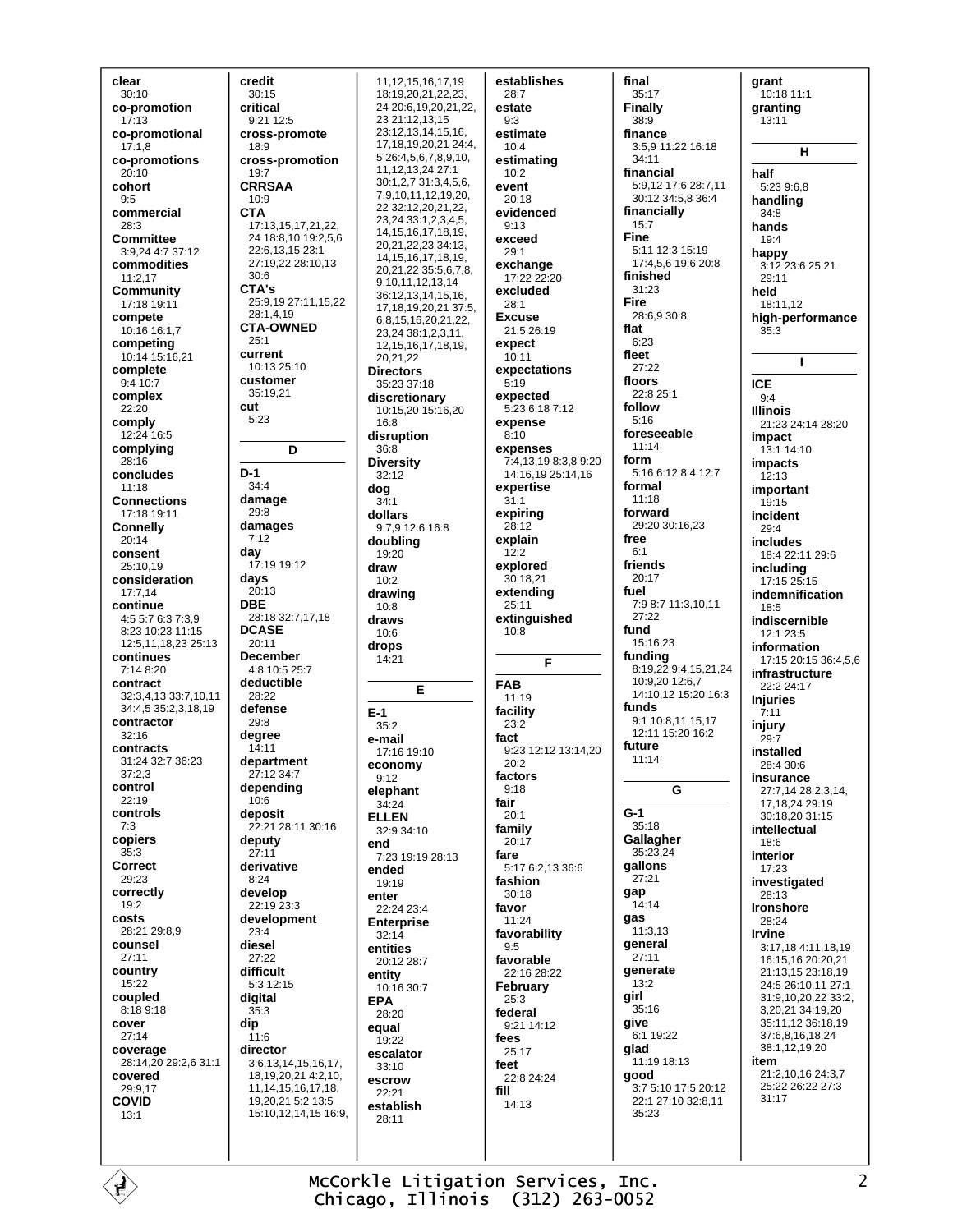| items                | locked                    | method               |                       |    |
|----------------------|---------------------------|----------------------|-----------------------|----|
|                      |                           |                      | number                | pa |
| 8:6                  | 11:14                     | 28:15                | 12:16 13:13 14:9,10   |    |
|                      | logos                     | Mike                 | 36:2                  | pa |
|                      | 18:7                      | 20:14                | numbers               |    |
| J                    | <b>LONGHINI</b>           | Miller               | 5:14 6:12 10:21       |    |
|                      |                           |                      |                       | p  |
| Jakes                | 3:4,12,15,17,19,21,       | 3:13,14 4:10,14,15   |                       |    |
| 3:15,16 4:16,17      | 23 4:12,16,18,20,22,      | 15:14,15 16:9 18:21, | O                     | p  |
| 16:11,12 18:23,24    | 24 11:20 15:10,13         | 22 21:12.15 23:14.   |                       |    |
|                      | 16:11,14,17,20            | 15 24:4 26:6,7,24    |                       |    |
| 20:6,19 23:16,17     |                           |                      | obtain                | p  |
| 26:8,9 31:6,7 32:24  | 18:15,19,21,23            | 31:4,5,19,22 32:22,  | 25:18                 |    |
| 33:1,18,19 34:17,18  | 20:20, 22, 24 21:5, 7,    | 23 33:16,17 34:15,   | occurred              | p. |
| 35:9,10 36:16,17     | 14 23:8,12,14,16,18,      | 16 35:7,8 36:14,15   | 31:2                  |    |
| 37:22,23 38:17,18    | 20,22 24:6 25:23          | 37:5,8,15,18,20,21   |                       |    |
|                      | 26:3,6,8,10,12,14,19      | 38:11,15,16          | offer                 |    |
| janitorial           |                           |                      | 17:22                 | p. |
| 32:3                 | 27:2 29:12 30:1           | million              | offering              |    |
| January              | 31:4,6,9,11,13,21         | 5:20 6:5,10,15,19,24 | 17:21                 | p. |
| 3:8 27:7,8,17 28:13  | 32:5,20,22,24 33:2,       | 7:1,15,16,20,21      |                       |    |
|                      | 4, 6, 12, 14, 16, 18, 20, | 8:11,13,16,17 9:6,8, | Office                |    |
| Jeremy               |                           |                      | 28:6                  | p. |
| 5:10,11 11:20,22     | 22,24 34:6,13,15,17,      | 16,17 10:1,2 22:21   | officer               |    |
| 12:3 13:8 15:15,19   | 19,21,23 35:5,7,9,        | 29:3                 |                       |    |
| 17:4,5,6 18:15 19:1, | 11, 13, 15 36: 12, 14,    | minimum              | 5:12 17:6 22:2 24:17  | p. |
|                      | 16, 18, 20, 22 37: 7, 17, | 28:20                | oil                   |    |
| 6 20:8,19            | 22,24 38:2,4,6,13,        |                      | 11:6                  | p. |
| Juanpablo            |                           | minutes              | Omicron               |    |
| 32:8,10,11           | 17, 19, 21, 23 39: 1      | 4:8 5:5 39:4         |                       |    |
|                      | lower                     | misusing             | 11:5                  | pl |
| July                 | 28:21                     |                      | omnibus               |    |
| 25:12 28:9 30:14     |                           | 18:6                 | 21:8,11 24:3 26:20,   |    |
|                      |                           | modifications        | 23 31:18 37:4,13,14,  | PI |
|                      | М                         | 12:21                |                       |    |
| Κ                    |                           | month                | 19 38:7               |    |
|                      | made                      | 5:13 6:7 7:5,18,23   | opportunities         | pl |
| kick                 |                           |                      | 11:9,16               |    |
| 15:5                 | 12:21                     | 10:3                 | optimistic            | p  |
|                      | maintain                  | months               |                       |    |
| knew                 | 30:12 35:22               | 5:17                 | 13:23                 |    |
| 5:3                  | maintenance               |                      | order                 | p  |
|                      |                           | <b>Mooney</b>        | 3:8 4:6 5:8 16:23     |    |
|                      | 35:19                     | 21:24 22:1 24:15,16  | 21:3,18 24:9 26:17    | p  |
| L                    | make                      | morning              |                       |    |
|                      | 11:4,16 14:18 19:1,3      | 3:7 5:10,11 17:5     | 27:4 30:16 32:2 33:9  |    |
| labor                | making                    |                      | 34:3 35:1,17,18       | p  |
| 7:68:5               |                           | 22:1 27:10 32:8,11   | ordinance             |    |
| latest               | 12:14                     | 35:23                | 16:24 17:8 21:19      |    |
|                      | manage                    | motion               | 22:4,11,15 24:10,19   |    |
| 25:7                 | 15:8                      | 4:9 37:13 38:6,10,14 |                       |    |
| Law                  | mandate                   | 39:1                 | 25:7 27:5             | p  |
| 27:11                |                           |                      | ordinances            |    |
| leaks                | 16:5                      | move                 | 31:23                 | p  |
|                      | maps                      | 3:4 34:1,23 35:16    |                       |    |
| 27:24 29:10 30:5     | 36:6                      | moved                | original              |    |
| lease                |                           |                      | 5:21 6:6,9,16,20 7:1, | p  |
| 22:10 24:23 25:14    | marathon                  | 4:10 21:12,14 24:4,6 | 7,17,21 8:1,12,16     |    |
| leaseback            | 20:12                     | 26:24 31:19,21 37:5, | 9:7,16                |    |
|                      | March                     | 7, 15, 17 38: 11, 13 | originally            |    |
| 23:1                 | 10:18 17:12               | multiple             |                       |    |
| leases               | marks                     | 25:6 27:20           | 9:22                  |    |
| 22:7                 |                           |                      | Ortiz                 | p  |
| leave                | 18:7                      |                      | 4:2 5:2 16:17,19      |    |
|                      | Marshall                  | N                    | 20:22,23 23:20,21     | p  |
| 21:10 24:2 26:22     | 28:6,9                    |                      |                       |    |
| 31:17 37:3           | Marshall's                | natural              | 26:12,13 31:11,12     |    |
| leaves               |                           |                      | 33:4,5,22,23 34:21,   | p  |
| 6:7,21 7:18 8:9      | 30:8                      | 11:3,13              | 22 35:13,14 36:20,    |    |
|                      | master                    | negative             | 21                    |    |
| legal                | 22:10                     | 6:9 8:5 14:8,10      | other's               | pr |
| 29:8                 | materials                 | negotiate            |                       |    |
| legislative          |                           |                      | 18:6                  | pr |
| 13:12                | 7:8 8:5                   | 22:14                | outcome               |    |
|                      | matter                    | negotiated           | 11:1                  | pr |
| Legislature          | 14:20                     | 22:15                |                       |    |
| 15:1                 | <b>MCCORMACK</b>          | net                  |                       |    |
| letter               |                           |                      | P                     | PI |
| 30:15                | 32:9 34:10                | 7:22 8:14            |                       |    |
| Liberty              | means                     | news                 | package               | pr |
|                      | 30:19                     | 11:5                 | 17:20                 |    |
| 28:24                | meant                     | non-farebox          | pandemic              |    |
| light                | 16:9                      | 6:3.18               |                       | Pı |
| 12:12                |                           |                      | 12:13 14:21           |    |
| limited              | meet                      | normal               | paradigm              | pr |
|                      | 12:4 13:21 28:20          | 14:15                | 28:18                 |    |
| 16:7                 | meeting                   | <b>North</b>         | participant           |    |
| limits               | 3:9 4:2,4 30:19 39:4,     | 21:22 22:6,9 23:2    |                       | pr |
| 29:3                 |                           |                      | 20:18                 |    |
| LLC                  | 10                        | 24:13,21 25:1        | participants          |    |
|                      | member                    | note                 | 17:16 20:16           |    |
| 21:21 22:7 24:12,20  | 4:3                       | 19:15                | participation         |    |
| 25:5                 | members                   | notified             |                       | pr |
| located              |                           |                      | 32:7,16,18            |    |
| 21:22 22:6 24:13,21  | 3:24 5:1,4                | 30:14                | partnered             | pr |
|                      | <b>Mesirow</b>            | <b>November</b>      | 18:8                  |    |
| <b>locations</b>     | 28:17 30:22               | 5:13,16 6:8,13 7:5,  | parts                 |    |
| 27:20                |                           | 19,23 10:3 11:19     | 33:11                 | pr |
|                      |                           |                      |                       |    |
| lock                 | met                       |                      |                       |    |
| 11:6                 | 14:2                      | 16:3                 |                       |    |
|                      |                           |                      |                       |    |
|                      |                           |                      |                       |    |
|                      |                           |                      |                       |    |

arty  $18.6$ ass 5:18 6:14 asses 38:7 39:2 ast 5:17 30:3,22 ayments  $29:7$ ercent 11:7,8,24 13:3 14:22 16:3 32:15,18 ercentage  $6:23$ erform 6:3 14:23 erformance  $9:12$ erformer  $7:14$ erformers  $7:10$ lace  $17:12$  21:10 24:2  $26:22$  31:17 37:3 lanning 34:10 latform 19:24 oint 15:4,6 oised 19:2 olicies -------<br>28:3 29:20 30:18 olicy<br>27:7,14,16 28:2,21, 24 29:2,4,15,16,17,<br>19 30:21,24 ortion 16:5 osition 8:21 15:7 16:6 ositive 6:4,8,18 7:4,6,8,13,  $19,238:4,6,10,11,$ <br> $12,15,16,189:8,14,$  $19$ ot 15:20 otentially 10:5,22 ower  $7:98:711:3,13$ ractical 14:20 redecessor 18:9 resent **RESIDENT** 13:5,7 14:7 rices  $11:6,12$ **rieto**<br>32:8,10,11 rior 5:24 25:19 roceed 16:22 21:16 24:7  $27:331:2433:7$ 36:24 37:9 roceedings 3:2 39:7 rocess 10:11,24 rocurement  $36:4$ 

| professional                                   |
|------------------------------------------------|
| 34:4<br>program                                |
| 32:15<br>Programs                              |
| 32:12<br>progress                              |
| 10:24<br>project                               |
| 22:22 23:5                                     |
| promote<br>18:1                                |
| promotional<br>17:14                           |
| properly<br>14:2 15:7                          |
| property<br>18:7 21:22 22:6,9,                 |
| 12,14,20 23:2 24:13,                           |
| 21 25:16 28:1,3 29:8<br>30:6                   |
| proportionate<br>25:15                         |
| proposal<br>15:17 35:2                         |
| proprietary<br>18:7                            |
| protects                                       |
| 18:5<br>provide                                |
| 17:13<br>prudent                               |
| 28:15 30:23<br>PTF                             |
| 9:3<br>public                                  |
| 8:19,22,24 9:4,14                              |
| 12:7 30:7 36:3,7<br>pump                       |
| 11:11<br>purchase                              |
| 11:3 21:20 22:4,12,<br>16,18,23 27:6           |
| purchased<br>18:2                              |
| purchases                                      |
| 11:4,16<br>purchasing                          |
| 28:23<br>purpose                               |
| 14:17<br>pursuant                              |
| 14:2                                           |
| put<br>30:17 36:7                              |
| puts<br>16:6                                   |
| Q                                              |
| question                                       |
| 18:18,24 21:10<br>23:11 26:22 33:13            |
| 35:4                                           |
| questions<br>11:19,22 15:11                    |
| 16:12,16,18,19<br>18:13,20,22 20:21,           |
| 23 21:2 23:6,9,13,<br>15, 17, 19, 21, 24 24: 2 |
| 25:21 26:1,5,7,9,11,<br>13, 15 29: 11 31: 5, 7 |
| 10,12,14,17 32:5,21,<br>23 33:1,3,5,15,17,     |
| 19,21,23 34:1,14,16,                           |
| 18,20,22 35:6,8,10,<br>12,14 36:13,15,17,      |
| 19,21,22 37:2<br>quorum                        |
| 3:23 4:24 5:4                                  |
|                                                |

McCorkle Litigation Services, Inc.<br>Chicago, Illinois (312) 263-0052